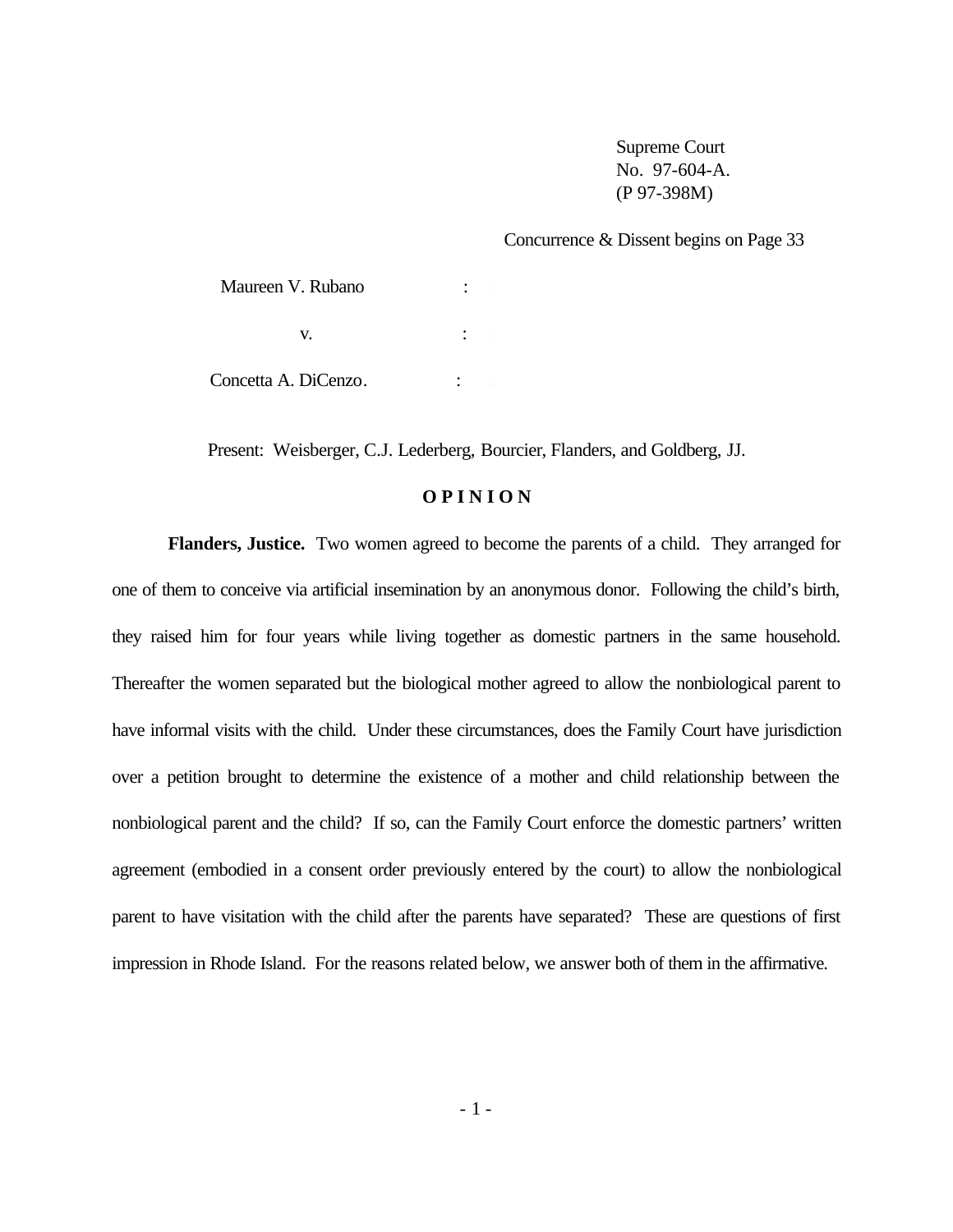# **Facts/Travel**

In 1988, plaintiff Maureen V. Rubano (Rubano) and defendant Concetta A. DiCenzo (DiCenzo) entered into what they characterize as a "committed relationship." Eventually they set up house together as domestic partners in Massachusetts. Three years later, still "more at love than law," they decided to have and raise a child. Accordingly, they arranged for DiCenzo to conceive via artificial insemination by an anonymous donor. In 1992, DiCenzo gave birth to a son. Thereafter, acting together with Rubano, she caused his last name to be listed on the birth and baptismal certificates as Rubano-DiCenzo and sent out printed birth announcements identifying both of them as the child's parents. Although Rubano never adopted the child, for four years she lived together with DiCenzo and both of them raised the boy as their son. In 1996, however, the couple separated. Taking the boy with her, DiCenzo moved to Rhode Island.

Initially the parties set up an informal visitation schedule for Rubano to see the child. But in 1997 the schedule collapsed in the face of DiCenzo's resistance. Consequently, Rubano filed a miscellaneous petition in Family Court seeking to establish her de facto parental status and to obtain court-ordered visitation with the child. After Rubano filed the lawsuit, the court appointed a guardian ad litem for the boy. In due course, the guardian submitted her recommendations to the court and the parties negotiated a compromise that they embodied in a consent order (order). The order stipulated that Rubano was to have "permanent visitation with [the child]" on a periodic basis, in exchange for which she agreed to waive "any claim or cause of action she has or may have to recognition as a parent

Gordon, Lord Byron, Don Juan, Canto I. st. 58.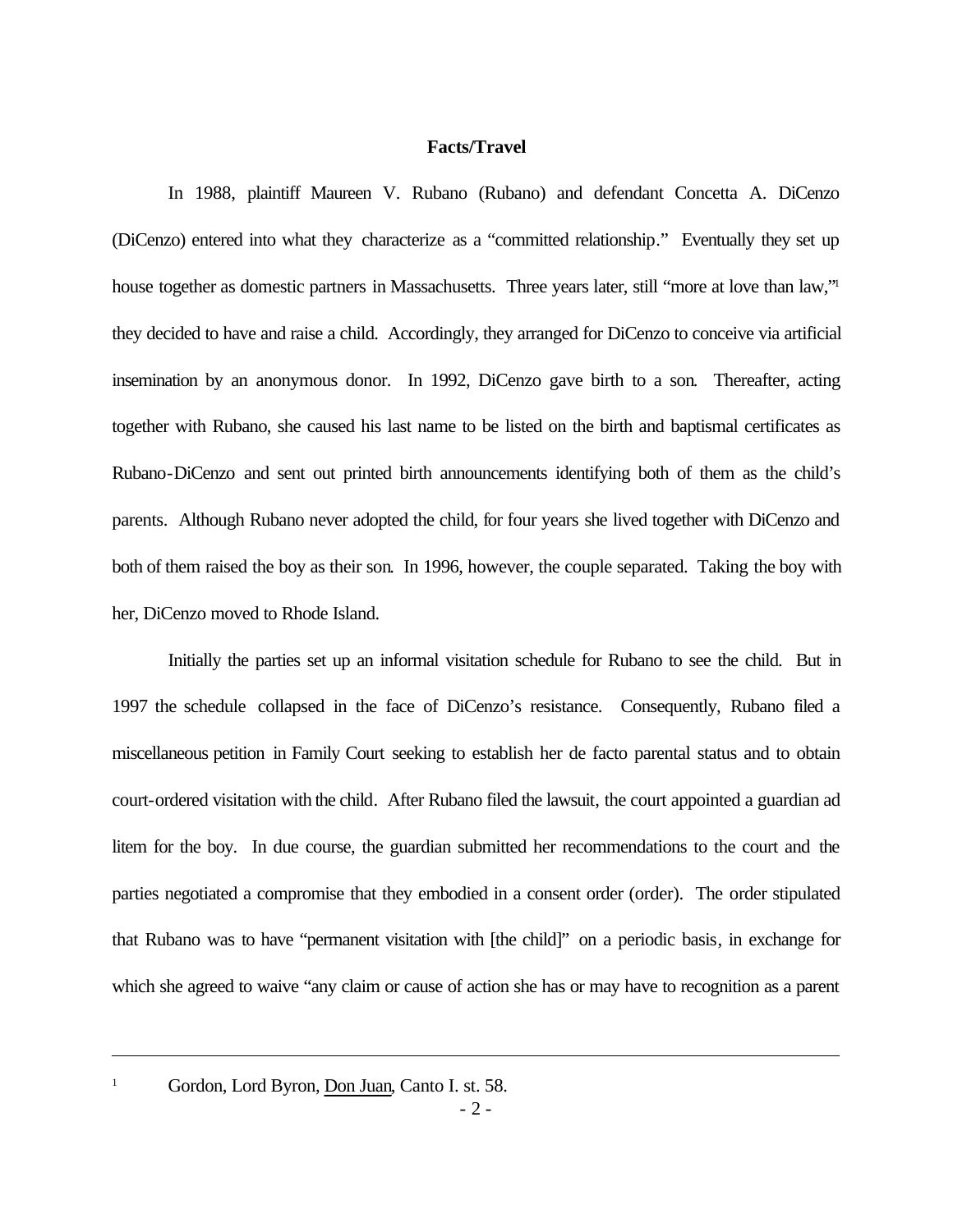of the minor child \* \* \*." After reviewing and approving its terms, including the parties' recitation that the visitation provisions of the order were "in the best interests of the minor child," the Chief Judge of the Family Court entered this agreement as an order of that court.<sup>2</sup>

<sup>&</sup>lt;sup>2</sup> The concurring and dissenting opinion (hereinafter, the dissent) asserts that we erroneously refer to the order as having been entered by a Family Court justice following "a 'determination made by the justice that Rubano's visitation rights' with DiCenzo's biological child were 'in the best interests of the minor child." The dissent suggests that "[n]o such determination ever was made by the trial justice," only by the parties themselves in their "private agreement." But that conclusion ignores the fact that the court consciously and deliberately entered that order and thereby, ipso facto, caused the terms of that agreement to become an order of the court and not just a "private agreement." The cases that the dissent cites to contradict this assertion are all wide of the mark. Certainly Attilli v. Attilli, 722 A.2d 268 (R.I. 1999); Riffenburg v. Riffenburg, 585 A.2d 627 (R.I. 1991); O'Connell v. O'Connell, 100 R.I. 444, 216 A.2d 884 (1966), all support the proposition that a mere private agreement between two consenting adults cannot of itself confer jurisdiction upon the Family Court to modify or enforce the alleged agreement. See, e.g., Riffenburg, 585 A.2d at 630 (holding that Family Court lacks authority to modify a separation agreement that was incorporated by reference but not merged into a final divorce judgment). But here the written agreement was not itself the basis for Family Court jurisdiction. And the parties' written agreement became an order of the Family Court. Thus, it was no longer a mere private agreement. Moreover, the fact that the Family Court never "participated in the discussion between the parties regarding their scheduling of visitation rights" is immaterial. Once the court entered the order, it became an order of the court and a finding of that court. See State v. Lush, 103 N.W.2d 136, 138 (Neb. 1960) (noting that "[a] consent decree is as much a final decree and as conclusive upon the parties as is a decree which has been rendered after a hearing on the merits") (citing treatises); see also Dean v. Dean, 300 P. 1027, 1028 (Or. 1931) (noting that "[a] consent decree is as much a final decree and as conclusive upon the parties as a final decree rendered after a trial on the merits"). Nonetheless, the dissent argues that the court entered the order "after only an exiguous reading of [the consent order's] contents." We do not believe that the record supports this conclusion, because we do not interpret the remarks of the Family Court's Chief Judge to suggest that he did not read the order carefully before entering it. On the contrary, we presume that he did and nothing in the record suggests otherwise. But whether the court read the order carefully or "exiguously" is of no consequence; what matters is that the court intended to and did in fact enter that order. Thus, its efficacy as a legal mandate cannot be undermined by how "exiguously" or not the trial justice read the order. Certainly, the Chief Judge of the Family Court did not enter this order by mistake; and the mere fact that its language originated from the parties is hardly a novel phenomenon. Many, if not most orders that are entered by courts in this jurisdiction and throughout the country are drafted by one or more of the parties and then presented to the court for entry. Heretofore, we have not determined the efficacy of court orders based upon how "exiguously" a trial justice has reviewed the language therein before entering the order. Such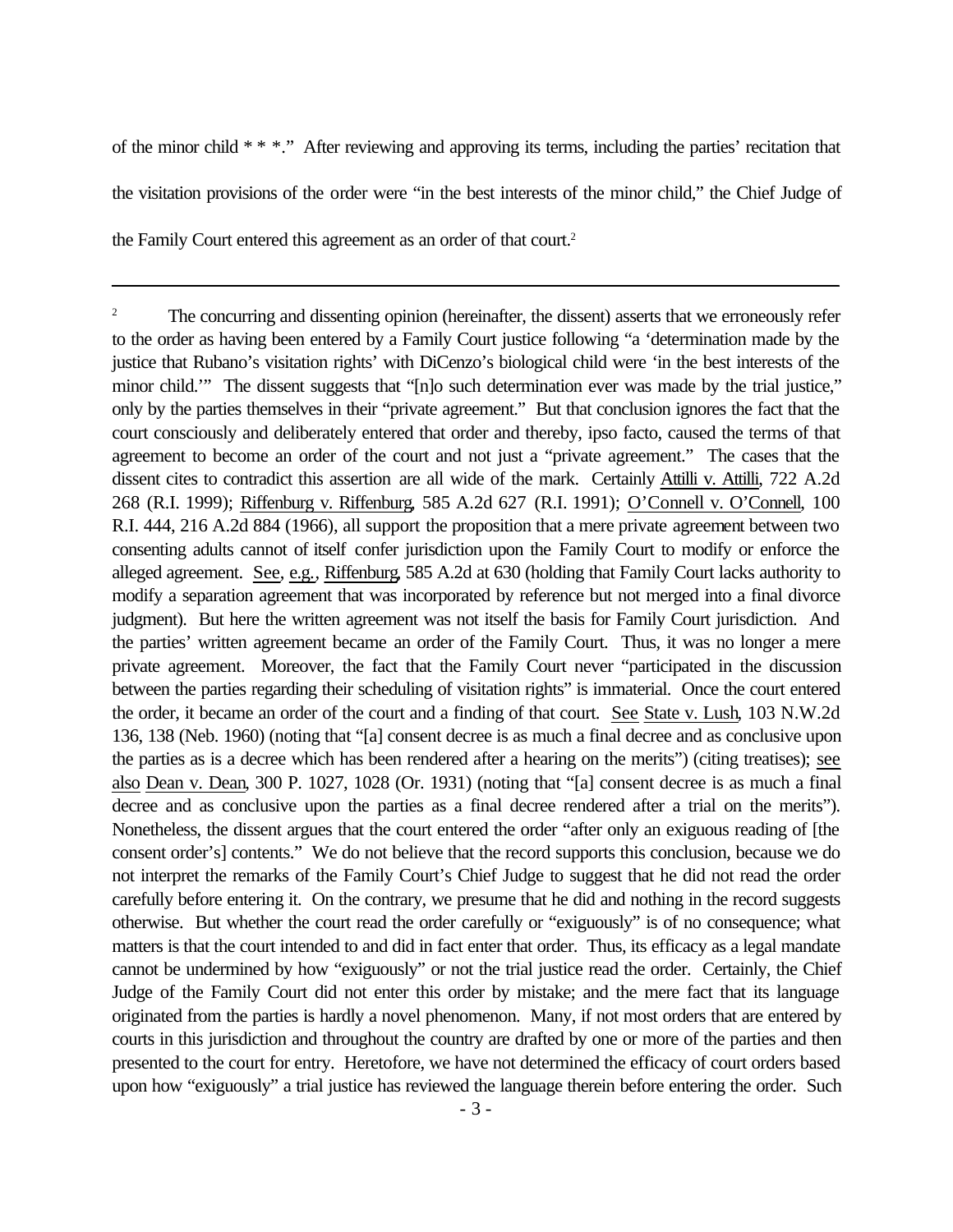DiCenzo, however, allegedly reneged yet again on the visitation agreement by thwarting Rubano's attempted visits with the child. DiCenzo, who by now had entered into a new relationship, contended that Rubano's visits had become psychologically harmful to the child. Charging once more into the breach, Rubano sought contempt relief from the Family Court and asked it to enforce the order. This time, however, DiCenzo was not as agreeable as when the parties had first formulated the order: she now argued that the Family Court lacked jurisdiction to enter the order in the first place, much less to enforce it. Rubano countered that the Legislature had bestowed jurisdiction upon the Family Court to resolve matters like this and that the court therefore should enforce its own order and Rubano's visitation agreement with DiCenzo. Expressing doubts about how these issues should be resolved, the Family Court certified to this Court the three questions set forth below.<sup>3</sup> After reviewing the parties'

a rule, were it to be adopted, would create an instant "get-out-of-jail-free card" for anyone who had second thoughts about complying with the terms of the court's order. Put another way, the legal effect of a court order does not turn on how "carefully read" the proposed order was by the particular justice who entered the order. Absent a mistake or some other reason that would justify vacating the order, a court order is still a valid and enforceable mandate of the court, regardless of who drafted the language of the order and how carefully the court read the order before entering it.

We interpret G.L. 1956 § 8-10-43 (vesting Family Court justices with the same prerogatives and authority as Superior Court justices) in conjunction with the certification provisions of G.L. 1956 § 9-24-27, thereby allowing Family Court justices to certify questions to this Court. Thus, even though § 9-24-27 authorizes only Superior Court justices and District Court judges to certify questions, this Court previously has ruled that § 8-10-43 allows Family Court justices to certify questions "at least when exercising juvenile court jurisdiction." In re Correia, 104 R.I. 251, 254 n.2, 243 A.2d 759, 760 n.2 (1968). We now construe § 8-10-43 to authorize Family Court justices, like their Superior and District Court counterparts, to certify questions to this Court "of such doubt and importance and [that] so affect[] the merits of the controversy that [they] ought to be determined by the supreme court before further proceedings \* \* \*." Section 9-24-27.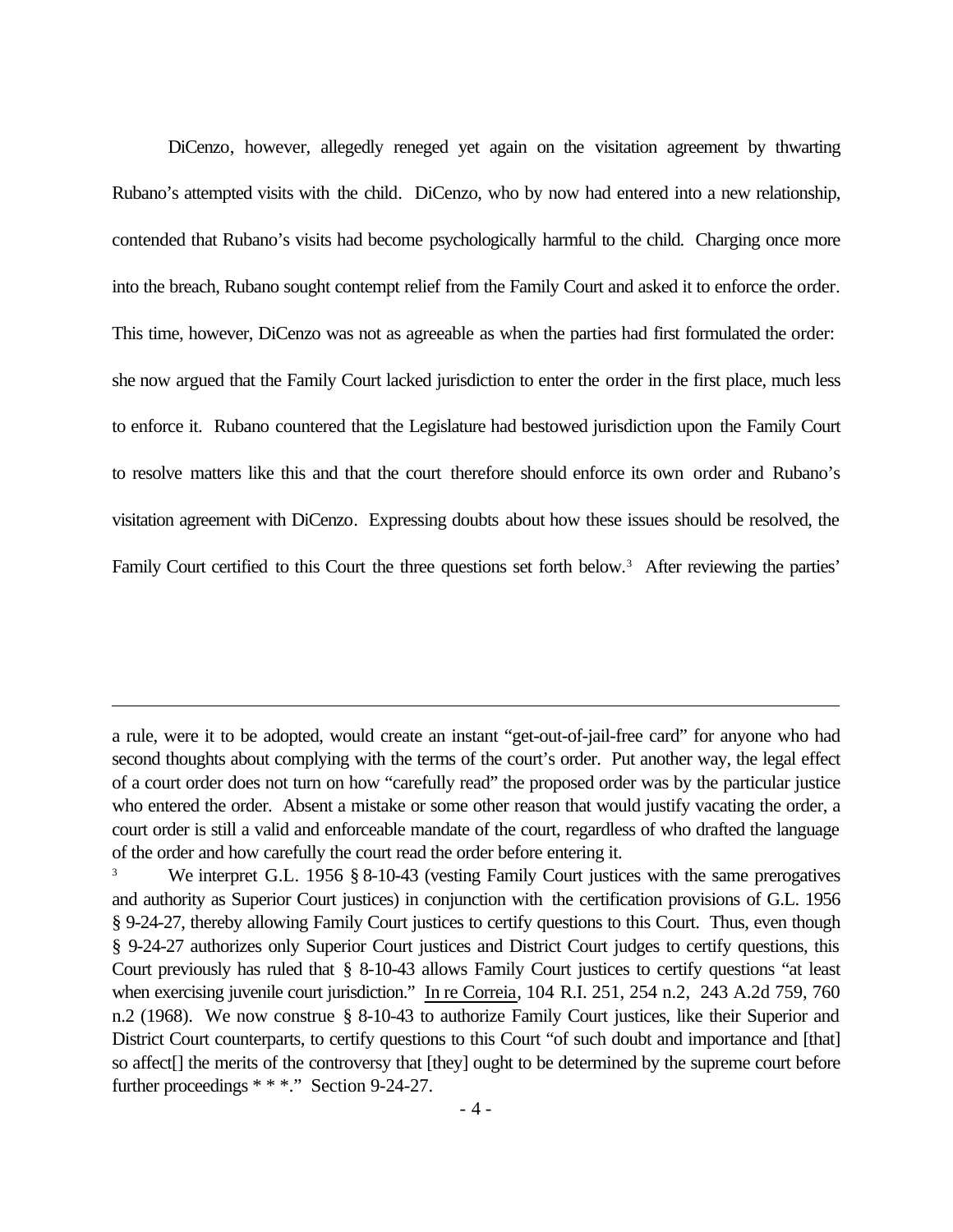legal briefs and that of the amici,<sup>4</sup> and after considering their oral arguments, we respond to these questions as follows.

# **Question I**

**"Does a child, biological mother, and same sex partner, who have been involved in a committed relationship constitute a 'family relationship' within the meaning of G.L. § 8-10-3, such that the Family Court has jurisdiction to entertain a miscellaneous petition for visitation by the former same sex partner when the same sex partner is no longer engaged in the committed relationship?"**

The Family Court has asked us to rule on whether it has the power to adjudicate Rubano's petition to determine her de facto parental status and to enforce the parties' visitation agreement under the Family Court's G.L. 1956 § 8-10-3(a) jurisdiction to hear "equitable matters arising out of the family relationship." We begin our analysis by examining the above-referenced statutory language of § 8-10-3 to ascertain whether its provisions are clear and unambiguous, see State v. Alejo, 723 A.2d 762, 764 (R.I. 1999) (per curiam); if so, "the statute may not be construed or extended but must be applied literally." Pizza Hut of America, Inc. v. Pastore, 519 A.2d 592, 593 (R.I. 1987) (quoting Citizens for Preservation of Waterman Lake v. Davis, 420 A.2d 53, 57 (R.I. 1980)). "[T]he Family Court, as a court of statutory origin, has no more powers than those expressly conferred upon it by the Legislature." Waldeck v. Piner, 488 A.2d 1218, 1220 (R.I. 1985). Thus, it is powerless to act when

<sup>&</sup>lt;sup>4</sup> The amici include the following organizations that joined in a single brief in support of Rubano's position: Gay and Lesbian Advocates and Defenders, The National Association of Social Workers, Rhode Island Chapter, Jewish Family Service, Children's Friend and Service, Rhode Island State Council of Churches, Rhode Island Alliance for Lesbian and Gay Civil Rights, Ocean State Action, Rhode Island Affiliate, American Civil Liberties Union, Youth Pride, Inc., Rhode Island Coalition Against Domestic Violence, and the YWCA of Northern Rhode Island.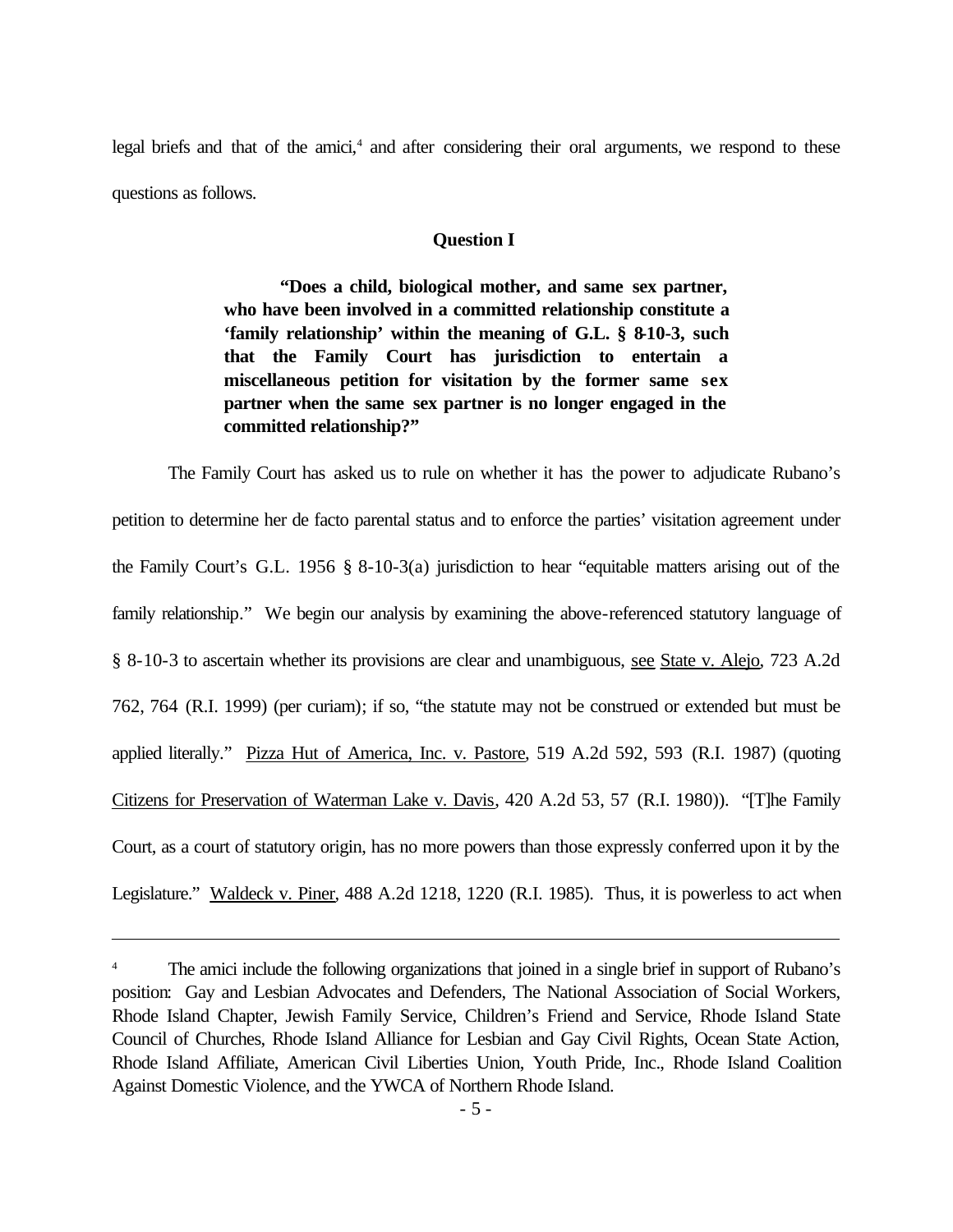the subject matter of a dispute is not within its statutory grant of jurisdiction. See Rogers v. Rogers, 98 R.I. 263, 267-68, 201 A.2d 140, 143 (1964).

Section 8-10-3, entitled "Establishment of court -- Jurisdiction \* \* \*," provides in pertinent part, as follows: "(a) There is hereby established a family court  $* * *$  to hear and determine  $* * *$ equitable matters arising out of the family relationship, wherein jurisdiction is acquired by the court by the filing of petitions for divorce, bed and board and separate maintenance \* \* \*." (Emphasis added.)

Asserting that the above-referenced "family relationship" language in § 8-10-3 does not cover the situation presented by the case at bar, DiCenzo urges us to answer question number one in the negative. Rubano, on the other hand, posits a "liberal" interpretation of the "equitable matters arising out of the family relationship" jurisdiction of § 8-10-3, one that would encompass a sufficiently broad authority for the Family Court to take cognizance over disputes like this one. Section 8-10-2,<sup>5</sup> she argues, buttresses her position because it mandates a "liberal" construction of the Family Court's jurisdictional grant of authority in order to realize the purposes of the law establishing the Family Court. Rubano reasons that the language of § 8-10-2 reveals a legislative intent to paint the Family Court's

#### <sup>5</sup> Section 8-10-2 provides as follows:

<sup>&</sup>quot;**Purpose of chapter. --** This chapter shall be liberally construed to the end that families whose unity or well-being is threatened shall be assisted and protected, and restored, if possible, as secure units of law-abiding members; that each child coming within the jurisdiction of the family court shall receive the care, guidance and control which will conduce to his or her welfare and the best interests of the state; and that when a child is removed from the control of his or her parents, the family court shall secure for him or her care as nearly as possible equivalent to that which his or her parents should have given him or her."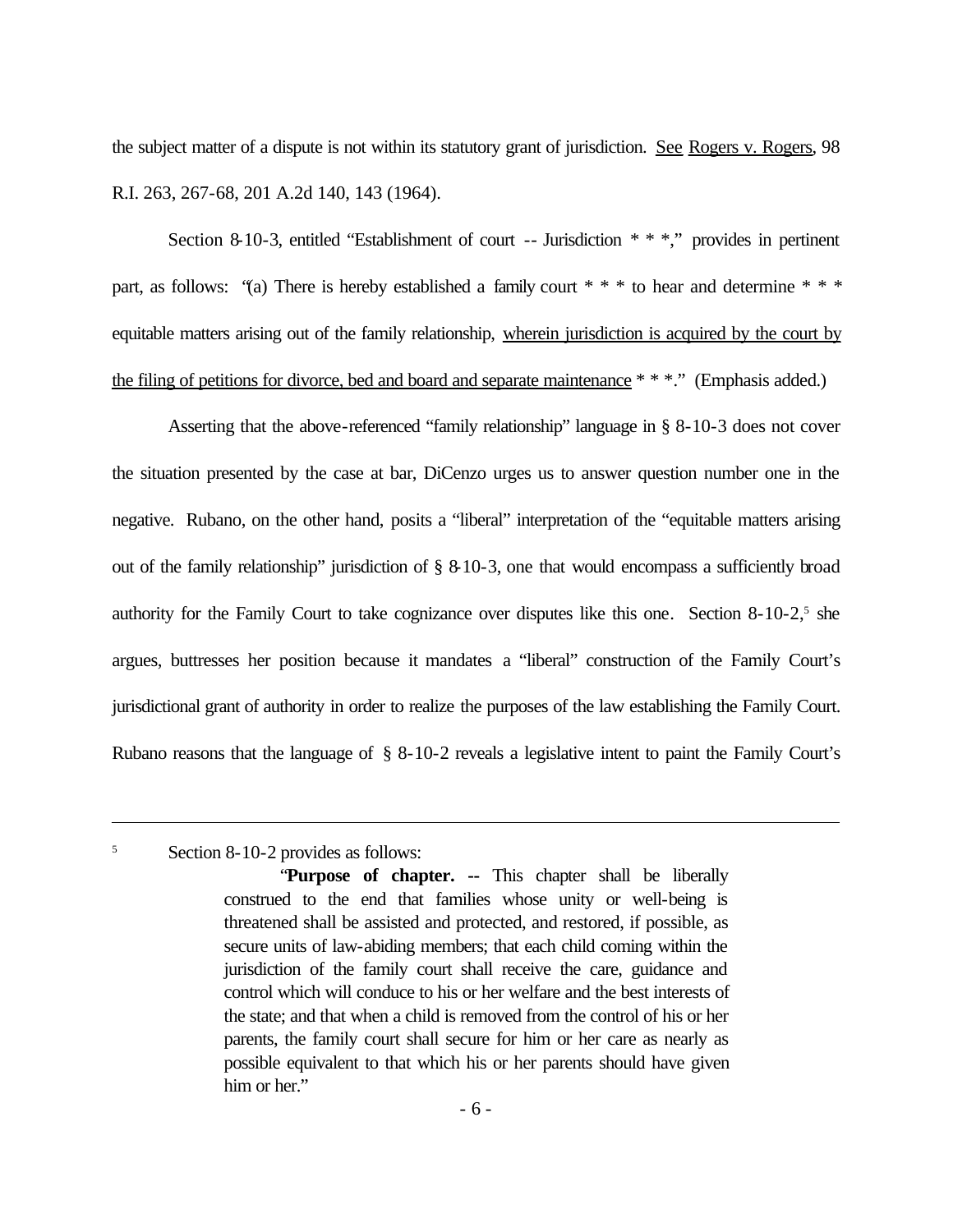powers with a broad jurisdictional brush so it can protect the best interests of children who need its

oversight. This intent, she suggests, calls for an expansive reading of this portion of the Family Court's

jurisdictional statute to include the "family relationship" before us.

Upon reviewing the statutory language at issue, however, it is immediately apparent to us that

this portion of § 8-10-3 6 does not grant jurisdiction to the Family Court in all "equitable matters arising

<sup>6</sup> Section 8-10-3 provides in pertinent part as follows:

"**Establishment of court -- Jurisdiction -- Seal -- Oaths -- Masters. --** (a) There is hereby established a family court, consisting of a chief judge and eleven (11) associate justices, to hear and determine all petitions for divorce from the bond of marriage and from bed and board; all motions for allowance, alimony, support and custody of children, allowance of counsel and witness fees, and other matters arising out of petitions and motions relative to real and personal property in aid thereof, including, but not limited to, partitions, accountings, receiverships, sequestration of assets, resulting and constructive trust, impressions of trust, and such other equitable matters arising out of the family relationship, wherein jurisdiction is acquired by the court by the filing of petitions for divorce, bed and board and separate maintenance; all motions for allowance for support and educational costs of children attending high school at the time of their eighteenth (18th) birthday and up to ninety (90) days after high school graduation, but in no case beyond their nineteenth (19th) birthday; enforcement of any order or decree granting alimony and/or child support, and/or custody and/or visitation of any court of competent jurisdiction of another state; modification of any order or decree granting alimony and/or custody and/or visitation of any court of competent jurisdiction of another state on the ground that there has been a change of circumstances; modification of any order or decree granting child support of any court of competent jurisdiction of another state provided: (1) the order has been registered in Rhode Island for the purposes of modification pursuant to  $\S$  15-23.1-611, or (2) Rhode Island issued the order and has continuing exclusive jurisdiction over the parties; antenuptial agreements, property settlement agreements and all other contracts between persons, who at the time of execution of the contracts, were husband and wife or planned to enter into that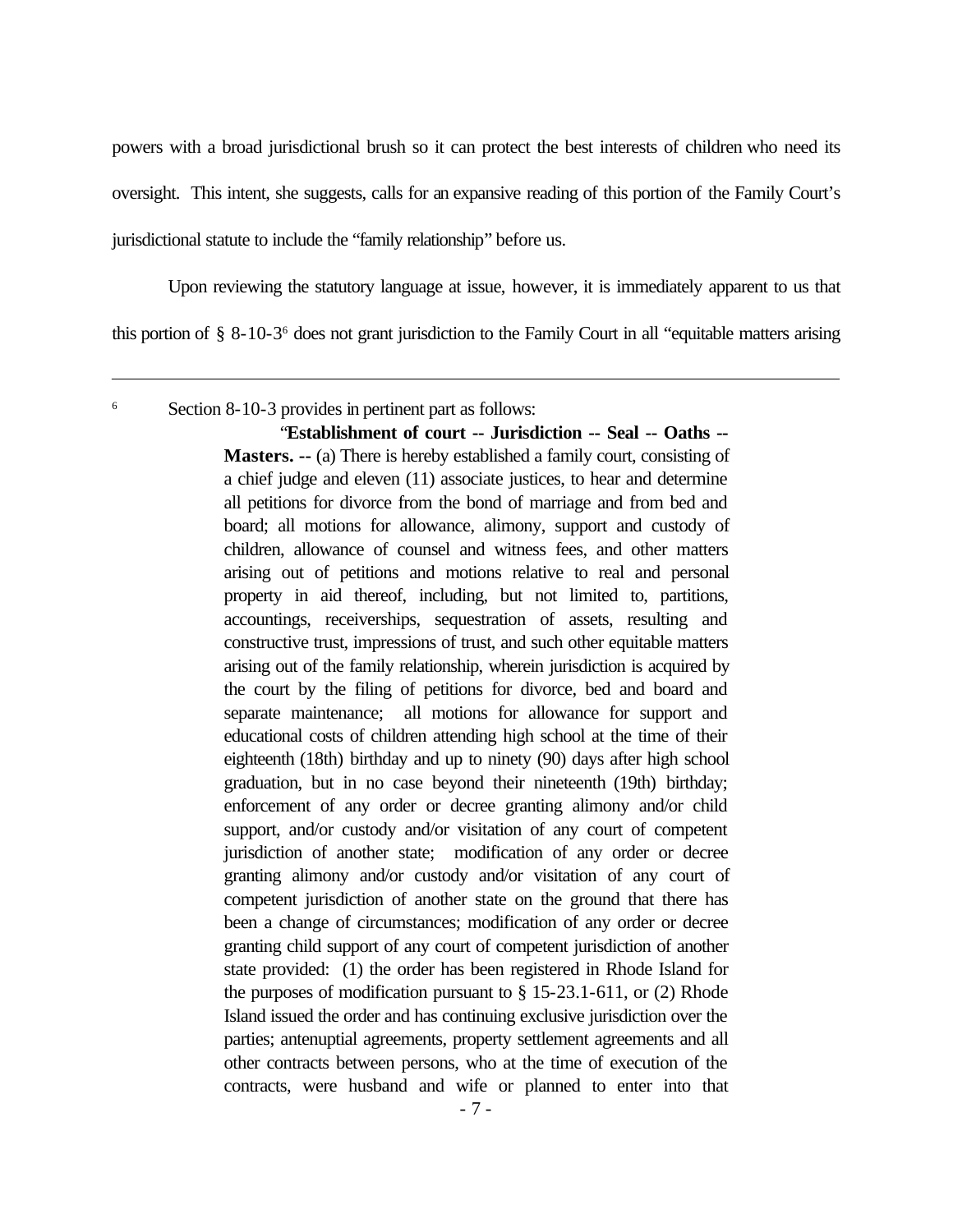out of the family relationship," but only in those equitable matters "wherein jurisdiction is acquired by the

relationship; complaints for support of parents and children; those matters relating to delinquent, wayward, dependent, neglected, or children with disabilities who by reason of any disability requires special education or treatment and other related services; to hear and determine all petitions for guardianship of any child who has been placed in the care, custody, and control of the department for children, youth, and families pursuant to the provisions of chapter 1 of title 14 and chapter 11 of title 40; adoption of children under eighteen (18) years of age; change of names of children under the age of eighteen (18) years; paternity of children born out of wedlock and provision for the support and disposition of such children or their mothers; child marriages; those matters referred to the court in accordance with the provisions of § 14-1-28; those matters relating to adults who shall be involved with paternity of children born out of wedlock; responsibility for or contributing to the delinquency, waywardness, or neglect of children under sixteen (16) years of age; desertion, abandonment, or failure to provide subsistence for any children dependent upon such adults for support; neglect to send any child to school as required by law; bastardy proceedings and custody to children in proceedings, whether or not supported by petitions for divorce or separate maintenance or for relief without commencement of divorce proceedings; and appeals of administrative decisions concerning setoff of income tax refunds for past due child support in accordance with §§ 44-30.1-5 and 40-6-21. The holding of real estate as tenants by the entirety shall not in and of itself preclude the family court from partitioning real estate so held for a period of six (6) months after the entry of final decree of divorce.

\* \* \*

"(e) The family court shall have exclusive initial jurisdiction of all appeals from any administrative agency or board affecting or concerning children under the age of eighteen (18) years and appeals of administrative decisions concerning setoff of income tax refunds, lottery set offs, insurance intercept, and lien enforcement provisions for past due child support, in accordance with §§ 44-30.1-5 and 40-6-21, and appeals of administrative agency orders of the department of human services to withhold income under chapter 16 of title 15.

"(f) The family court shall have jurisdiction over those civil matters relating to the enforcement of laws regulating child care providers and child placing agencies.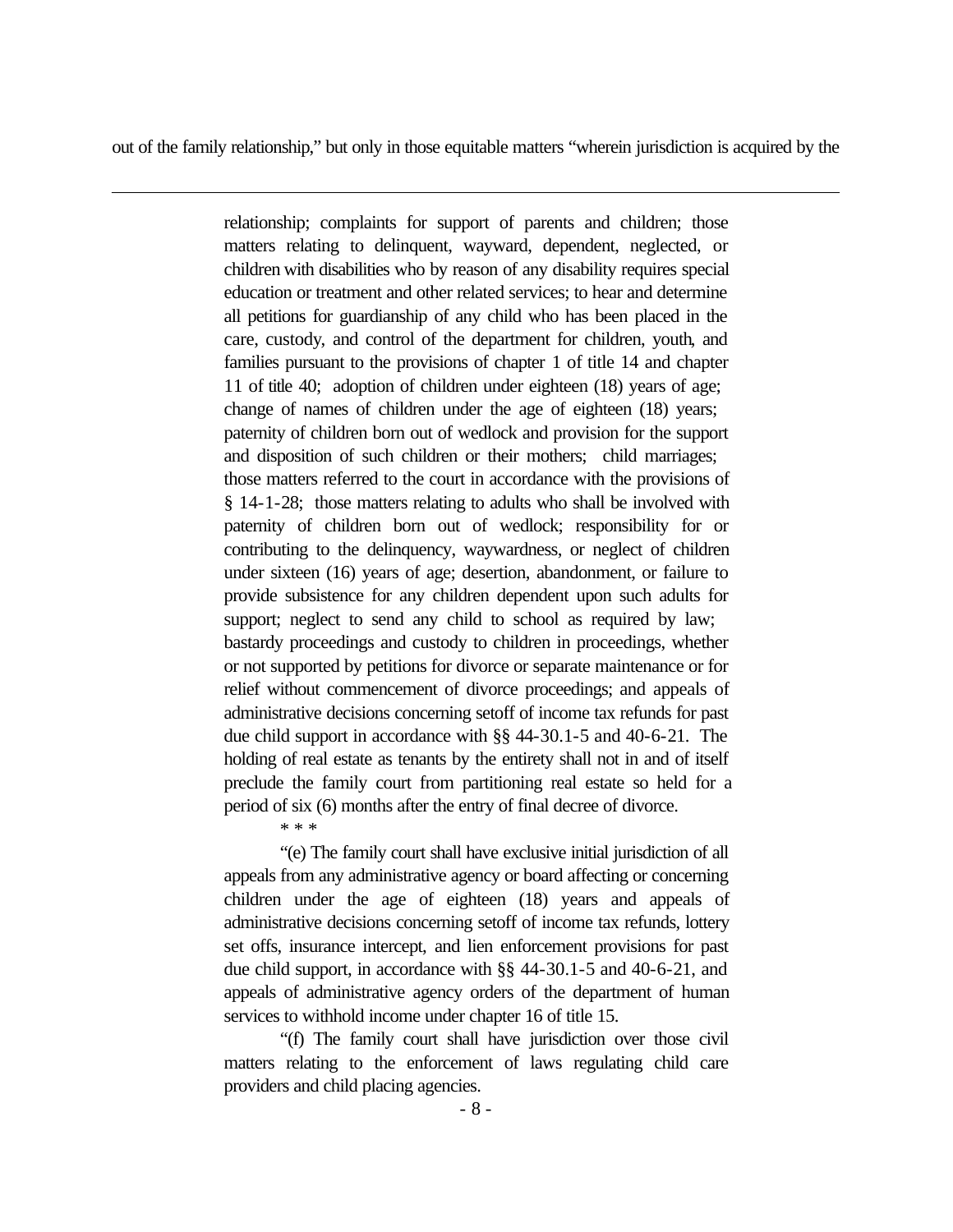court by the filing of petitions for divorce, bed and board and separate maintenance." This final limiting clause narrows the class of "equitable matters arising out of the family relationship" that the Family Court may hear under this portion of § 8-10-3(a) to only cases that originate in petitions for divorce, bed and board, and separate maintenance. Because neither Rubano nor DiCenzo ever has filed any such petition, neither Rubano's original petition to determine her parental status and to enforce the parties' visitation agreement nor her later efforts to uphold the parties' consent order fall within the limited "family relationship" jurisdictional provisions of § 8-10-3.

Accordingly, to answer question one, we need not determine whether the parties' involvement with each other and with the child constituted a "family relationship" within the meaning of this term as it is used in this portion of § 8-10-3(a). The statutory language that the Legislature used to vest the Family Court with equity jurisdiction in this subsection of § 8-10-3 is, by its terms, limited to situations in which the court's equitable jurisdiction is invoked by a petition for divorce, bed and board, or separate maintenance. Thus, we conclude, the Legislature did not intend for the Family Court to acquire jurisdiction over this type of controversy under the restricted "equitable matters arising out of the family relationship" jurisdictional provisions of § 8-10-3(a). Nevertheless, for the reasons discussed below, this does not mean that the Family Court lacks jurisdiction to adjudicate this dispute under some other provision of § 8-10-3 or under another statute.

#### **Question II**

<sup>&</sup>quot;(g) The family court shall have exclusive jurisdiction of matters relating to the revocation or nonrenewal of a license of an obligor due to noncompliance with a court order of support, in accordance with chapter 11.1 of title 15."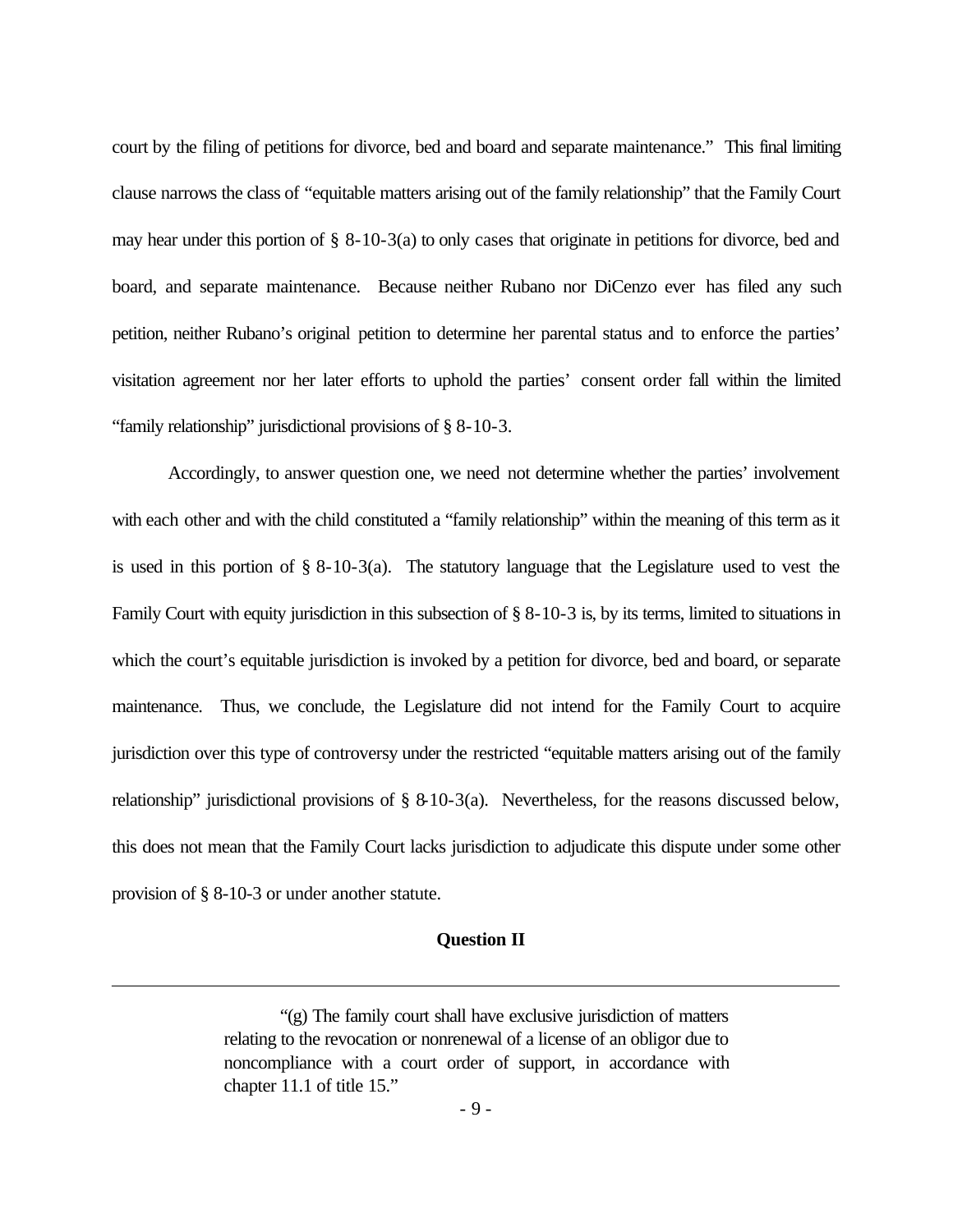# **"If the answer to the above question is in the negative, does such a conclusion violate Article I, section 5 of the Rhode Island Constitution?"**

Article 1, section 5, of the Rhode Island Constitution provides, in pertinent part, as follows:

"Every person within this state ought to find a certain remedy, by having recourse to the laws, for all injuries or wrongs which may be received in one's person, property, or character."

Initially, Rubano argued that she had been injured and wronged by DiCenzo's refusal to acknowledge her parental status vis-à-vis the child and to abide by the parties' visitation agreement.<sup>7</sup> After the parties entered into the Family Court's consent order, Rubano asserted that DiCenzo violated its terms and that she was entitled to seek enforcement thereof. If Rubano has a remedy for this alleged injury or wrong by having recourse to the laws of this state, then no violation of article 1, section 5 exists. See, e.g., In the Matter of Nichols, 8 R.I. 50, 54 (1864) ("[a]lthough, in a free government, every [person] is entitled to an adequate legal remedy for every injury done to him [or her], yet the form and extent of it is necessarily subject to the legislative power  $**$  \*"). We are of the opinion that Rubano has such a remedy.

General Laws 1956 § 15-8-26 entitled Rubano to bring an action to have the Family Court determine "the existence or nonexistence of a mother and child relationship" between herself and the child because she was, by virtue of her supposed visitation agreement with DiCenzo and her alleged de facto parental relationship with the child, an "interested party" within the meaning of that term as it is

Unlike the dissent, we do not view the parties' visitation agreement as "one that is in the nature of a private property settlement agreement." A person's agreement to allow or to obtain visitation with a child is not in the nature of a private property agreement because a child is not property, nor is the right to visit with a child in the nature of an interest in property.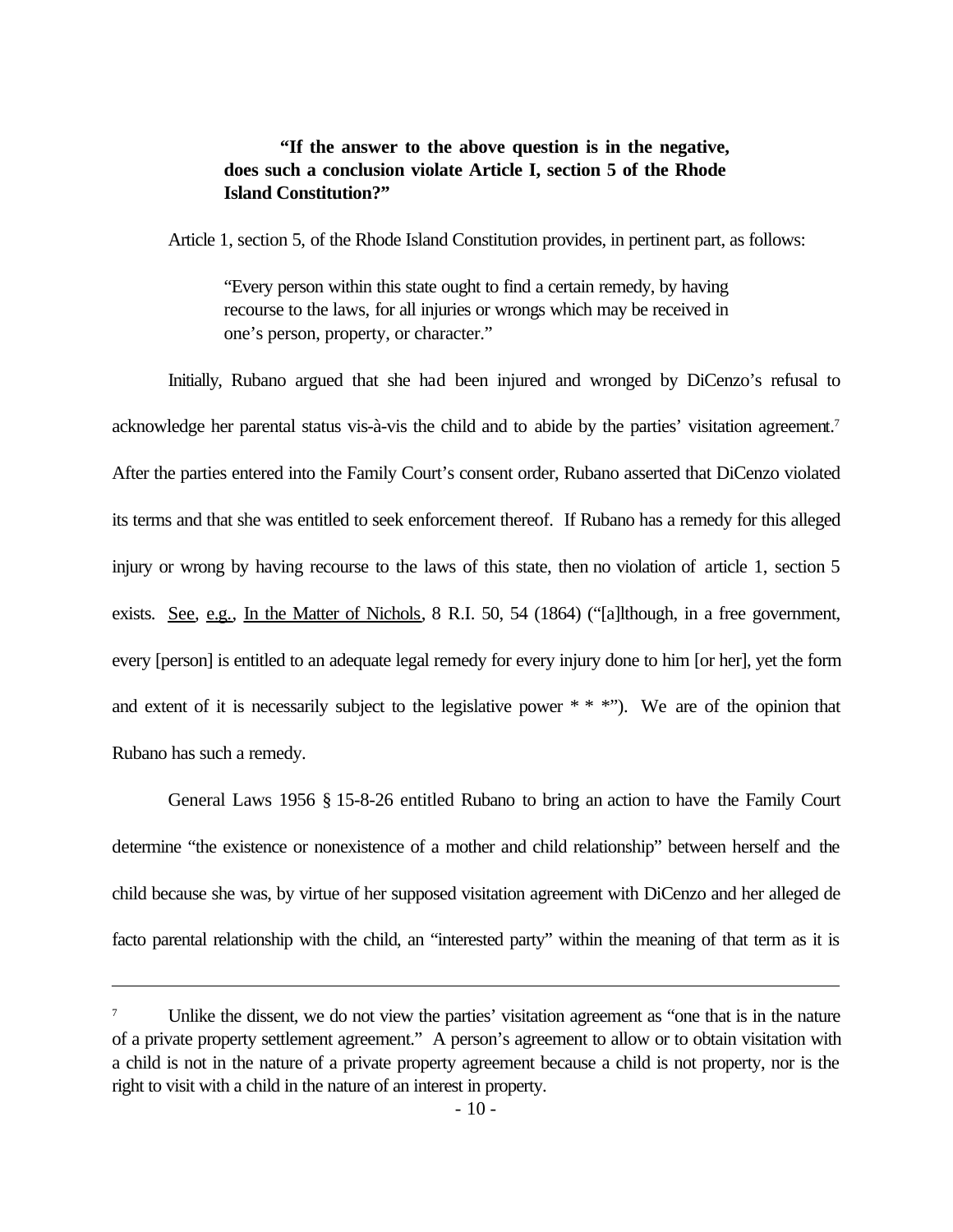used in § 15-8-26 ("[a]ny interested party may bring an action to determine the existence or nonexistence of a mother and child relationship"). In addition, Rubano was entitled to seek a remedy for DiCenzo's alleged violation of the parties' visitation agreement under the portion of § 8-10-3(a) that grants jurisdiction to the Family Court to hear "those matters relating to adults who shall be involved with paternity of children born out of wedlock." Alternatively, the Superior Court would also have concurrent equitable jurisdiction to enforce the visitation agreement. Thus, our response to question No. II is that answering question No. I in the negative does not violate article 1, section 5, of the Rhode Island Constitution because Rubano has certain remedies, having recourse to the laws of this state for all injuries or wrongs which she allegedly has suffered by reason of DiCenzo's conduct in this matter. We amplify our response by addressing below each one of these available remedies.

#### A. Jurisdiction under § 15-8-26

The Family Court has jurisdiction to determine the existence or nonexistence of a mother and child relationship between Rubano and the child under § 15-8-26 of Rhode Island's hybrid version of the Uniform Act on Paternity, 9B U.L.A. 347-68 (1987), that the Legislature adopted in 1979 and named the "Uniform Law on Paternity (ULP)." See P.L. 1979, ch. 185, § 2. Indeed, Rubano's original petition -- the one that resulted in the order -- asked the Family Court to determine her de facto parental relationship with the child and to "establish a fair and reasonable visitation schedule between [Rubano and the child]."

Section 15-8-26 of the ULP provides as follows:

"**Action to declare mother and child relationship.** -- Any interested party may bring an action to determine the existence or nonexistence of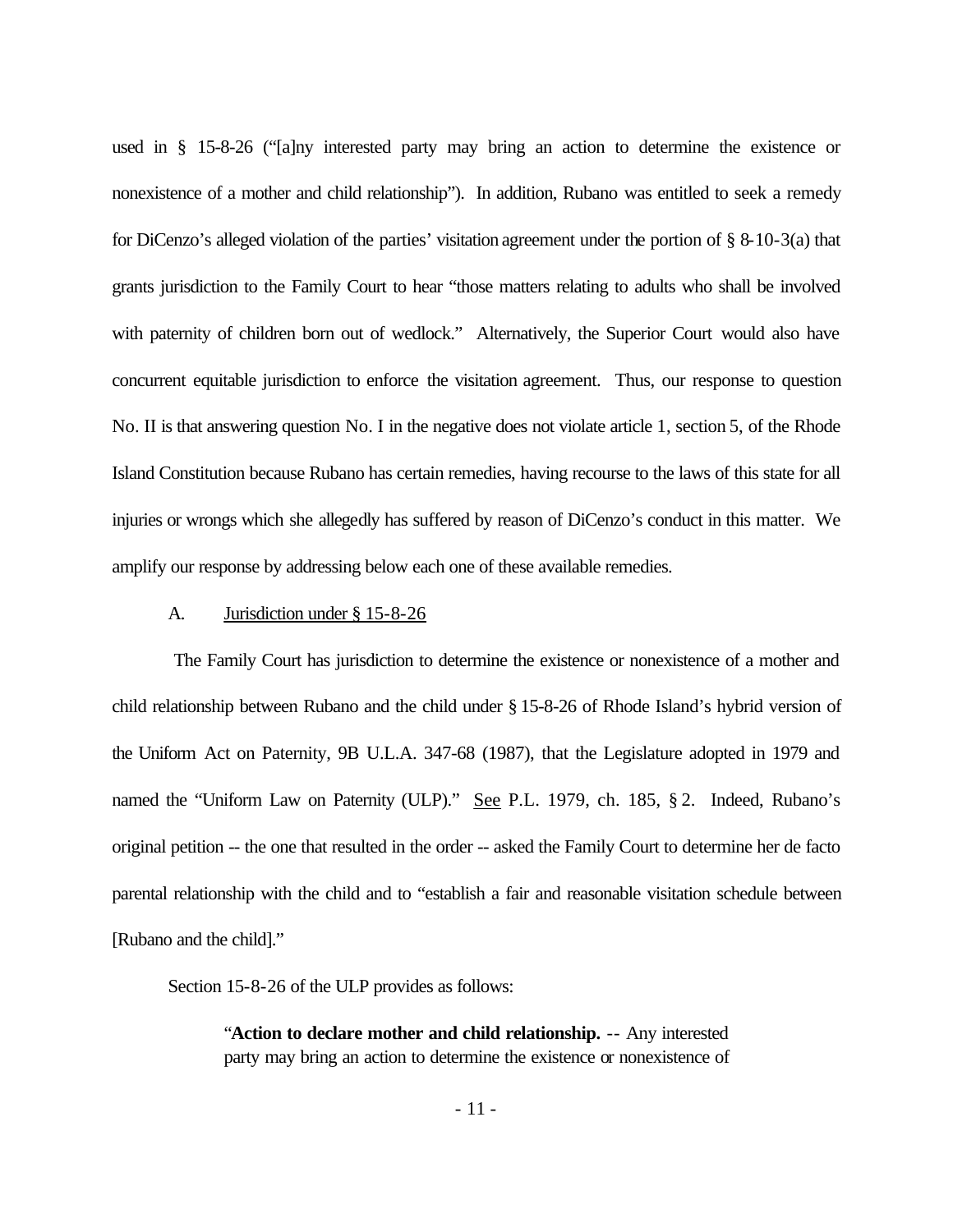a mother and child relationship. Insofar as practicable, the provisions of this chapter applicable to the father and child relationship shall apply."

Under this section, Rubano was an "interested party" because she claimed that she had a de facto mother and child relationship with the child and because she claimed that the child's biological mother had agreed to allow her reasonable visitation with the child. Whether her claims had any merit was a factual matter for the Family Court to decide, but the plain language of this provision of the ULP vests the Family Court with jurisdiction to declare the existence vel non of a mother and child relationship in these limited circumstances.<sup>8</sup> Thus, in contrast to the situation in the United States Supreme Court's recent decision of Troxel v. Granville, \_\_\_ U.S. \_\_\_, \_\_\_, 120 S.Ct. 2054, 2057, 147 L.Ed.2d 49, 53 (2000), in which the Court invalidated a state statute allowing "any person" to petition for visitation rights "at any time," here we construe § 15-8-26's "[a]ny interested party" language much more narrowly, requiring an alleged parent-like relationship with the child before a party who is neither the child's biological parent nor a legal representative of the child can seek relief under § 15-8-26. Rubano's alleged close involvement with the child's conception and upbringing for as long as she and DiCenzo cohabited (approximately four years) and her alleged visitation agreement with DiCenzo when the couple separated endowed her with the requisite parent-like relationship and standing to obtain a

<sup>8</sup> The dissent espouses several rather extravagant assertions about what the majority of the Court supposedly has determined in this case. Without responding to each of these assertions, we would simply caution the reader that our silence does not imply our acquiescence or agreement. Thus, for example, we deny that we have modified the General Assembly's definition of paternity, judicially legislated an amendment to § 8-10-3, or recognized "that a man can become pregnant after intercourse with a woman and then require the woman to pay for his hospital and delivery expenses." These and other like assertions about this opinion are baseless. For example, the dissent's assertion that "all roads from [G.L. 1956] § 15-8-1 lead directly to the 'father' of any child born in, or out of wedlock" overlooks the maternal-relationship superhighway running down the middle of § 15-8-26.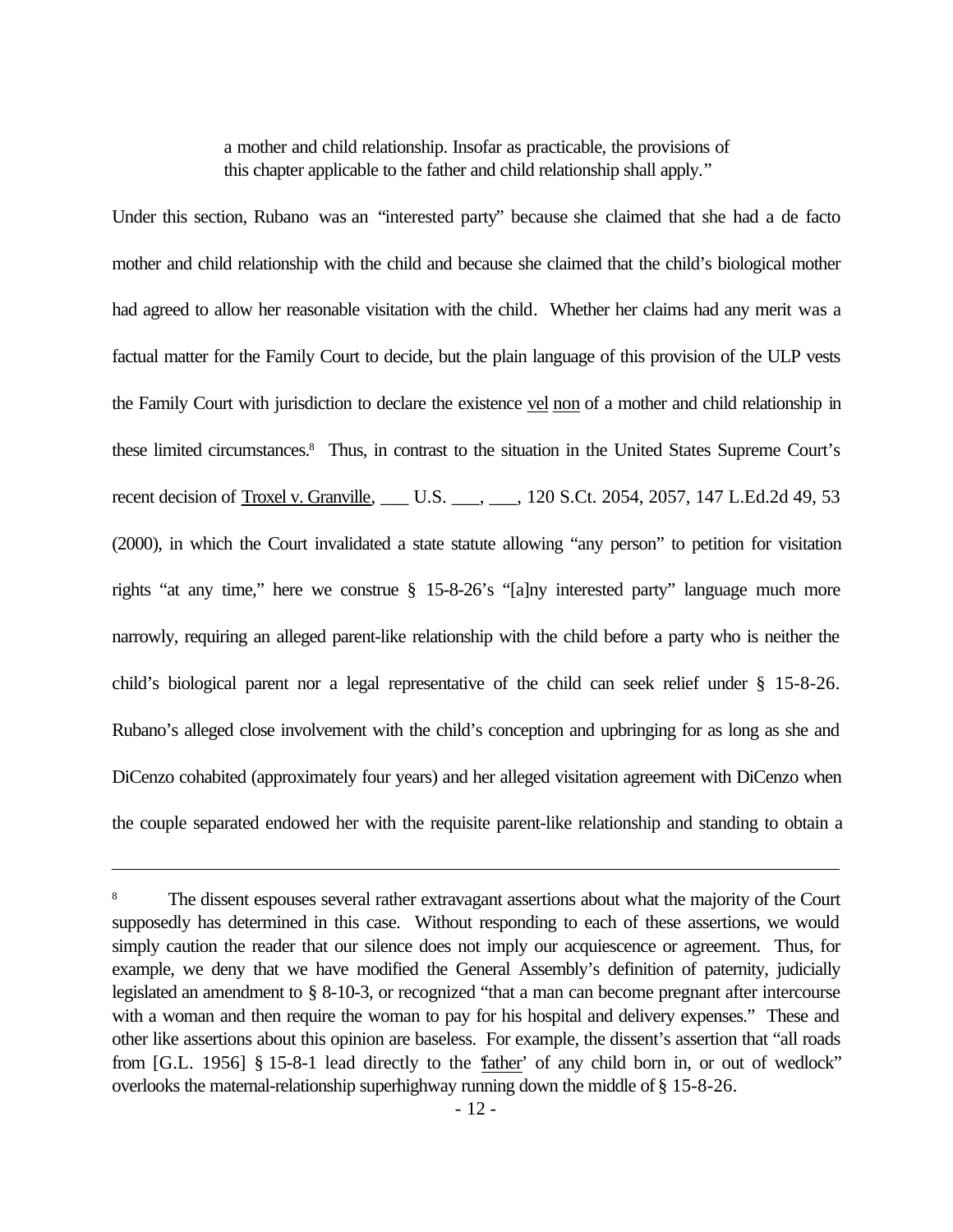judicial determination under this section. Indeed, if the parties had chosen to litigate this issue rather than to settle their dispute and if the facts were contrary to what Rubano had alleged, the ULP expressly allowed for a finding that no mother and child relationship existed between Rubano and the child; but, in any event, there is no question but that  $\S$  15-8-26 gives the Family Court jurisdiction to determine whether such a relationship exists in cases like this one.

Nevertheless, the dissent suggests that both the order and the parties' settlement agreement (they became one and the same) "specifically negate any such right on Rubano's party to a claim of parentage adjudicated in court." However, both the order and the parties' settlement agreement were conditioned on the provision allowing Rubano to have visitation with the child. Thus, it hardly negates any such right on Rubano's part to have her parental-rights claim adjudicated; rather, it was simply a part of the court's order and the parties' settlement agreement that she was giving up her right to claim parentage vis-à-vis the child in exchange for court-ordered visitation with him. Without court-ordered visitation, the waiver of Rubano's claims to parental rights would have no effect whatsoever.

Most significantly, § 15-8-26 does not require that the interested party who is seeking such a Family Court determination allege that he or she is the biological parent of the child. Rather, the Family Court, as in Pettinato v. Pettinato, 582 A.2d 909 (R.I. 1990), has the power to determine the existence of a de facto parent-child relationship despite the absence of any biological relationship between the putative parent and the child. In Pettinato, the Family Court had awarded a nonbiological parent custodial rights vis-à-vis a minor child based upon his status as a de facto parent to that child, despite the biological mother's objections to the granting of such rights and notwithstanding her assertion that this putative parent was not even biologically related to the child. Id. at 910-11. We affirmed and held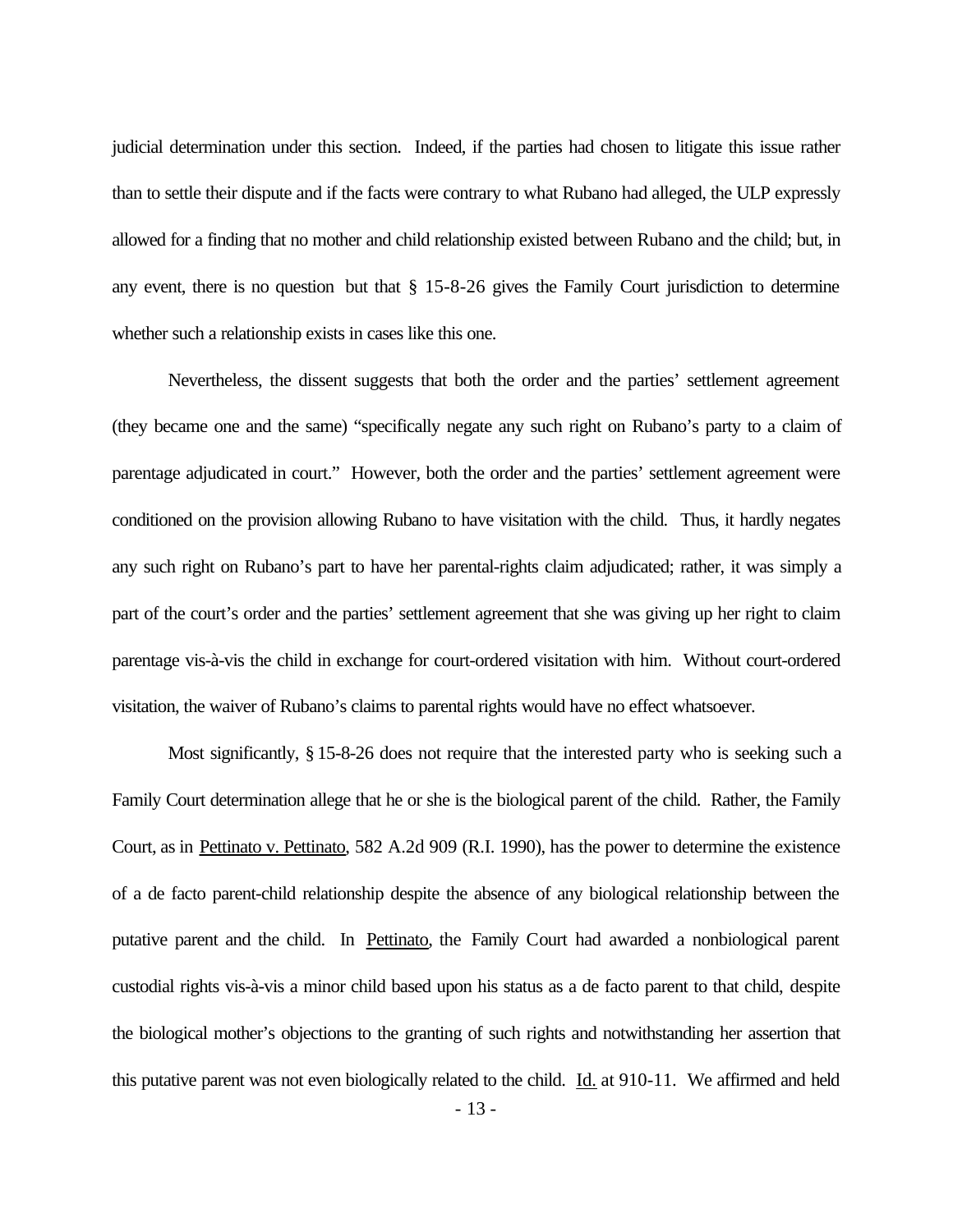that the biological mother was equitably estopped from preventing a de facto father from seeking or obtaining custody of a child born out of wedlock to the mother when both parents had lived with, raised, and held out the child to the community as their child. Id. at 913.

The dissent argues that "[t]he Pettinato Court's use of equitable estoppel as a shield to prevent [the biological mother] from attacking the presumption of paternity created by § 15-8-3 was for a totally different purpose than that for which the majority now attempts to employ equitable estoppel against DiCenzo; namely, to create jurisdiction in the Family Court over Rubano's complaint seeking visitation rights to a minor child against the wishes of DiCenzo, the child's biological mother." We agree with the dissent that, generally speaking, the estoppel doctrine acts as a legal shield rather than a sword, and, therefore, it does not "of itself create new rights." Our holding here, however, does not run afoul of this principle. Like the nonbiological parent's right to custody in Pettinato, Rubano's right to seek court-ordered visitation with the child stemmed from her alleged de facto parental relationship with him and from her visitation agreement with DiCenzo, but not from the use of estoppel. The estoppel doctrine merely bars DiCenzo from asserting that Rubano's lack of a biological tie to the child is fatal to Rubano's claim for legal recognition of her rights as a de facto parent; but it does not serve to create a right that does not otherwise exist by reason of Rubano's alleged parental relationship with the child and her asserted visitation agreement with DiCenzo as embodied in the order. On the contrary, it merely serves to allow the court to recognize a nonbiological parent's right to court-ordered visitation with a child based upon, in part, the existence of these circumstances.

Thus, if the Family Court were able to find that Rubano's alleged de facto parental relationship with the child, her asserted visitation agreement with DiCenzo, and the claimed need to prevent any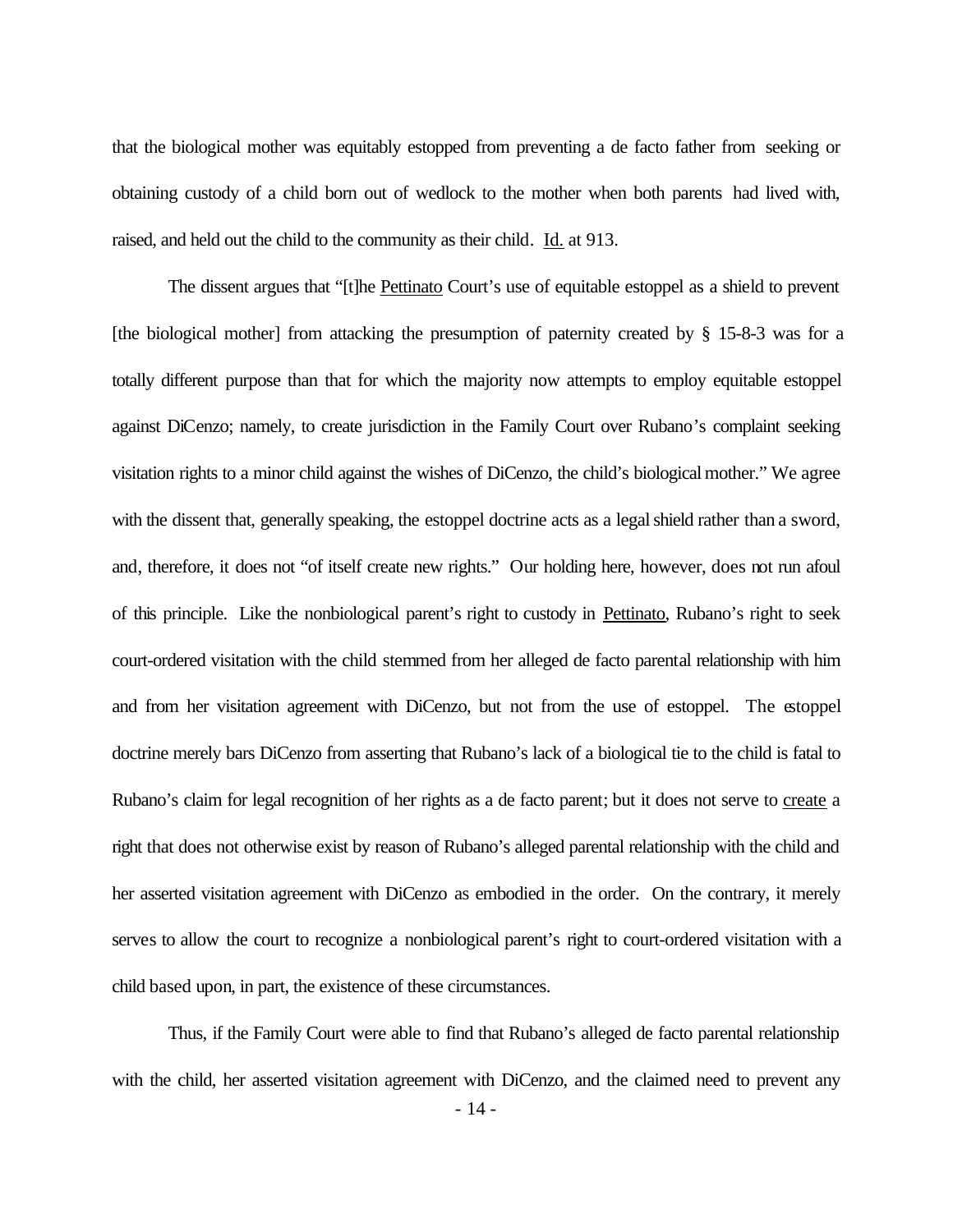harm to the child's best interests not only existed in this case but constituted clear and convincing evidence sufficient to overcome the otherwise applicable presumption in favor of honoring a fit custodial parent's determination not to allow such visitation, see Troxel, U.S. at , 120 S.Ct. at 2062, 147 L.Ed.2d at 60 ("the [state] court must accord at least some special weight to the [biological] parent's own determination"), then it could award visitation to Rubano under the ULP.

The dissent also refers to the Wisconsin case of In re Z.J.H., 471 N.W.2d 202, 212 (Wis. 1991), in support of its position that "[t]he legal effects and consequences of statutory limitations cannot be avoided by estoppel." But, apart from the fact that the Wisconsin Supreme Court has overruled this case,<sup>9</sup> we do not use estoppel to avoid any statutory limitations. In  $ZJ.H.$ , the Wisconsin Supreme Court found that because a former same-sex parent was barred by statute from claiming visitation or custody rights, she could not use estoppel to circumvent the law and pursue her claim in the face of a statute that precluded her standing. See id. at 211-12. Here, on the contrary, we have determined that a statutory basis does exist for Rubano's visitation claim under the ULP and that no other statute bars her from seeking such rights. Thus, we merely employ estoppel to prevent DiCenzo from challenging the alleged mother-child relationship between Rubano and the child based upon Rubano's lack of a biological tie to the child.

See In re H.S.H-K., 533 N.W.2d 419, 434 (Wis. 1995). There, the Wisconsin Supreme Court explicitly overruled Z.J.H. and concluded that "public policy considerations do not prohibit a court from relying on its equitable powers to grant visitation apart from [a statute] on the basis of a co-parenting agreement between a biological parent and another when visitation is in the child's best interest." (Emphasis added.)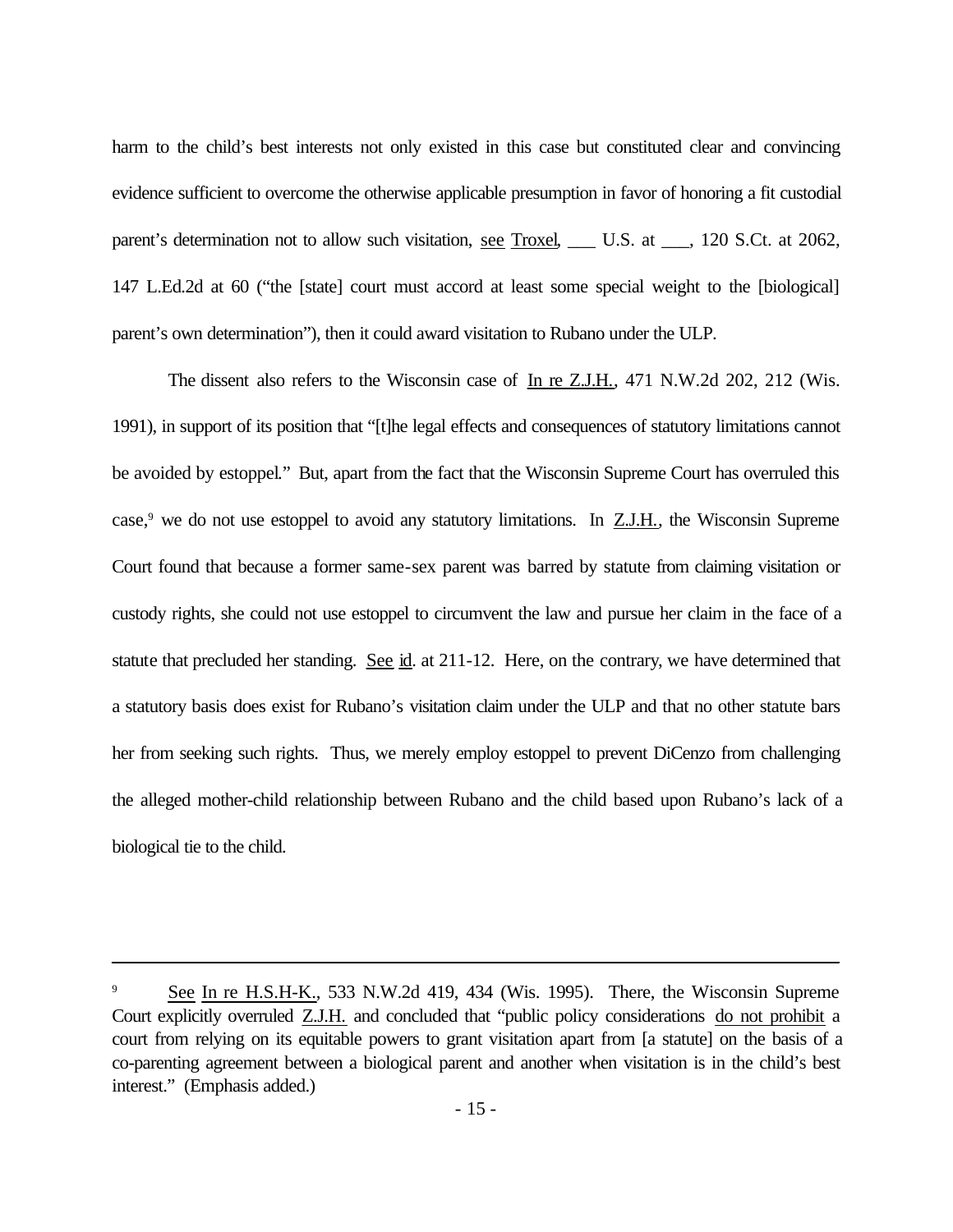Nor do we invoke equitable estoppel "to create jurisdiction in the Family Court" over Rubano's claims, as the dissent alleges. On the contrary, we apply the doctrine of equitable estoppel to the liability and remedial aspects of Rubano's claims vis-à-vis DiCenzo, but not to her claimed entitlement to be heard in Family Court. For jurisdiction, we rely upon the plain language of § 15-8-26 and upon Rubano's alleged status as a de facto parent to the child and as a party to an asserted visitation agreement with DiCenzo. Nor are we using estoppel to avoid the statutory restrictions placed upon the Family Court's special and limited jurisdiction. The only jurisdictional restriction § 15-8-26 imposes is that an "interested party" must bring the claim. Rubano qualified as an interested party because of her alleged parental bond with the child, one that she asserted was formed over a multiyear period during which a parent-child relationship developed between the child and herself, and because of her domestic partnership, co-parenting, and visitation agreement with DiCenzo, but not because of any estoppel barring DiCenzo from contesting her alleged parental rights.

Moreover, the holding in Pettinato bears directly on the facts at issue here. In Pettinato, the child's biological mother attempted to use a de facto parent's lack of biological connection with the child to defeat a custody award to that parent. Even though, as the dissent notes, the Family Court in Pettinato acquired jurisdiction through the filing of a petition for divorce, its holding -- that a nonbiological parent may be awarded custody over the objection of a biological parent -- supports our conclusion here that such a nonbiological parent is eligible under § 15-8-26 to bring an action to declare the existence vel non of a mother-child relationship. Thus, the fact that the Family Court in Pettinato acquired jurisdiction through the filing of a divorce petition, rather than under § 15-8-26, is irrelevant to whether Rubano qualifies as an "interested party" under § 15-8-26. Pettinato simply supports the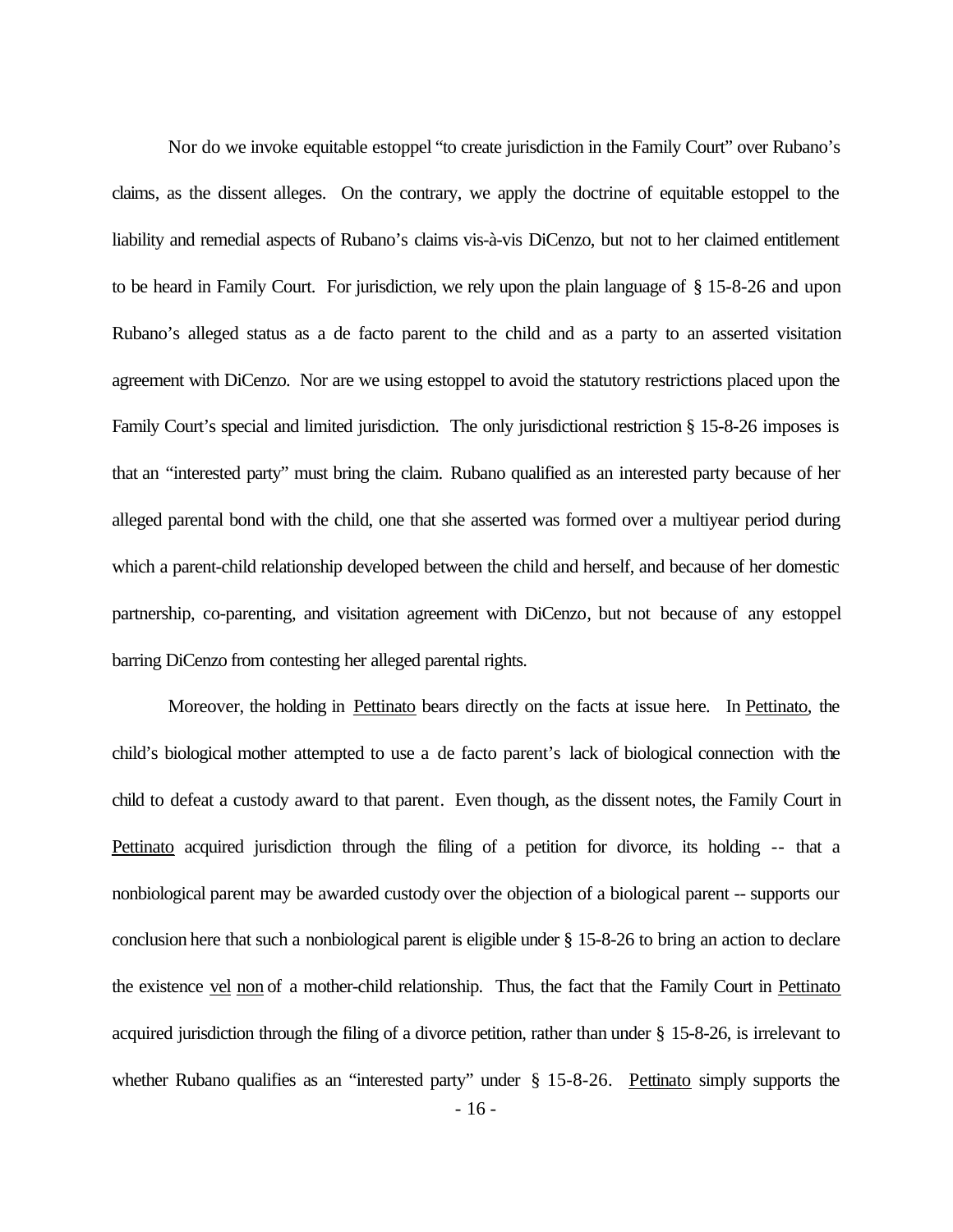proposition that an "interested party" under § 15-8-26 may include a person who, though he or she has no biological connection with a child, nonetheless has functioned as a parent in relation to that child and has been held out to the community as the child's parent by the biological parent. Notably, in other sections of the ULP, the Legislature demonstrated that it knew how to adopt appropriate limiting language when it wished to exclude nonbiological parents from its provisions. See, e.g.,  $\S 15-8-3(a)$ ("[a] man is presumed to be the natural father of a child if  $***$ "). (Emphasis added.) But in § 15-8-26, it chose not to include such limiting language, thereby allowing a nonbiological parent to establish the existence of a de facto mother-child relationship with the child in question.

Though the dissent contends that  $\S$  15-8-26 "was obviously enacted to provide for those infrequent occasions when \* \* \* a young child who may be living with a single father, or in a foster home, may have need, or want, to have his or her maternal relationship determined," and that it does not permit someone who already knows who a child's biological mother is to "intrude upon an already established biological mother and child relationship," we do not discern any such limiting language in the "[a]ny interested party" language of § 15-8-26. Moreover, if the General Assembly had intended to permit only a biological mother or a child living with a single father or in a foster home to bring an action to determine the existence of a mother and child relationship, we are of the opinion that it would have said so instead of using the broader term "[a]ny interested party." A biological connection with either the mother or the child is but one potential source of an interest sufficient to confer standing on a person seeking to obtain a judicial determination concerning the existence of a mother-child relationship. Thus, contrary to the dissent's position, the language of § 15-8-26 does not specifically limit its scope to those interested in determining a biological mother-and-child relationship. As we noted above, the Legislature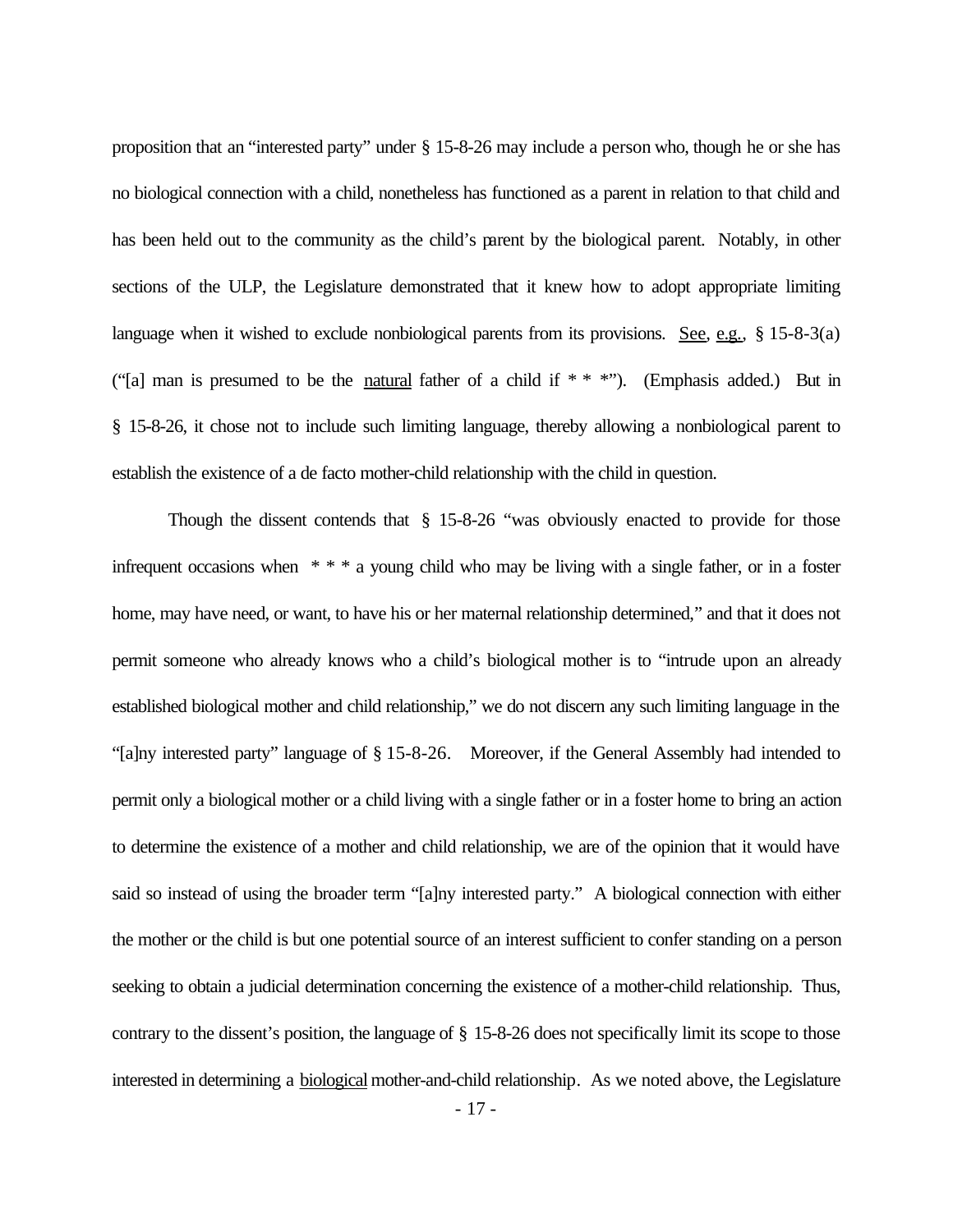knew how to restrict specific ULP provisions to a biological relationship when it wished to do so. Thus, the assumption underlying the dissent's reading of § 15-8-26 -- that it refers only to actions seeking to determine a biological mother and child relationship -- is unsupported by the language of the statute.

The dissent also suggests that our conclusion "that jurisdiction exists in the Family Court over Rubano's novel complaint filed pursuant to § 15-8-26 of the U.L.P. [Uniform Paternity Act], misinterprets \* \* \* the nature of the U.L.P. [Uniform Paternity Act]."10 However, Rhode Island's "Uniform Law on Paternity" (that is, chapter 8 of title 15), is a combination of selected provisions from both the Uniform Act on Paternity, 9B U.L.A. 347-68 (1987), and from the Uniform Parentage Act, 9B U.L.A. 334-45 (1987). It also included sections that are unique to Rhode Island. Indeed, of the twenty-eight sections found in chapter 8 of title 15, the General Assembly adopted six, in whole or in part, from the Uniform Act on Paternity.<sup>11</sup> It included ten others, in whole or in part, from the Uniform Parentage Act.<sup>12</sup> The remaining sections adopted by the General Assembly are unique to our state.

Second, the dissent's reliance on Waldeck v. Piner, 488 A.2d 1218 (R.I. 1985), for the proposition that the "unequivocal aim" of our state's ULP was to provide a mechanism for enforcement

<sup>&</sup>lt;sup>10</sup> In Waldeck v. Piner, 488 A.2d 1218, 1219 (R.I. 1985), this Court referred to chapter 8 of title 15 as the "Uniform Paternity Act." In fact, the popular name that the General Assembly gave to this chapter was the "Uniform Law on Paternity." See P.L. 1979, ch. 185, § 2. Moreover, the term "Uniform" in our "Uniform Law on Paternity" is somewhat of a misnomer. Unlike other states, Rhode Island has adopted a substantial number of sections from both the Uniform Act on Paternity as well as the Uniform Parentage Act in order to create a statute that covers aspects of both these uniform laws.

<sup>11</sup> The General Assembly adopted G.L. 1956 §§ 15-8-1, 15-8-2, 15-8-4, 15-8-5, 15-8-10, and 15-8-21, in whole or in part, from the Uniform Act on Paternity, §§ 1, 2, 3, 4, 6, and 13 respectively. 9B U.L.A. 347-68 (1987).

<sup>&</sup>lt;sup>12</sup> The General Assembly adopted §§ 15-8-3, 15-8-7, 15-8-9, 15-8-15, 15-8-16, 15-8-17, 15-8-18, 15-8-19, 15-8-23, and the provision in question, 15-8-26, from the Uniform Parentage Act, §§ 4, 8, 8(c), 12, 14, 20, 15, 17, 23, and 21, respectively. 9B U.L.A. 334-45 (1987).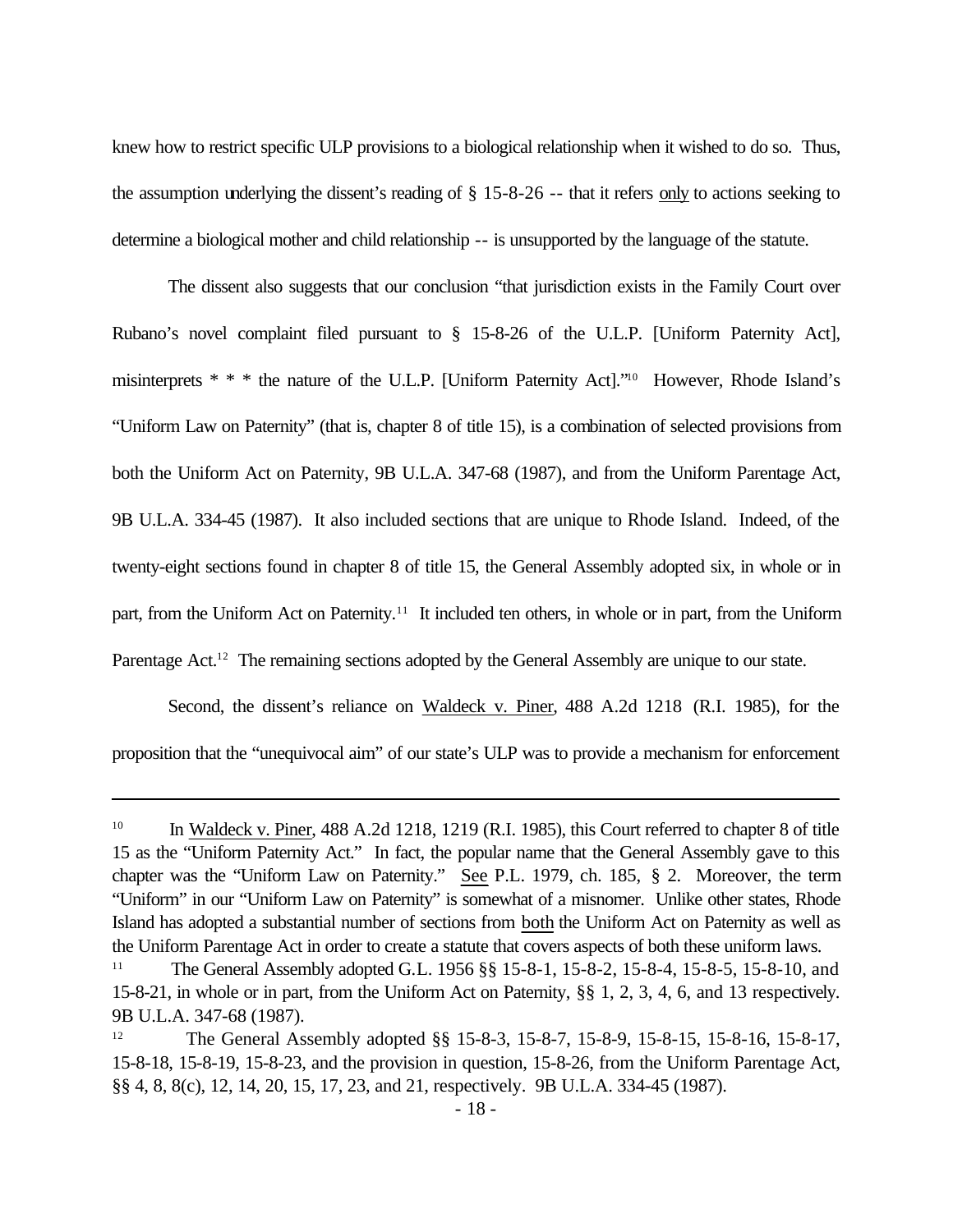of child-support responsibilities is not persuasive. The Court's discussion in Waldeck about the purpose of the ULP was in specific reference to § 15-8-2, the ULP's enforcement provision. The General Assembly adopted this provision from the Uniform Act on Paternity § 2, and later amended that provision to include the "father" as one of the interested parties who could seek enforcement of paternity. See P.L. 1995, ch. 320, § 1. (The Uniform Act on Paternity does not include the father as an eligible complainant.) But that provision is not in issue here; rather, the General Assembly adopted § 15-8-26 directly from the Uniform Parentage Act § 21. Thus, the dissent's misplaced reliance on Waldeck actually supports our position because, as that case noted, "the Uniform Parentage Act \* \* \* establishes parental rights \* \* \*." Waldeck, 488 A.2d at 1221. (Emphasis added.)

# B. Jurisdiction under § 8-10-3

We also hold that Rubano was entitled to seek a remedy for DiCenzo's alleged refusal to provide her visitation with the child under the portion of § 8-10-3 that grants jurisdiction to the Family Court over "those matters relating to adults who shall be involved with paternity of children born out of wedlock."<sup>13</sup> See § 8-10-3(a). Cf. Pettinato, 582 A.2d at 912-13 (awarding custody of a minor child born out of wedlock to the biological mother's estranged husband on the basis of the child's best interests despite the fact that the husband was not the child's biological father). Because Rubano and DiCenzo were never married, the child was born out of wedlock. Allegedly, Rubano was "involved

<sup>&</sup>lt;sup>13</sup> While the word "paternity" implies the "fathering" of a child, we are mindful of the Legislature's instruction that when statutes are construed "[e]very word importing the masculine gender only, may be construed to extend to and to include females as well as males." G.L. 1956 § 43-3-3. Thus, two women may certainly be "adults who shall be involved with paternity" of a child for purposes of this statute.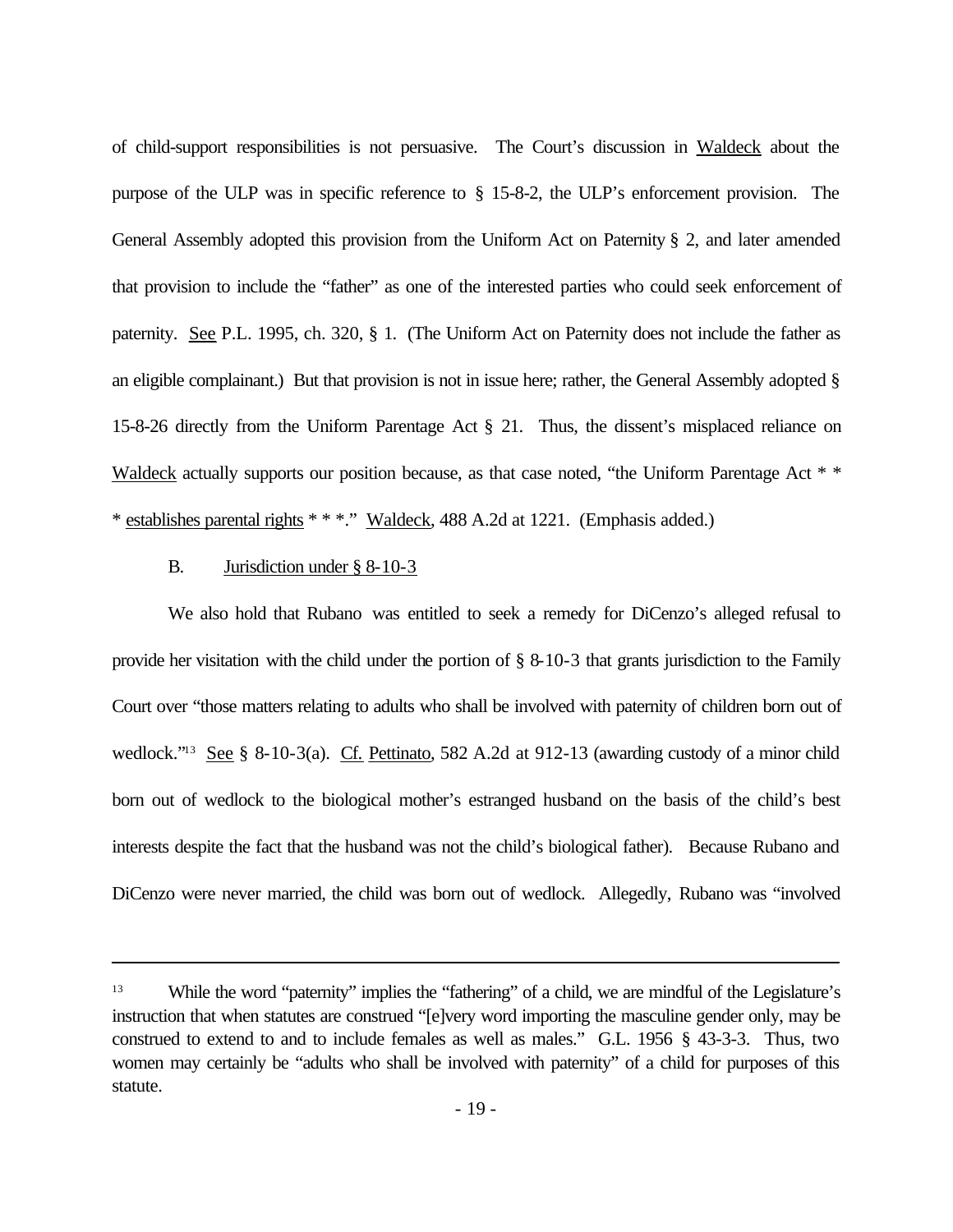with" the child's paternity in that DiCenzo's artificial insemination occurred only pursuant to her "joint" decision [with Rubano] to bear a child and to raise said child together." Moreover, Rubano not only allegedly helped to plan and arrange for DiCenzo's conception of the child via artificial insemination from an anonymous donor, she also averred that she was primarily responsible for the financial costs associated with this procedure. On his birth certificate, DiCenzo and Rubano caused the child's last name to be listed as "Rubano-DiCenzo" by compounding their surnames. Further, according to her petition, Rubano's name appeared on the child's baptismal certificate; DiCenzo and Rubano sent out printed birth announcements identifying both of them as the child's parents; and Rubano helped to raise and nurture the child for four years while living with DiCenzo and the child, thereby serving as one of the child's de facto parents (the child refers to Rubano as his "heart mom").

If the parties had chosen to litigate this matter to an adversarial conclusion instead of settling via the order, and if the factual allegations in Rubano's petition had been established, then Rubano would have been able to prove that she had been "involved with [the] paternity" of this child born out of wedlock within the meaning of this discrete jurisdictional provision of § 8-10-3. Thereafter, following Pettinato's rationale, the Family Court could have determined that DiCenzo was equitably estopped from denying Rubano's status as a de facto parent, and that the child's best interests called for Rubano to have visitation with the child. See Pettinato, 582 A.2d at 913 (because the putative father's name was on the child's birth certificate and because the biological mother's conduct evinced an acceptance of the nonbiological parent as the father of the child, the biological mother was equitably estopped from objecting to the Family Court treating this individual as the child's father and awarding him custody of the child).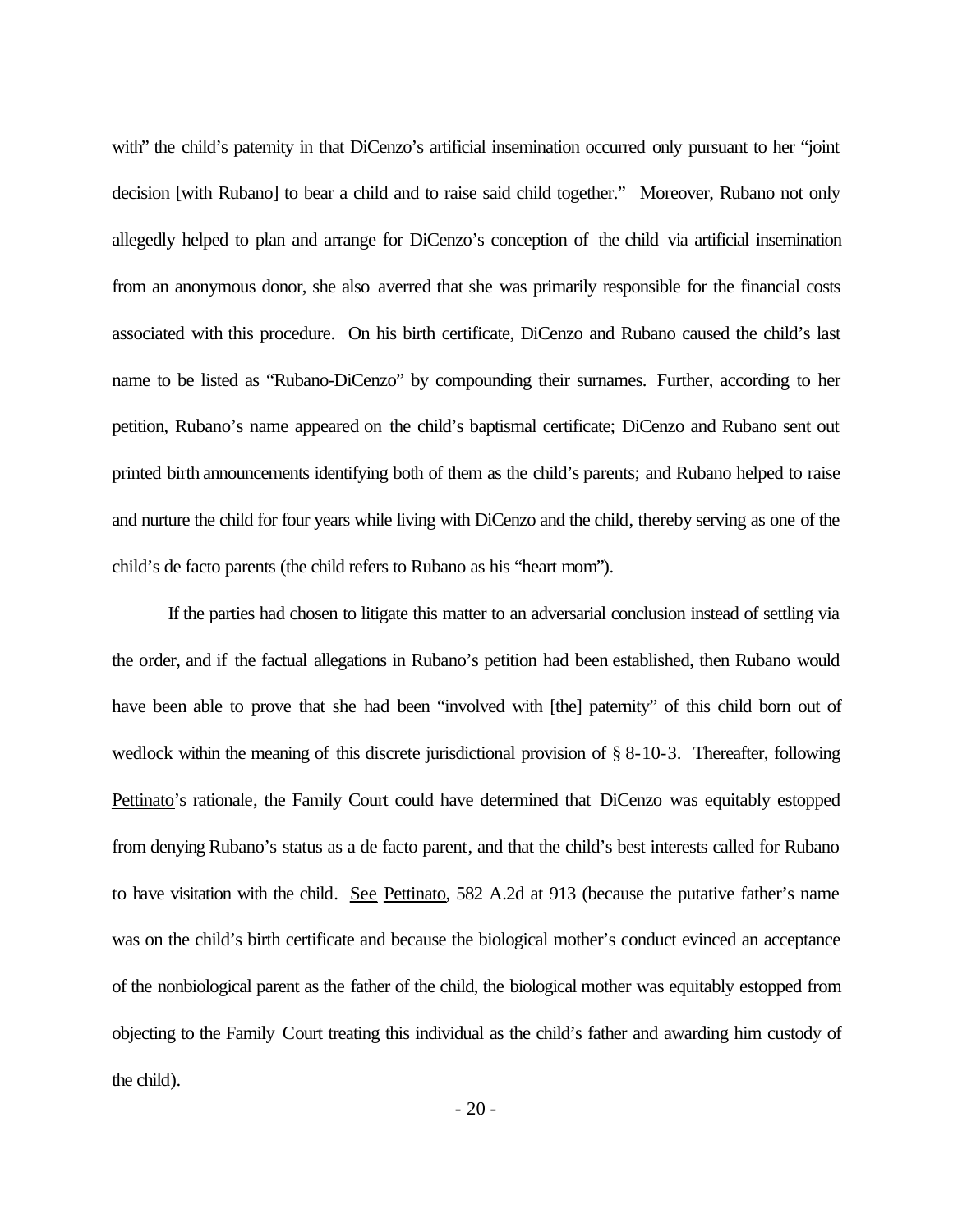In sum, we hold that Rubano was entitled to pursue her Family Court action against DiCenzo to determine her de facto maternal status vis-à-vis the child, to settle that action via the order, and to obtain relief for an alleged contempt thereof by DiCenzo that would bar her from violating the visitation terms of this order. The basis for our ruling is that, in the words of § 8-10-3, both these parties are adults who were "involved with [the] paternity" of a child born out of wedlock. In such cases, the Family Court has jurisdiction under § 8-10-3 to resolve visitation disputes because they concern "matters relating to adults who shall be involved with the paternity of children born out of wedlock."<sup>14</sup>

"those matters relating to delinquent, wayward, dependent, neglected, or children with disabilities who by reason of any disability require special education or treatment and other related services; to hear and determine all petitions for guardianship of any child who has been placed in the care, custody, and control of the Department for Children, Youth and Families pursuant to the provisions of chapter 1 of title 14 and chapter 11 of title 40; adoption of children under eighteen (18) years of age; change of names of children under the age of eighteen (18) years; paternity of children born out of wedlock and provision for the support and disposition of such children or their mothers; child marriages; those matters referred to the court in accordance with the provisions of § 14-1-28; those matters relating to adults who shall be involved with paternity of children born out of wedlock; \* \* \* bastardy

<sup>&</sup>lt;sup>14</sup> During oral argument, it was asserted that this grant of jurisdiction was intended only to permit the Family Court to provide financial support for children born out of wedlock by giving the Family Court jurisdiction over any adult involved with the paternity of such children. It is clear to us, however, that even though this language does give the Family Court authority to make and enforce support orders, it is not so limited by its terms. Thus, under this provision DiCenzo could petition the Family Court for an order requiring Rubano to provide support for the child. But nothing in the language of the statute indicates that the "matters" over which the Family Court has jurisdiction are limited to financial matters. Thus, in the absence of such a statutory limitation, we hold that the jurisdiction of the Family Court extends to matters such as visitation that are reasonably related to the parties' involvement with the paternity of a child born out of wedlock. Moreover, even a cursory review of the plain language of § 8-10-3 reveals multiple subsections that do not require that all matters brought under this statute relate to petitions for divorce or separate maintenance, as the dissent contends. These subsections include, without limitation,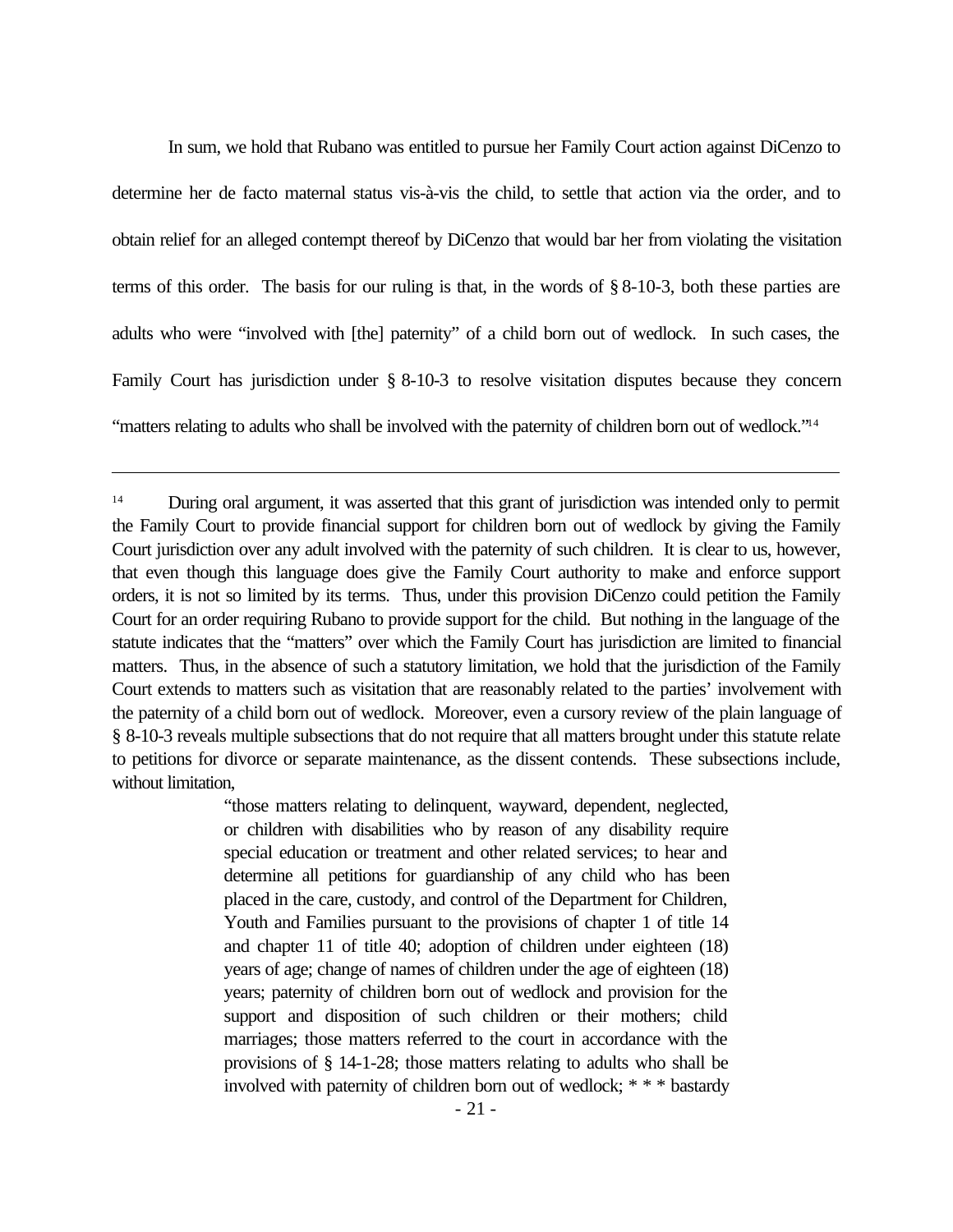In holding that § 15-8-26 and § 8-10-3's "adults who shall be involved with paternity" clause provide two separate bases of jurisdiction for Rubano's claims, we note that we have not, as the dissent would have it, "mix[ed] together portions from the broad statutory language found in § 8-10-3 \* \* \* with the general statutory wording found in § 15-8-26." On the contrary, as is clear from the above analysis, we conclude that these distinct jurisdictional grants provide two separate and independent jurisdictional bases for Rubano's claim. Thus, whatever "strange mix" the dissent envisions concerning these two provisions is a cocktail that it alone has shaken and stirred.

# C. Superior Court Jurisdiction

Alternatively, Rubano was entitled to seek a remedy in Superior Court for DiCenzo's alleged violation of the visitation agreement. See G.L. 1956  $\S$  8-2-13 ("[t]he superior court shall, except as otherwise prohibited by law, have exclusive original jurisdiction of suits and proceedings of an equitable character \* \* \*"). Before the Legislature established the Family Court, the Superior Court had exercised equitable jurisdiction over suits involving child visitation and custody. See, e.g., Hoxsie v. Potter, 16 R.I. 374, 377, 17 A. 129, 130 (1888) (concerning an award of custody by the Superior Court to a child's paternal aunt contrary to the biological mother's wishes). The Superior Court did not

> proceedings and custody to children in proceedings, whether or not supported by petitions for divorce or separate maintenance or for relief without commencement of divorce proceedings \* \* \*." Section 8-10-3(a). (Emphasis added.)

None of these above-specified subparts of § 8-10-3 requires that such proceedings thereunder be ancillary or incidental to petitions for divorce or separate maintenance filed in the Family Court. Accordingly, the dissent's attempt to limit § 8-10-3's jurisdiction just to "those claims that are ancillary or incidental to petitions for divorce or separate maintenance filed in that court" is contrary to what the statute provides.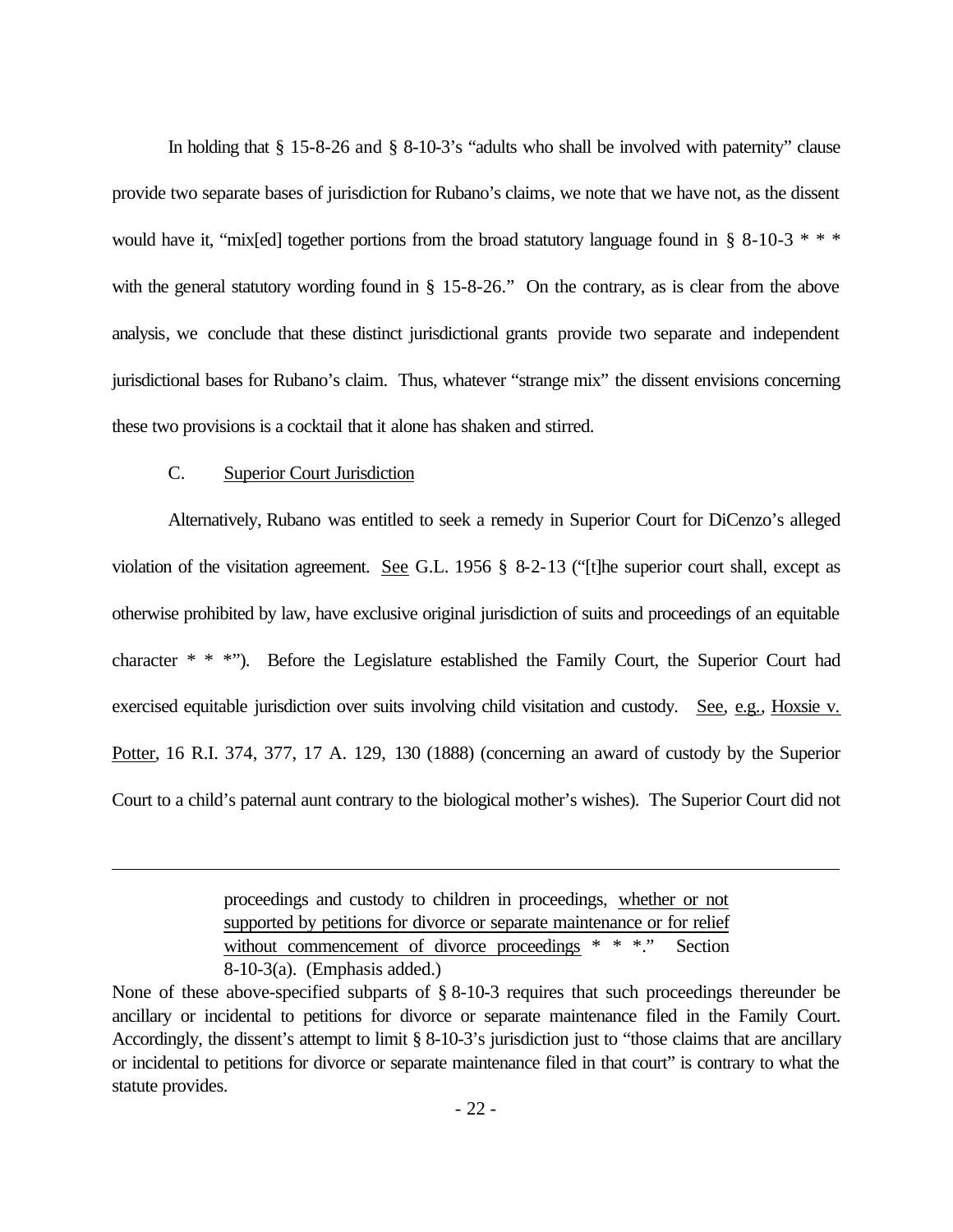lose this jurisdiction after the General Assembly created the Family Court. Rather, the Family Court and the Superior Court maintain concurrent jurisdiction over such matters. See Lubecki v. Ashcroft, 557 A.2d 1208, 1211 (R.I. 1989) (holding that a contract dispute between a former husband and wife could properly reside in the Superior Court). Thus, under its general equitable powers, the Superior Court also had the jurisdictional authority to hear plaintiff's case and to decide whether to enforce the parties' visitation agreement (as it was embodied in the Family Court's order) just as it would any other such agreement. However, because in this case proceedings were initiated in the Family Court and the parties' settlement in the form of an order has already entered in that court, the Superior Court, as a matter of comity, should abstain from asserting its jurisdiction if either party should attempt to invoke it.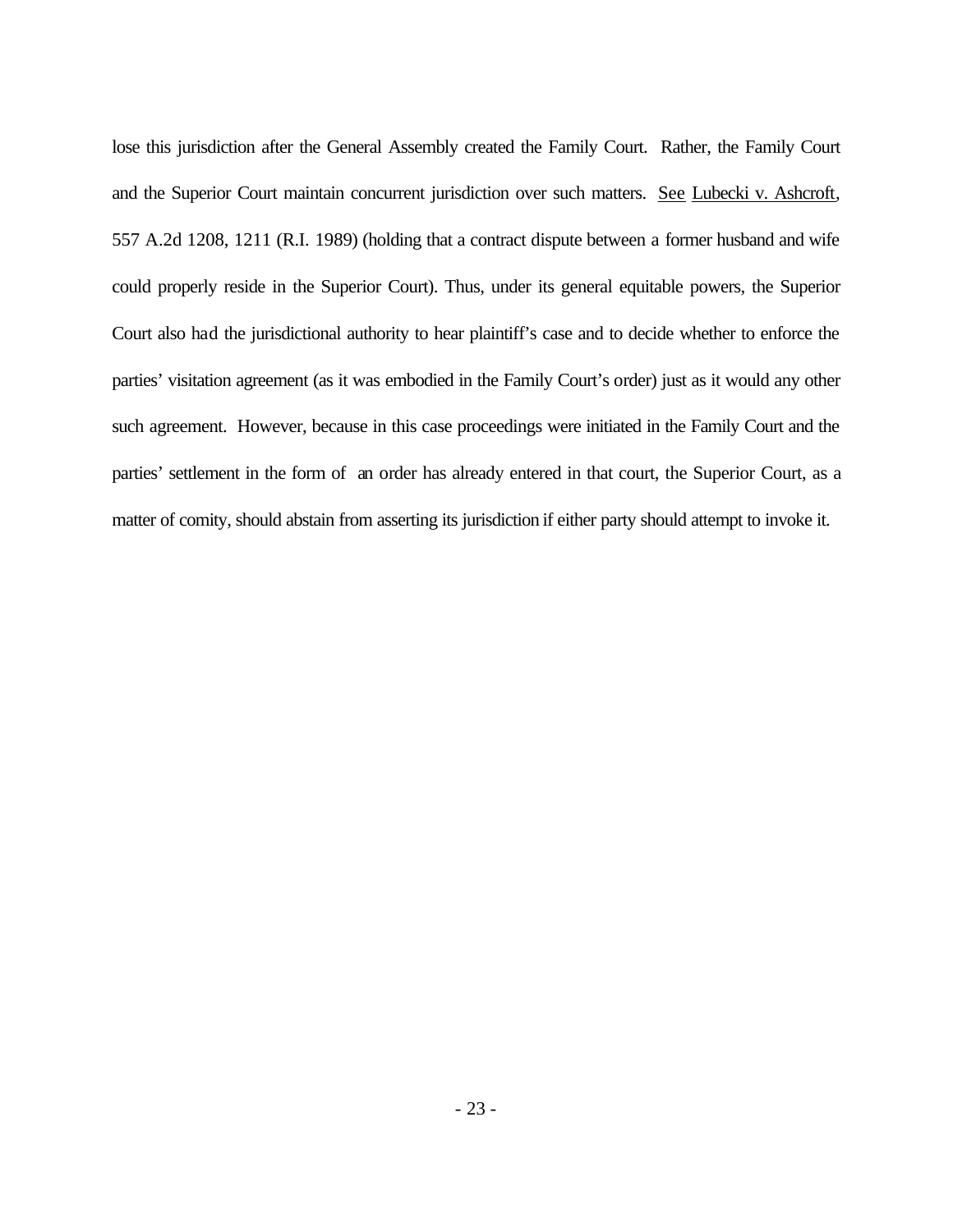#### D. Federal Constitutional Considerations

According to the United States Supreme Court, "it cannot now be doubted that the Due Process Clause of the Fourteenth Amendment protects the fundamental right of parents to make decisions concerning the care, custody, and control of their children." Troxel, \_\_\_ U.S. at \_\_\_, 120 S.Ct. at 2060, 147 L.Ed.2d at 56 (striking down the State of Washington's nonparental visitation statute as applied to a child's paternal grandparents because of its unconstitutional overbreadth in allowing "any person" to petition for visitation rights "at any time" subject only to a best-interests-of-the-child standard). And we acknowledge, as did the Troxel Court, that "the State's recognition of an independent third party interest in a child can place a substantial burden on the traditional parent-child relationship." Id. at \_\_\_, 120 S.Ct. at 2059, 147 L.Ed.2d at 56. But in holding, as we do, that the Family Court had jurisdiction to determine the existence of a de facto parental relationship between Rubano and the child -- a child with whom she has no biological relationship - and to enforce the biological mother's settlement agreement allowing Rubano to visit with the child, we also join with the high Court in recognizing that "persons outside the nuclear family are called upon with increasing frequency to assist in the everyday tasks of child rearing," id., and that "the importance of the familial relationship, to the individuals involved and to the society, stems from the emotional attachments that derive from the intimacy of daily association, and from the role it plays in 'promot[ing] a way of life' through the instruction of children  $* * *$  as well as from the fact of blood relationship." Smith v. Organization of Foster Families for Equality & Reform, 431 U.S. 816, 844, 97 S.Ct. 2094, 2109, 53 L.Ed.2d 14, 35 (1977) (quoting Wisconsin v. Yoder, 406 U.S. 205, 231-33, 92 S.Ct. 1526, 1541-42, 32 L.Ed.2d 15, 34-35 (1972). And although "[t]he family unit accorded traditional respect in - 24 -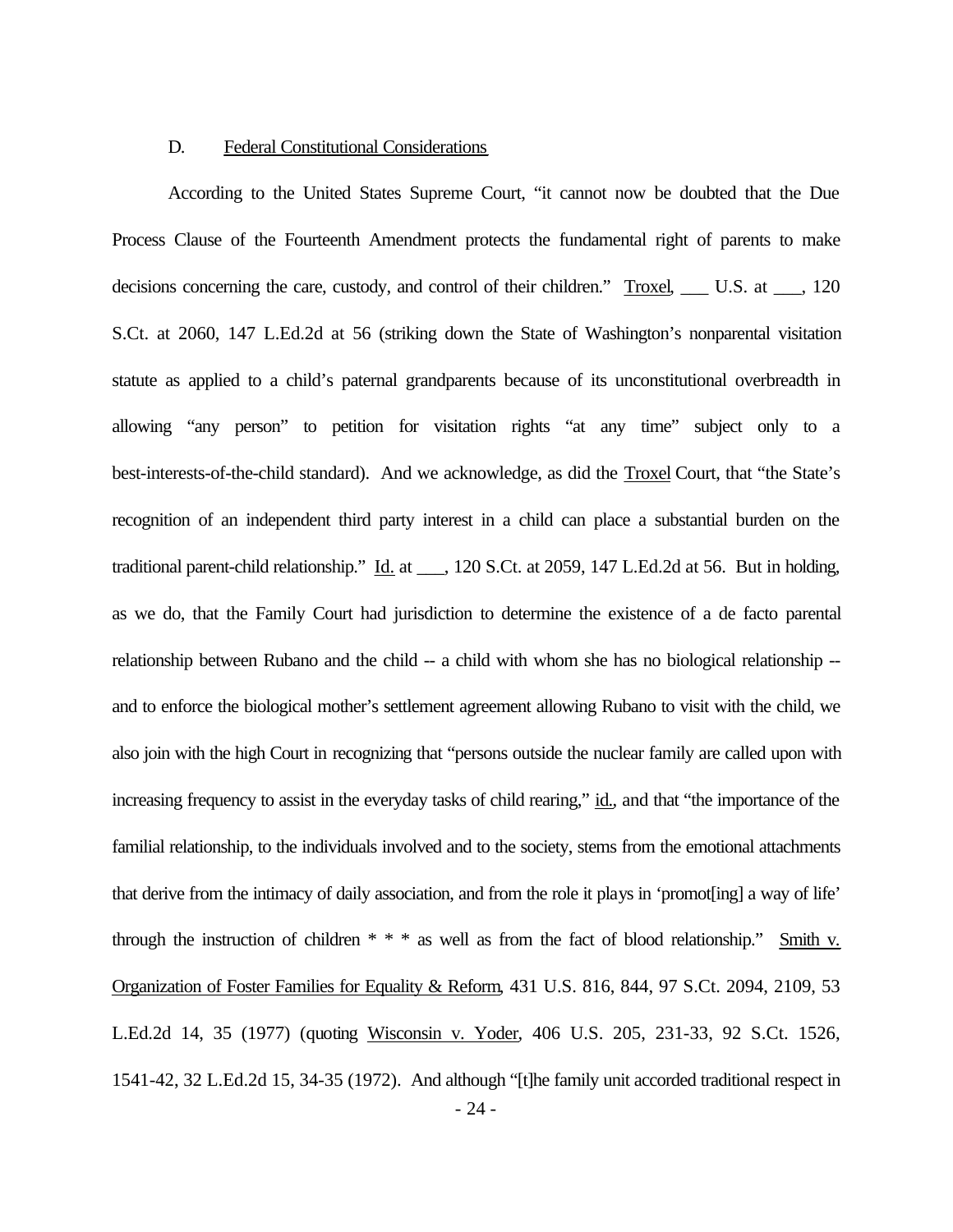our society, which we have referred to as the 'unitary family,' is typified, of course, by the marital family, [it] also includes the household of unmarried parents and their children." Michael H. v. Gerald D., 491 U.S. 110, 123 n.3, 109 S.Ct. 2333, 2342 n.3, 105 L.Ed.2d 91, 106 n.3 (1989) (Scalia, J.,) (plurality opinion). We also acknowledge that "freedom of personal choice in matters of \* \* \* family life is one of the liberties protected by the Due Process Clause of the Fourteenth Amendment." Cleveland Board of Education v. LaFleur, 414 U.S. 632, 639-40, 94 S.Ct. 791, 796, 39 L.Ed.2d 52, 60 (1974).

Although DiCenzo's constitutional liberty interest in exercising freedom of personal choice to prevent unwanted third parties from exercising parental rights with respect to her natural child would be entitled to special weight in any contested visitation case because "there is a presumption that fit parents act in the best interests of their children," Troxel, \_\_\_ U.S. at \_\_\_, 120 S.Ct. at 2061, 147 L.Ed.2d at 58, her interest is not an unqualified one because the rights of a child's biological parent do not always outweigh those of other parties asserting parental rights, let alone do they trump the child's best interests. See, e.g., Lehr v. Robertson, 463 U.S. 248, 261, 103 S.Ct. 2985, 2993, 77 L.Ed.2d 614, 626 (1983). In Lehr, the Court held that a biological father who had not cultivated a relationship with his child or contributed significantly to the child's support had no standing to object to an adoption proceeding that the child's mother and her new husband had initiated. See id. at 250, 103 S.Ct. at 2987, 77 L.Ed.2d at 619. The Court said that the biological father's mere genetic relationship to the child did not allow him to block a nonbiological parent's adoption of the child because of the "clear distinction between a mere biological relationship and an actual relationship of parental responsibility." Id. at 259-60, 103 S.Ct. at 2992, 77 L.Ed.2d at 625. Thus, a biological parent who has never shouldered any responsibility for the rearing of that parent's biological child does not have a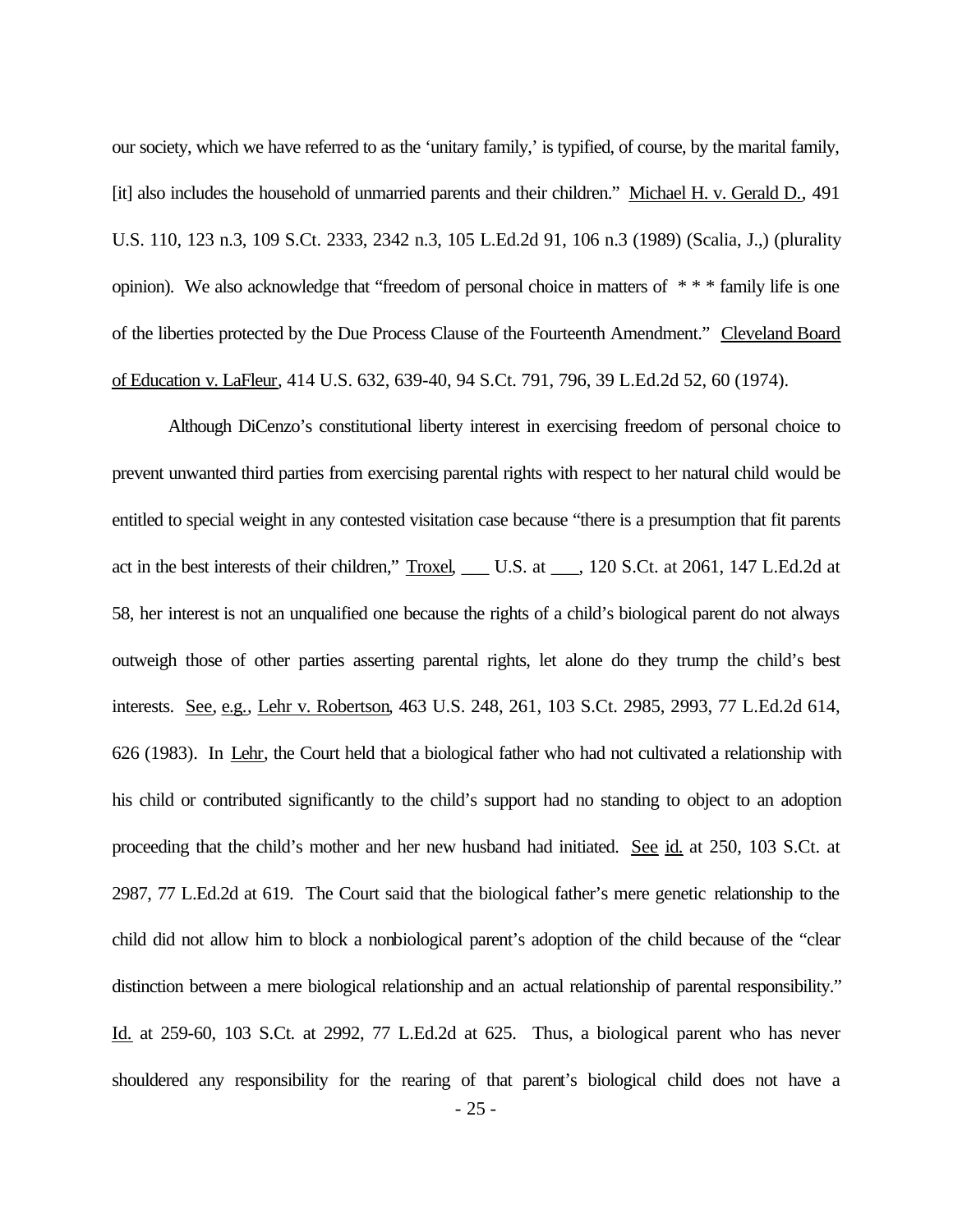constitutional right to veto the child's adoption by a nonbiological parent when that adoption is deemed to be in the child's best interest. Id. at 262, 103 S.Ct. at 2993-94, 77 L.Ed.2d at 627; see also Quilloin v. Walcott, 434 U.S. 246, 256, 98 S.Ct. 549, 555, 54 L.Ed.2d 511, 520 (1978) (explaining that the biological parent "never shouldered any significant responsibility with respect to the daily supervision, education, protection, or care of the child" and thus his constitutional rights were of less weight than those of a married but nonbiological father who had "borne full responsibility for the rearing of his children during the period of the marriage").

Moreover, under certain circumstances, even the existence of a developed biological, parent-child relationship such as that between DiCenzo and this child will not prevent others from acquiring parental rights vis-à-vis the child. See, e.g., Troxel, U.S. at 1, 120 S.Ct. at 2061, 147 L.Ed.2d at 58 ("special factors \* \* \* might justify the State's interference with [the biological mother's] fundamental right to make decisions concerning the rearing of her [children]"); Michael H. v. Gerald D., 491 U.S. 110, 109 S.Ct. 2333, 105 L.Ed.2d 91 (1989). In Michael H., the Court held that a developed relationship within a family unit between a nonbiological parent and a child can, under certain circumstances, warrant more legal protection by a state than the equally developed relationship between the child and the biological parent outside the family unit because of "the historic respect -- indeed, sanctity would not be too strong a term -- traditionally accorded to the relationships that develop within the unitary family." Id. at 123, 109 S.Ct. at 2342, 105 L.Ed.2d at 106. Significantly, the Michael H. plurality opinion stated that "[t]he family unit accorded traditional respect \* \* \* is typified, of course, by the marital family, but also includes the household of unmarried parents and their children." Id. at 123 n.3, 109 S.Ct. at 2342 n.3, 105 L.Ed.2d at 106 n.3. (Emphasis added.) Indeed "[t]he demographic - 26 -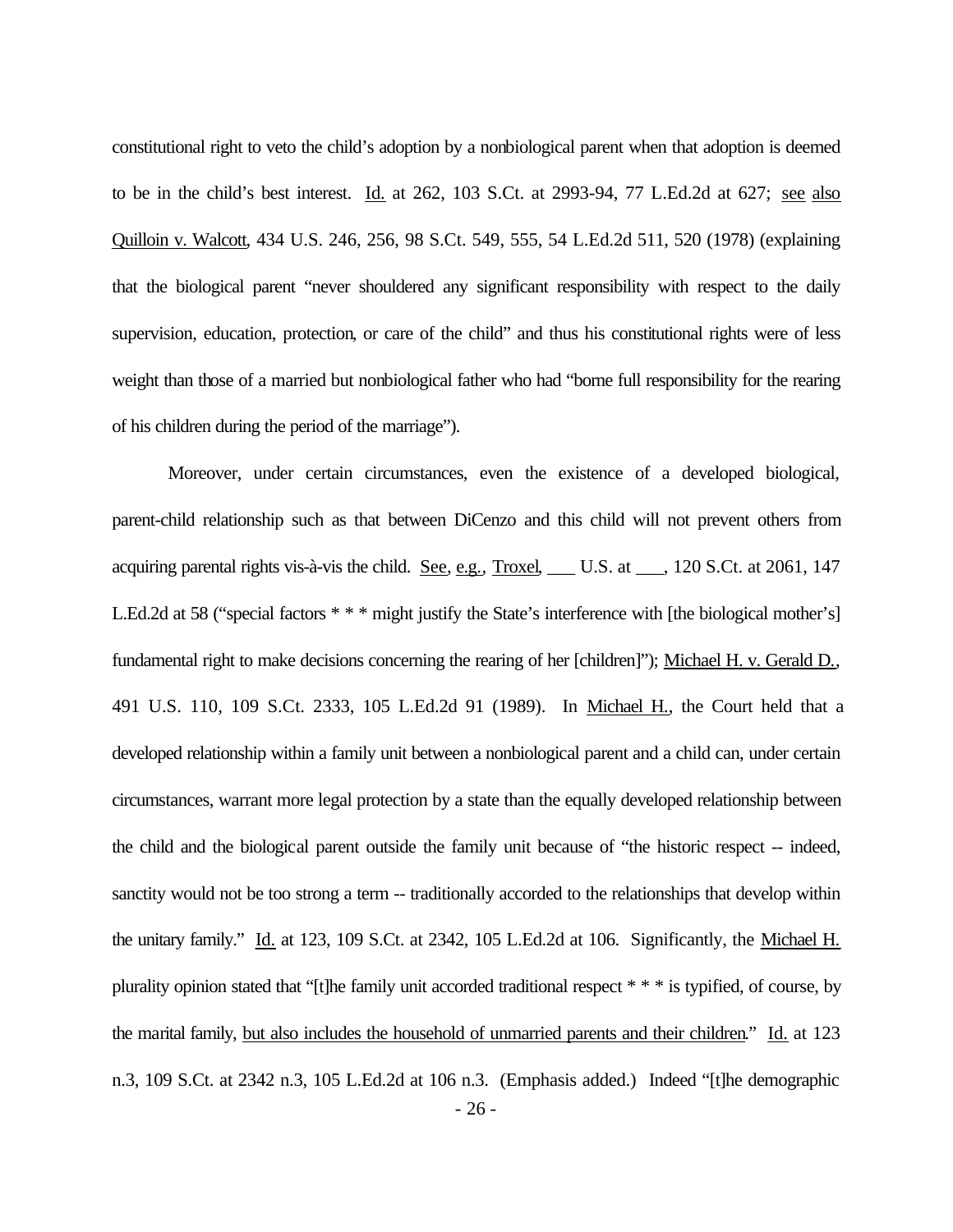changes of the past century make it difficult to speak of an average American family." Troxel, U.S. at \_\_\_, 120 S.Ct. at 2059, 147 L.Ed.2d at 55.

Legal recognition of a de facto or "psychological parent" and child relationship - notwithstanding the absence of any biological ties -- also finds support in a recent decision of New Jersey's highest court. In V.C. v. M.J.B., 748 A.2d 539 (N.J. 2000), the New Jersey Supreme Court held that the same sex partner of a biological mother who had assumed a parental role in helping to raise the biological mother's child had established a "psychological parenthood" with respect to the child and thus had a legal right to petition for custody and visitation. See id. at 555.

The New Jersey Supreme Court applied a four-part test to determine whether a "psychological parenthood" existed between a "third party" adult and a child:

> "the legal parent must consent to and foster the relationship between the third party and the child; the third party must have lived with the child; the third party must perform parental functions for the child to a significant degree; and most important, a parent-child bond must be forged." Id. at 551.

While the first part of this test encompasses the estoppel element that we recognized in Pettinato, 582 A.2d at 913, the other three elements also provide useful criteria for evaluating whether a de facto parent-child relationship exists between an alleged psychological parent and a child. These criteria indicate that a given person's eligibility for "psychological parenthood" with respect to an unrelated child will be strictly limited to those adults who have served literally as one of the child's de facto parents. Thus, the New Jersey court's criteria preclude such potential third-party parents as mere neighbors, caretakers, baby sitters, nannies, au pairs, nonparental relatives, and family friends from satisfying these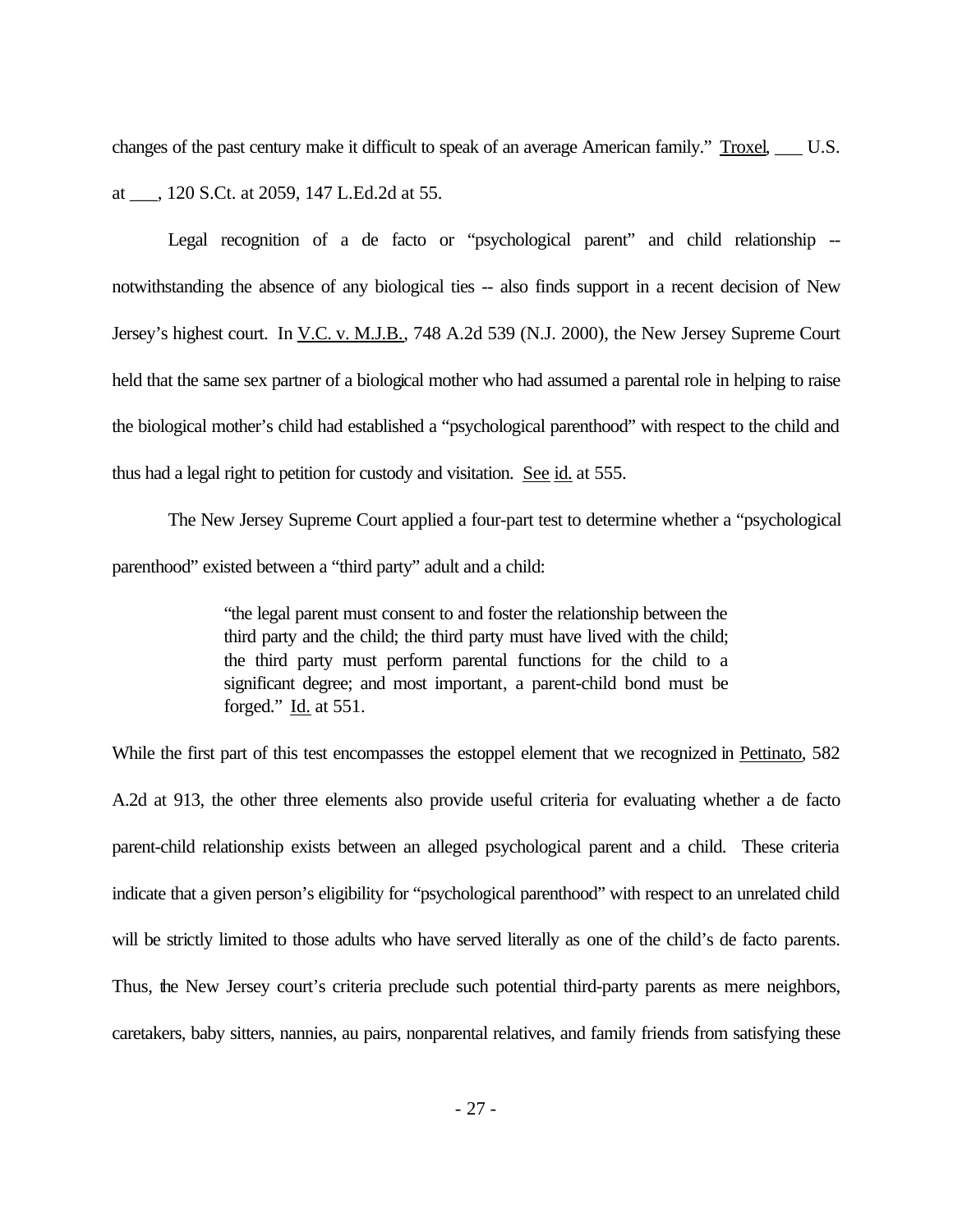standards. Further, the court in M.J.B. explicitly stated that "a relationship based on payment by the legal parent to the third party will not qualify." M.J.B., 748 A.2d at 552.

We also note that our position here is in harmony with the principles recently adopted by the American Law Institute (ALI) in its Principles of the Law of Family Dissolution: Analysis and Recommendations, ch. 2, §§ 2.03-2.21 (Tentative Draft No. 4 of April 10, 2000 and adopted May 16, 2000). There, the ALI has recognized that individuals who have been significantly involved in caring for and supporting children and for whom they have acted as parents may obtain legal recognition of their parental rights to visitation and custody. See id. § 2.03. This category of child caregivers includes those who have held a reasonable good-faith belief that they were biological parents to the child, see id. § 2.03, Comment (b)(ii), as well as those who, with the agreement of the legal parent, have regularly performed a substantial share of the child's caregiving. See id. § 2.03, Comment  $(b)(iii)$ . In sum, the effect of ALI's position is to recognize, as do we and the other authorities cited here, that, under certain limited circumstances, an unrelated caregiver can develop a parent-like relationship with the child that could be substantial enough to warrant legal recognition of certain parental rights and responsibilities vis-à-vis that child, especially when the court finds that, under the circumstances of a given case, "a parent has denied (or unreasonably denied) visitation to the concerned third party." Troxel, \_\_\_ U.S. at \_\_\_, 120 S.Ct. at 2063, 147 L.Ed.2d at 60 (citing Rhode Island's G.L. 1956  $§$  15-5-24.3(a)(2)(iii)-(iv) in the context of grandparent-grandchild visitation, as an example of a state law barring grandparents from visiting their grandchild unless a parent prevented them from doing so and "there is no other way the petitioner is able to visit his or her grandchild without court intervention").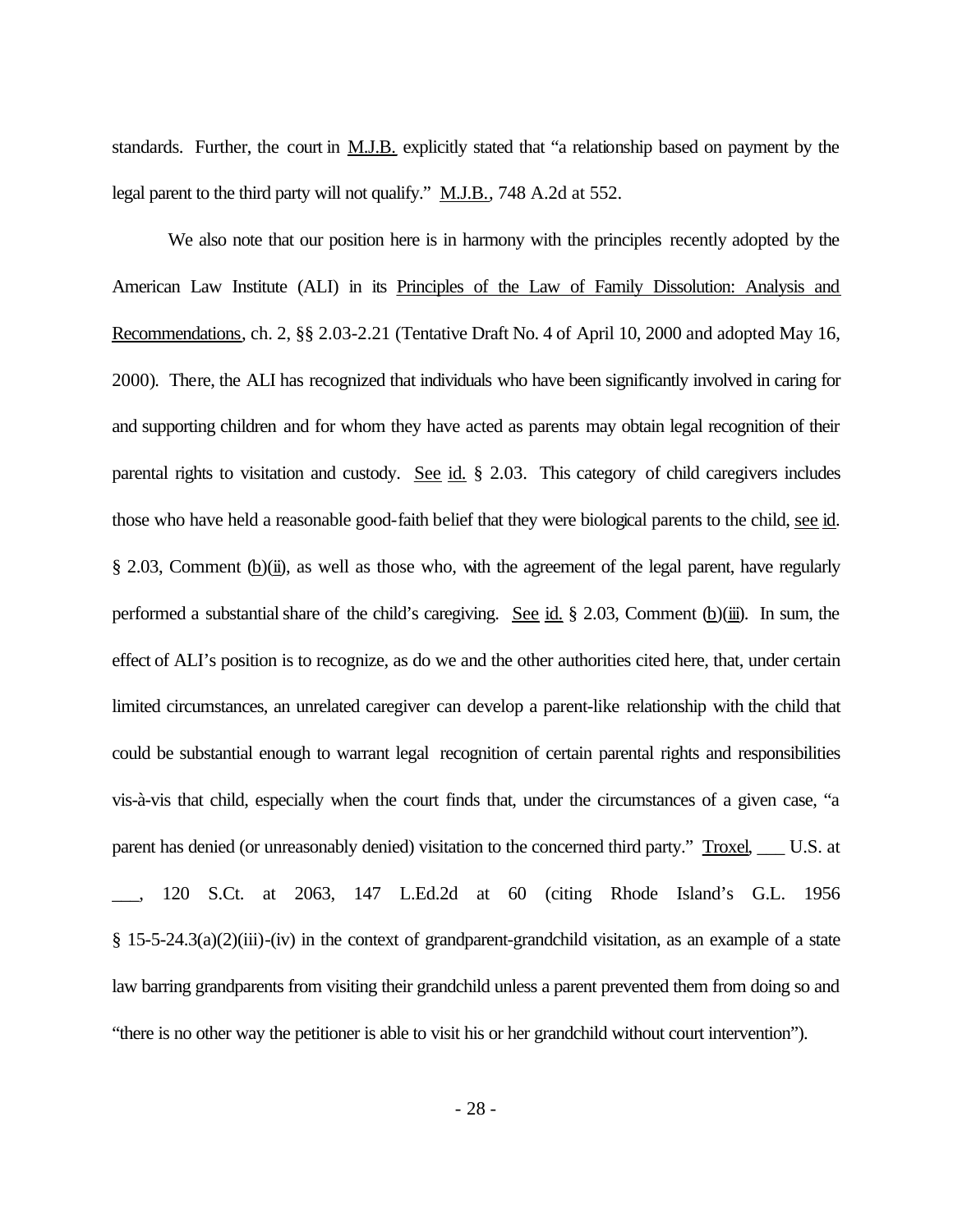Thus, we are not alone in acknowledging that "children have a strong interest in maintaining the ties that connect them to adults who love and provide for them," an interest that "lies in the emotional bonds that develop between family members as a result of shared daily life." M.J.B., 748 A.2d at 550. Because of the importance of these bonds, we recognize that, consistent with the statutory law of domestic relations in this jurisdiction, a person who has no biological connection to a child but who has served as a psychological or de facto parent to that child may, under the limited circumstances outlined above, establish his or her entitlement to parental rights vis-à-vis the child. See also In re Custody of H.S.H-K, 533 N.W.2d 419 (Wis. 1995) (allowing former female partner of biological mother to invoke equitable power of the court to obtain visitation if the biological parent has interfered substantially with the other person's established parent-like relationship with the child); A.C. v. C.B., 829 P.2d 660 (N.M. 1992) (holding that an agreement by a biological parent with an unrelated person for custody and visitation of a child is enforceable if it is in the child's best interest).

The dissent cites to the decision of an intermediate California appellate court in West v. Superior Court (Lockrem), 69 Cal.Rptr.2d 160, 162 (Cal. Ct. App. 1997), as evidence that our reading of § 15-8-26 is in error. The West court held that "a person unrelated to [the child] is not an 'interested person' [under this portion of the Uniform Parentage Act]" and, therefore, could not bring an action under that act for visitation with a child she had cared for in a same-sex relationship with the child's mother. 69 Cal.Rptr.2d at 162. Although we disagree with the West court's ruling because it discounts the breadth of the "any interested person" language of § 15-8-26, we also note that that court was constrained by its own precedent in an earlier case to rule that a nonbiological parent in a same-sex bilateral relationship had no standing to obtain custody or visitation with respect to the child of his or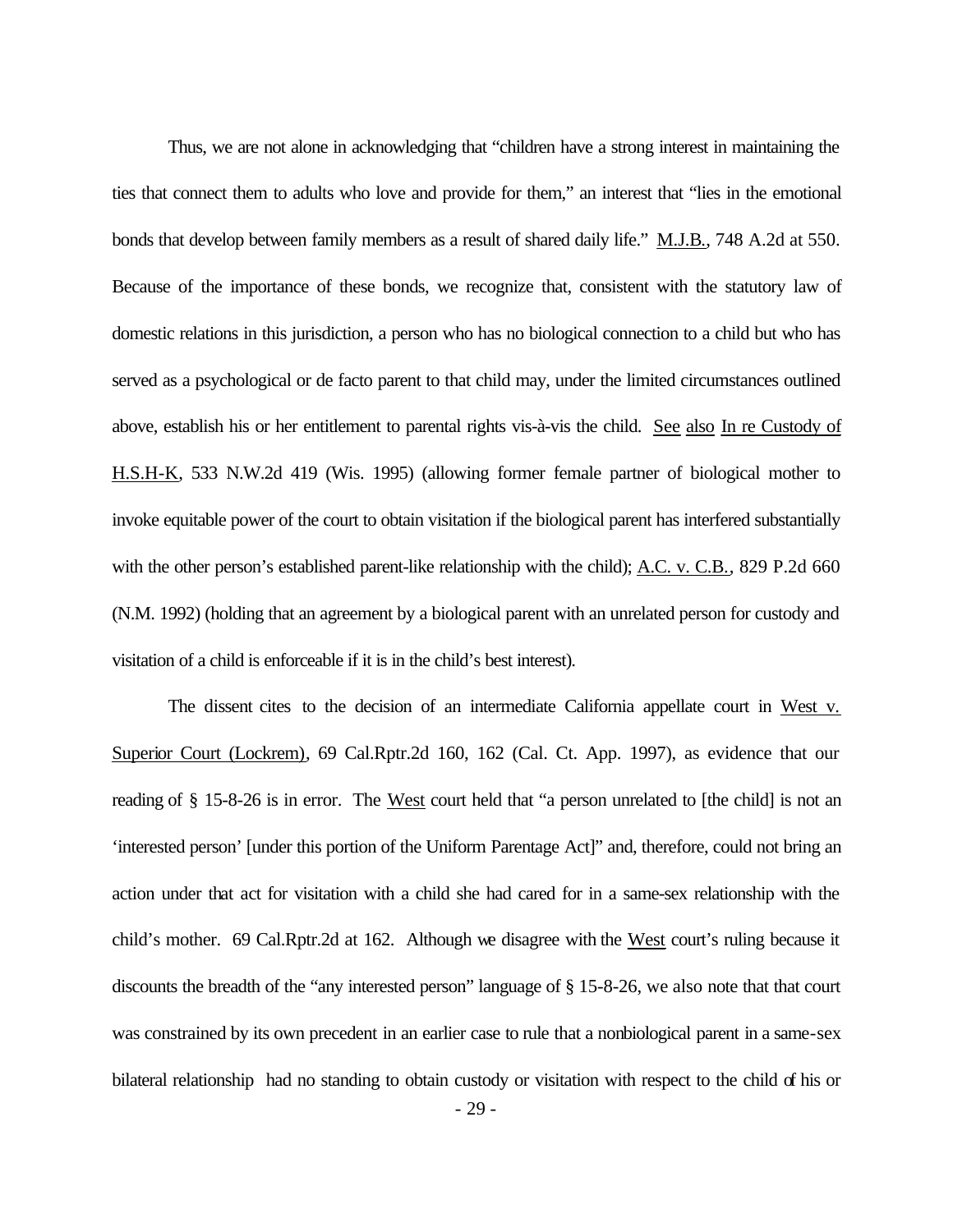her former domestic partner. See 69 Cal. Rptr. 2d at 161 (citing Curiale v. Reagan, 272 Cal.Rptr. 520 (Cal. Ct. App. 1990)). In the years between that earlier case and the West decision, the court noted, "the Legislature \* \* \* has not seen fit to bestow jurisdiction \* \* \* under the circumstances presented here." Id. at 162. The West court also observed that the nonbiological parent's estoppel argument, similar to Rubano's here, found no support in cases from that jurisdiction. See id. at 162-63. But unlike the West court, we have no earlier precedent in this jurisdiction declining to accord nonbiological parents any standing to seek legal recognition of their parental rights as de facto parents. Moreover, unlike the West court, we cannot infer any legislative intent to preclude standing to a de facto parent in Rubano's position because here the Legislature has not refused to amend § 15-8-26 in response to a court decision excluding nonbiological parents from its reach. Finally, the West court apparently did not have a decision similar to Pettinato to buttress the nonbiological parent's estoppel argument. Thus, we conclude, the West holding is not on point to the situation we face in this jurisdiction, and is contrary to the weight of authority elsewhere that has considered this issue.

In sum, the mere fact of biological parenthood, even when coupled with the biological parent's ongoing care and nurture of the child and that parent's fundamental right "to make decisions concerning the care, custody, and control of [his or her] children," Troxel, \_\_\_ U.S. at \_\_\_, 120 S.Ct. at 2060, 147 L.Ed.2d at 56, does not always endow the biological parent with the absolute right to prevent all third parties from ever acquiring any parental rights vis-à-vis the child. Thus, the fact that DiCenzo not only gave birth to this child but also nurtured him from infancy does not mean that she can arbitrarily terminate Rubano's de facto parental relationship with the boy, a relationship that DiCenzo agreed to and fostered for many years. Indeed, when DiCenzo agreed to give Rubano permanent visitation rights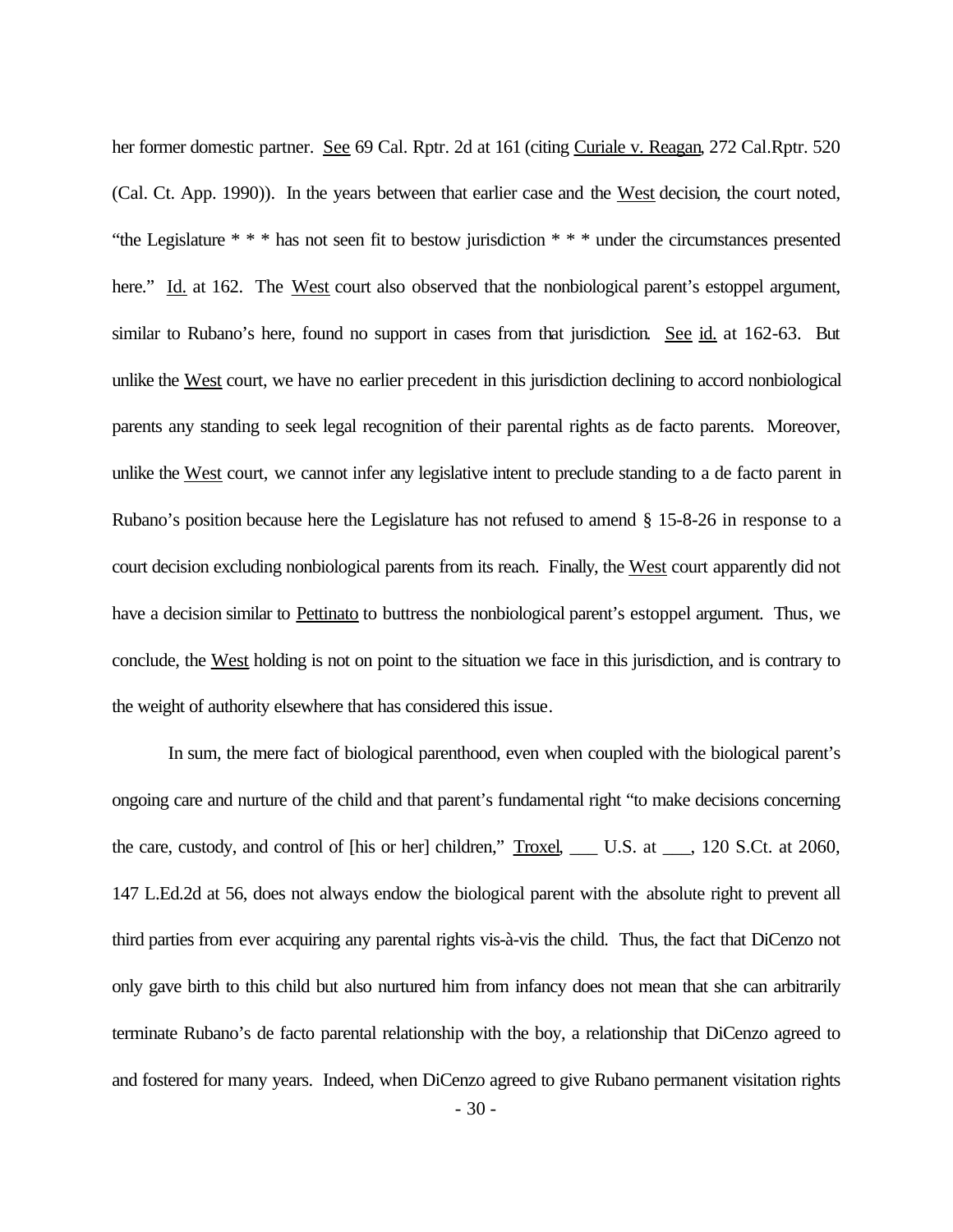in the order, she admitted that she did so because, among other reasons, such visitation "is in the best interests of the minor child." Conversely, the fact that Rubano is not a biological parent does not necessarily relieve her of a potential legal obligation to support the child. See Pietros v. Pietros, 638 A.2d 545, 548 (R.I. 1994) (holding that a court may impose child-support obligations on a husband who is not a child's biological father). Hence, even if the order had not existed, Rubano would have been entitled to prove that she qualified as a de facto or "psychological" parent to the child and that she was, therefore, eligible for visitation rights and subject to child-support obligations.

For these reasons, DiCenzo's constitutional rights as the child's natural mother to superintend his future upbringing and his associations with adults other than DiCenzo are not absolute. By her conduct in allowing Rubano to assume an equal role as one of the child's two parents, and by her conduct in agreeing to and signing an order that granted Rubano "permanent visitation" rights with the child because it "is in the best interests of the minor child" to do so, DiCenzo rendered her own parental rights with respect to this boy less exclusive and less exclusory then they otherwise would have been had she not by word and deed allowed Rubano to establish a parental bond with the child and then agreed to allow reasonable visitation. Cf. Pettinato, 582 A.2d at 913 (holding that a mother who, by her conduct, had acknowledged a person to be the child's parent, was equitably estopped from challenging "the status which he or she has previously accepted [or created]") (quoting John M. v. Paula T., 571 A.2d 1380, 1386 (Pa. 1990)). Under these circumstances, we do no violence to DiCenzo's constitutional rights when we hold that Pettinato's estoppel doctrine precludes her from denying the existence of a "presumption [of parental rights] that she helped to bring about." 582 A.2d at 912.

# **Question III**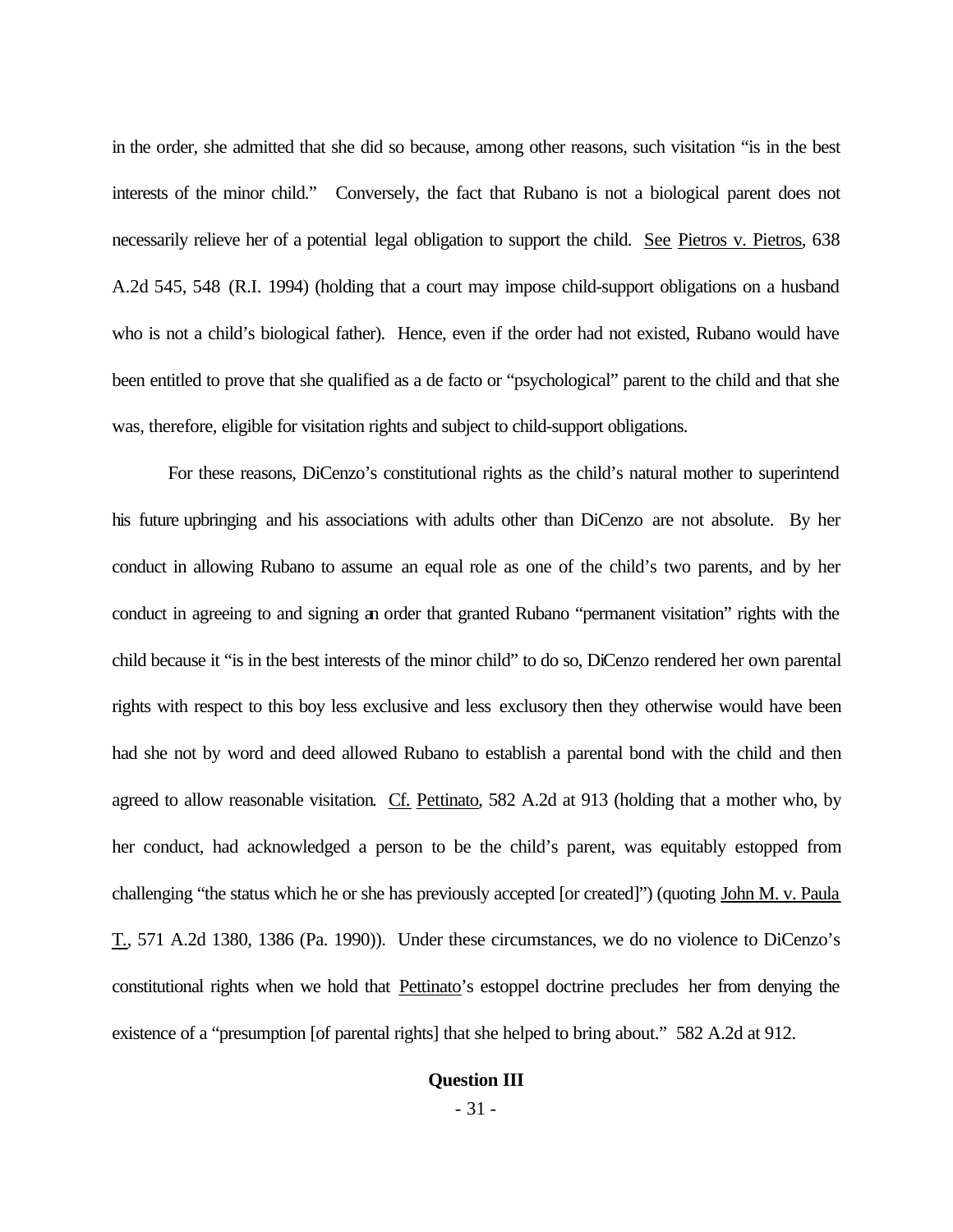**"If the answer to question 1 is in the affirmative, then does a non-biological partner, who has been a same sex partner with a biological mother have standing to petition the Rhode Island Family Court for visitation pursuant to G.L. 15-5-1 et al. [sic]?"** 

Because we have answered question no. I in the negative, we are not called upon to answer question no. III and we therefore decline to do so. In our response to question no. II, we held that concurrent jurisdiction in this type of case lies both in the Family Court and in the Superior Court. Based upon the allegations in Rubano's petition, we have concluded that she possessed the requisite interest and standing to file her petition asking the Family Court to determine her parental status and to enforce her visitation agreement. Accordingly, the Family Court has jurisdiction to enforce the order.

#### **Conclusion**

For the reasons stated above, we answer question no. I in the negative. And because Rubano may obtain the relief she seeks, including enforcement of the order, both in the Family Court (under its jurisdictional provisions pertaining to matters involving maternity, paternity, and children born out of wedlock), and in the Superior Court (under its general equitable jurisdiction), we also answer question no. II in the negative. As a result, because we are not called upon to answer question no. III, we decline to do so. Finally, we note that DiCenzo's constitutional rights as a biological parent to prevent third parties from exercising parental rights vis-à-vis her child are not absolute when, as here, the best interests of the child are at stake and DiCenzo's conduct equitably estops her from objecting to Rubano's court-ordered visitation -- especially after DiCenzo has agreed to Rubano's having "permanent" visitation with the child in an order that settled Rubano's petition to obtain legal recognition of her de facto parental relationship with the child.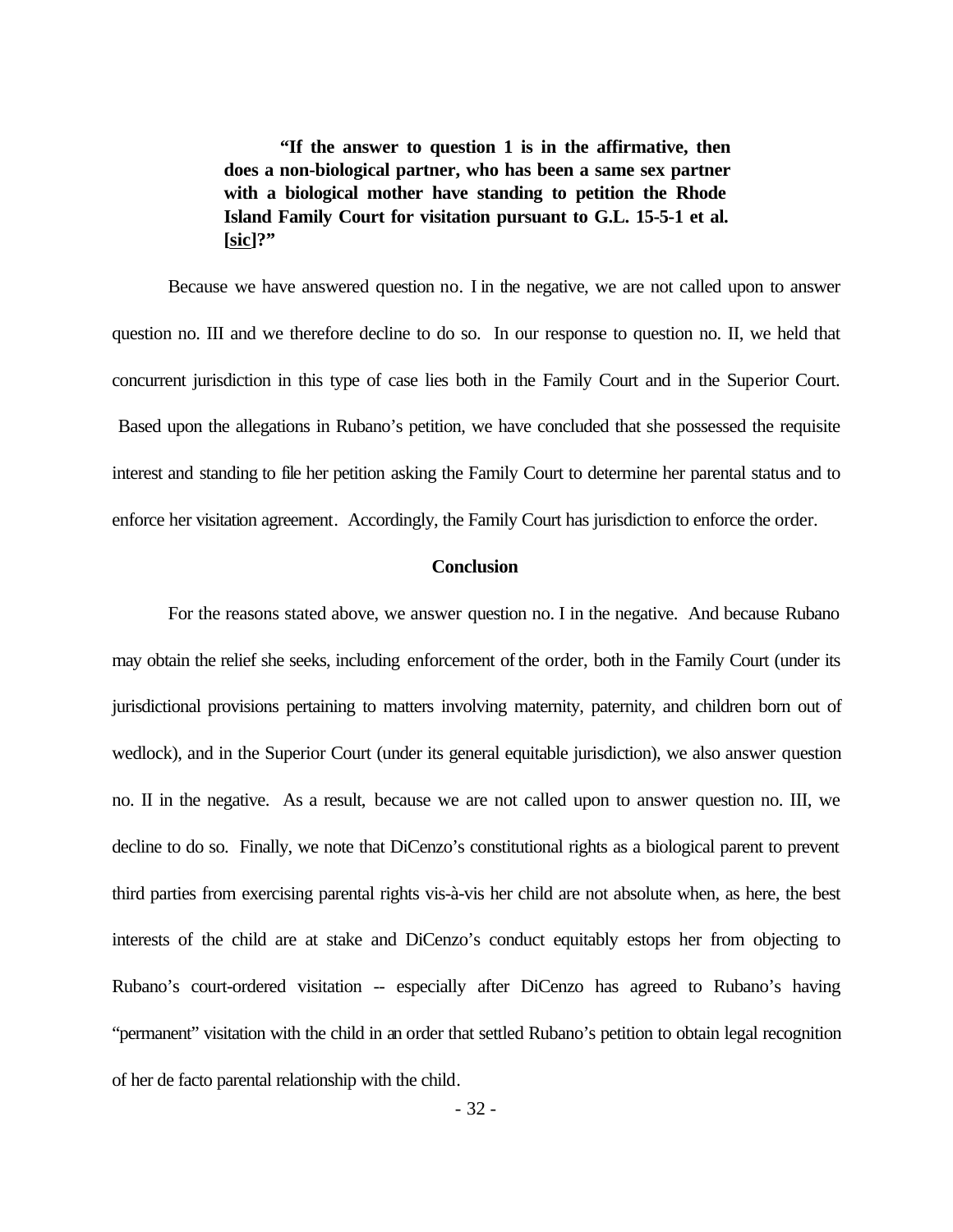The papers in this case shall be remanded to the Family Court for further proceedings consistent with this opinion.

**Bourcier, Justice,** with whom Chief Justice Weisberger joins, concurring and dissenting.

In this proceeding, three questions of law deemed by the Chief Judge of the Family Court to be of such doubt and importance as to affect the merits of a pending complaint in that Court have been certified to this Court pursuant to G.L. 1956 § 9-24-27. The plaintiff in that pending complaint is Maureen V. Rubano (Rubano), and the defendant therein is her former same-sex, live-in partner, Concetta A. DiCenzo (DiCenzo). In her complaint Rubano seeks to establish a de facto maternal relationship status with the biological and minor child of DiCenzo. I concur in part, and dissent in part with the responses to the three certified questions advanced by the majority. My dissent centers upon statutory and factual considerations presented by the record.

The majority opinion in this case will be noted not for what it says, but instead for what it does. In responding to the certified questions, the majority has:

> 1. modified and changed the universal and ages old definition of "paternity." That word now, according to the majority, merely implies the state of being a father;<sup>15</sup>

<sup>&</sup>lt;sup>15</sup>The Random House Unabridged Dictionary 1421 (2d. ed. 1987) defines paternity as: "n. 1. the state of being a father, fatherhood. 2. derivation or acquirement from a father. 3. origin or authorship. --adj. 4. noting or pertaining to a legal dispute in which an unwed mother accuses a man of being the father of her child: a paternity suit." Random House Unabridged Dictionary 1421 (2d ed. 1987). The dictionary definition of a paternity test is: "an assessment of possible paternity based on a comparison of the genetic markers of the offspring and those of the putative father." Id.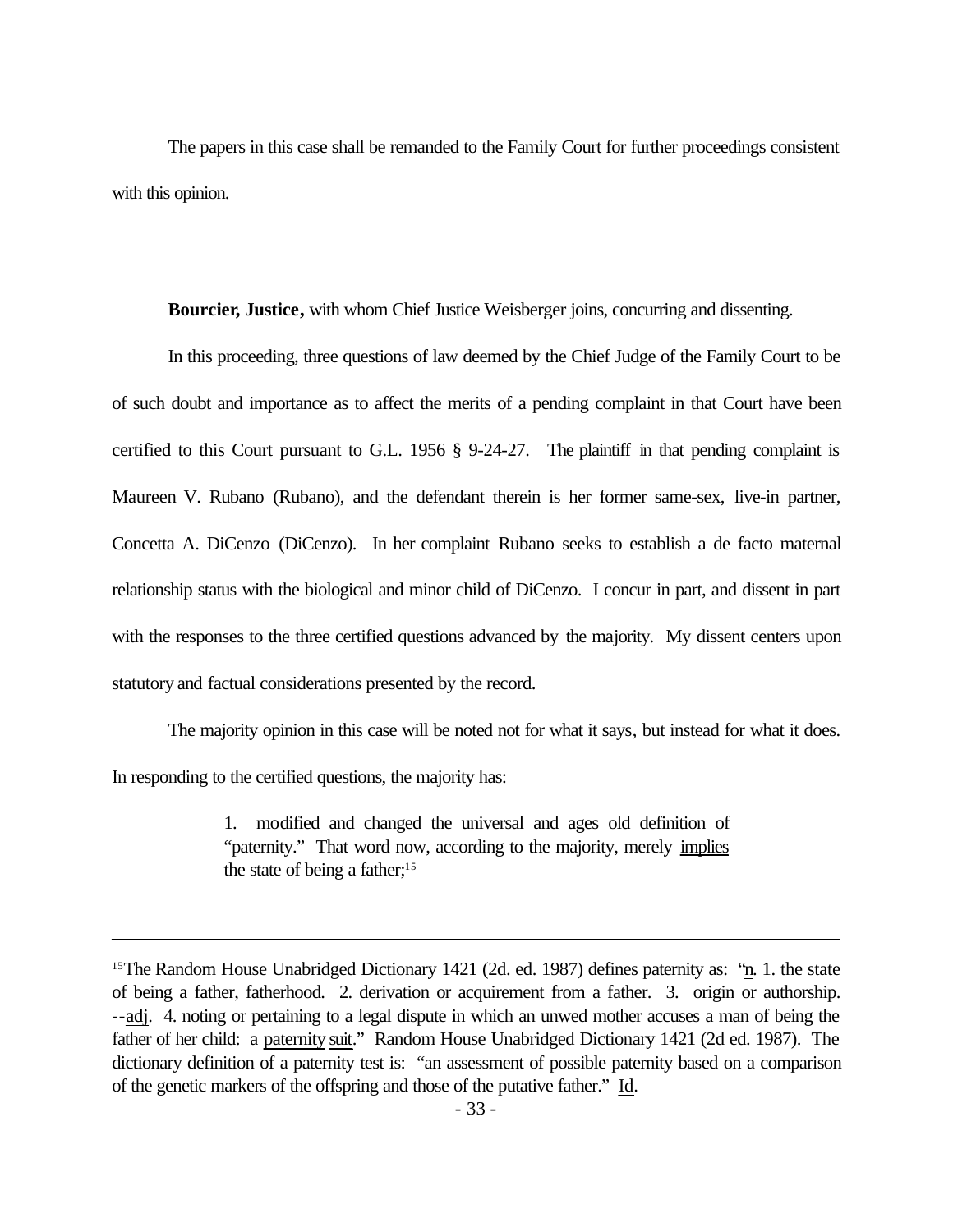2. judicially legislated an amendment to G.L. 1956 § 8-10-3 by expanding the Family Court's jurisdiction to include jurisdiction over matters not incidental to "petitions for divorce, bed and board and separate maintenance," as expressly required by that statute;

3. recognizes the right of unmarried same-sex partners to confer jurisdiction by estoppel on the Family Court to entertain miscellaneous petitions to adjudicate private agreements and/or disagreements between the unmarried persons;

4. construes and interprets the words mother and father in the Uniform Law on Paternity to be interchangeable, thus recognizing for the first time in this jurisdiction or in any other jurisdiction that a man can become pregnant after intercourse with a woman and then require the woman to pay for his hospital and delivery expenses;

5. recognizes private child visitation agreements between a biological parent and a third party same-sex partner to be assignable by that third party to other parties and, if not assigned, to be binding upon and inure to the third party's heirs and successors; and,

6. permits and recognizes that a minor child whose biological mother engages in same-sex unions may legally have as many mothers as the biological mother chooses to cohabitate with.

#### **Facts**

In this proceeding, the plaintiff is Maureen V. Rubano (Rubano), a fifty-three-year-old resident

and domiciliary of Massachusetts. She is an assistant professor of clinical psychiatry at the University of Massachusetts, as well as a director of psychological services and training at Westborough State Hospital in Massachusetts. Additionally, as a neuropsychologist, she treats patients for psychiatric problems at both institutions. The defendant in this proceeding is Concetta A. DiCenzo (DiCenzo), a Rhode Island resident.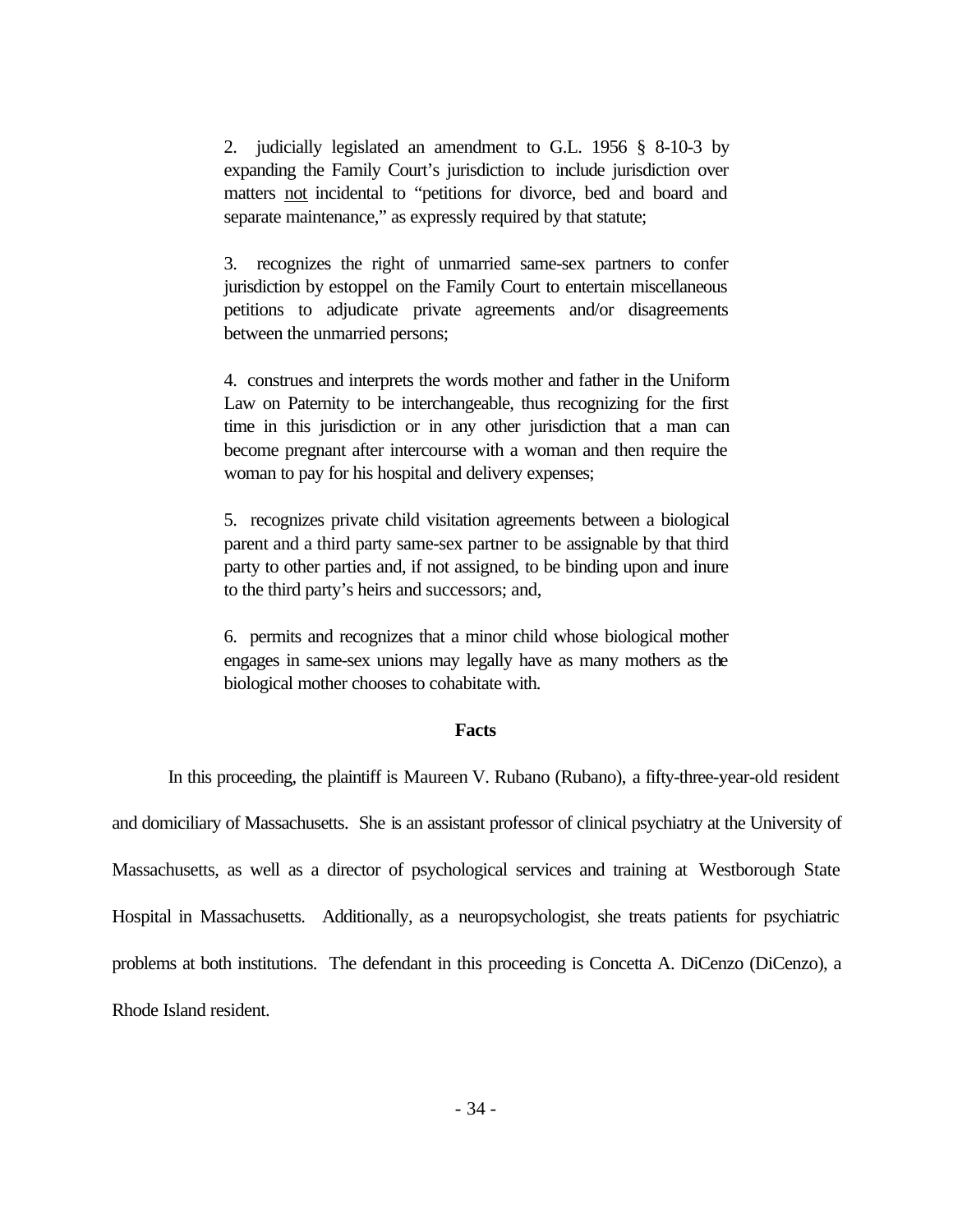Rubano and DiCenzo, both who resided in Massachusetts, decided in 1988 to become live-in partners, and took up residency together in Millville, Massachusetts. Three years later, as noted in the majority's opinion, DiCenzo, by means of artificial insemination by an anonymous donor, became pregnant, and on December 15, 1991, she gave birth to a boy. The child's birth certificate names DiCenzo as the mother. Understandably, the father is not identified.<sup>16</sup>

In 1993, Rubano hired Massachusetts counsel to draft a "parenting agreement" between her and DiCenzo with the intention of memorializing her rights relating to the young baby. DiCenzo, however, refused to execute the parenting agreement, which would have granted Rubano parental recognition or rights. DiCenzo additionally refused Rubano's later request to adopt her son.

Shortly thereafter, the live-in relationship cooled, and by early 1996, it had fizzled and frozen. DiCenzo left Rubano, left Massachusetts, and came with her then four-year-old son to live in Rhode Island. Subsequently, Rubano would come to Rhode Island to visit with DiCenzo's child. However, in February 1997, DiCenzo, believing that the visits were adversely affecting her son, told Rubano that she could no longer visit with him. One month later, Rubano came to Rhode Island and filed a miscellaneous petition in the Family Court. In that petition, Rubano sought to acquire a de facto parental relationship determination and status, and, as well, visitation rights with DiCenzo's minor child.

On May 19, 1997, the parties prepared and entered into a consent order that granted Rubano visitation rights with the child. The order specifically stated that "the parties entering into this Agreement do so out of concern for the emotional well-being of [the child] if exposed to trial." Subsequently,

<sup>16</sup>DiCenzo asserts that she refused Rubano's request that her name appear on the birth certificate as a second parent.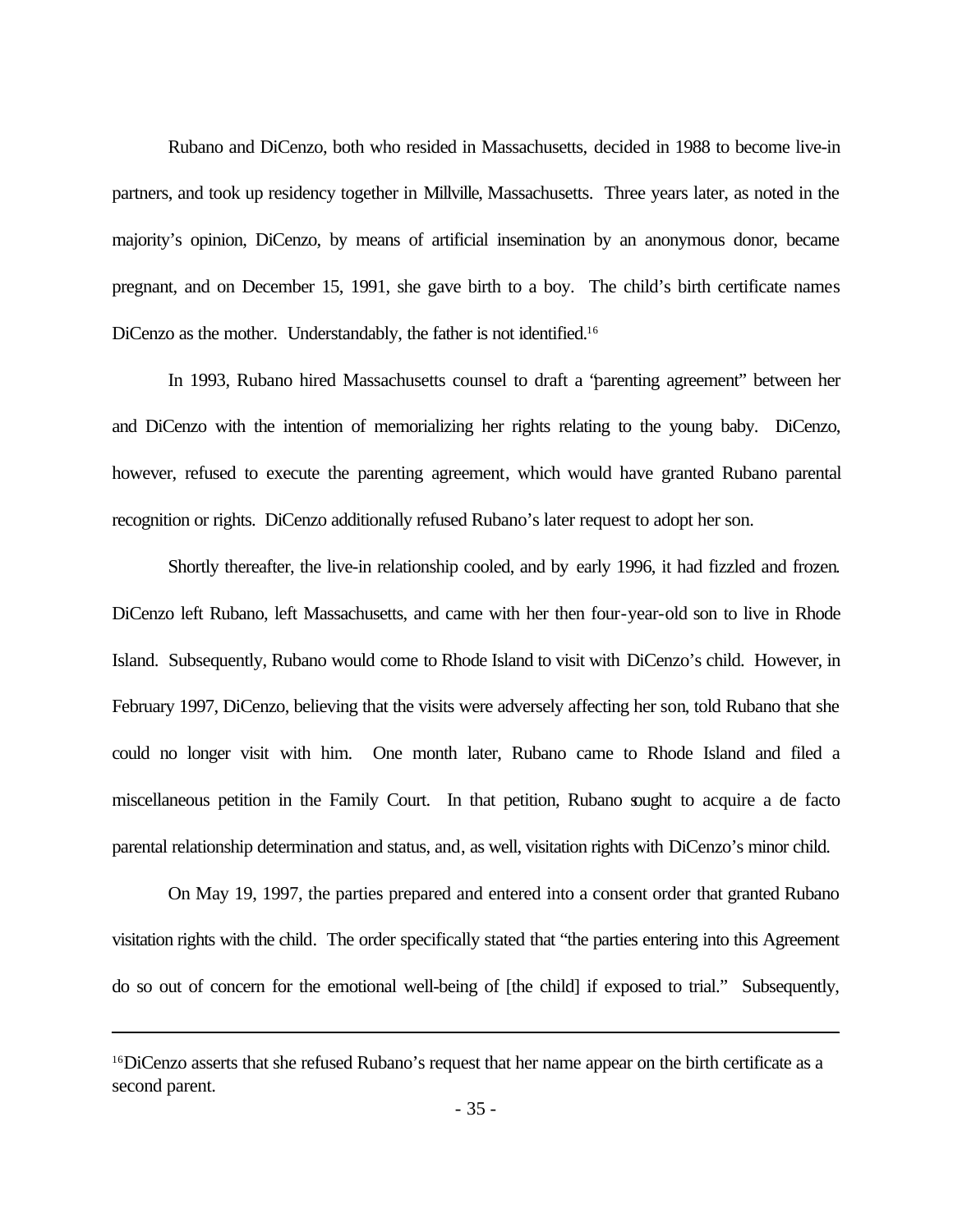however, DiCenzo, believing that the visitations by Rubano were becoming disruptive and confusing for her son, found it necessary to place him in counseling. Later, on the advice and recommendation of the child's counselor, DiCenzo informed Rubano that no further visitations would be permitted and that suspension of visitation was in the child's best interest.<sup>17</sup>

# **Question I**

 "Does a child, biological mother, and same sex partner, who have been involved in a committed relationship constitute a 'family relationship' within the meaning of G.L. § 8-10-3, such that the Family Court has jurisdiction to entertain a miscellaneous petition for visitation by the former same sex partner when the same sex partner is no longer engaged in the committed relationship?"

I concur with and join with my colleagues who opine in their response to certified question No.

I that § 8-10-3 does not confer jurisdiction upon the Family Court over all equitable claims arising out of a family relationship, and confers jurisdiction only over those claims that are ancillary to, or incidental to, petitions for divorce or separate maintenance that are filed in that court. Because no such required petition ever has been filed in this proceeding, I agree with my colleagues that we need not undertake to determine whether the past interactions between the parties and the minor child suffice to constitute a "family relationship" within the meaning of § 8-10-3. I also concur in the majority's opinion that the General Assembly did not intend to vest equity jurisdiction in the Family Court over the manner of relationship concerned in this proceeding when it enacted § 8-10-3.

<sup>&</sup>lt;sup>17</sup>In a report to the Family Court, the child's counselor stated that she believed Rubano was using the child to manipulate DiCenzo and was sending unhealthy messages to him about his life with his mother. She also stated that the child indicated that he and Rubano "sleep in the same bed, either in his or hers, and that he is prompted to call her 'mother', and not tell [DiCenzo]." She concluded that visitation with Rubano was disruptive and confusing for him, and that his fear of hurting either woman's feelings was causing him to be frustrated.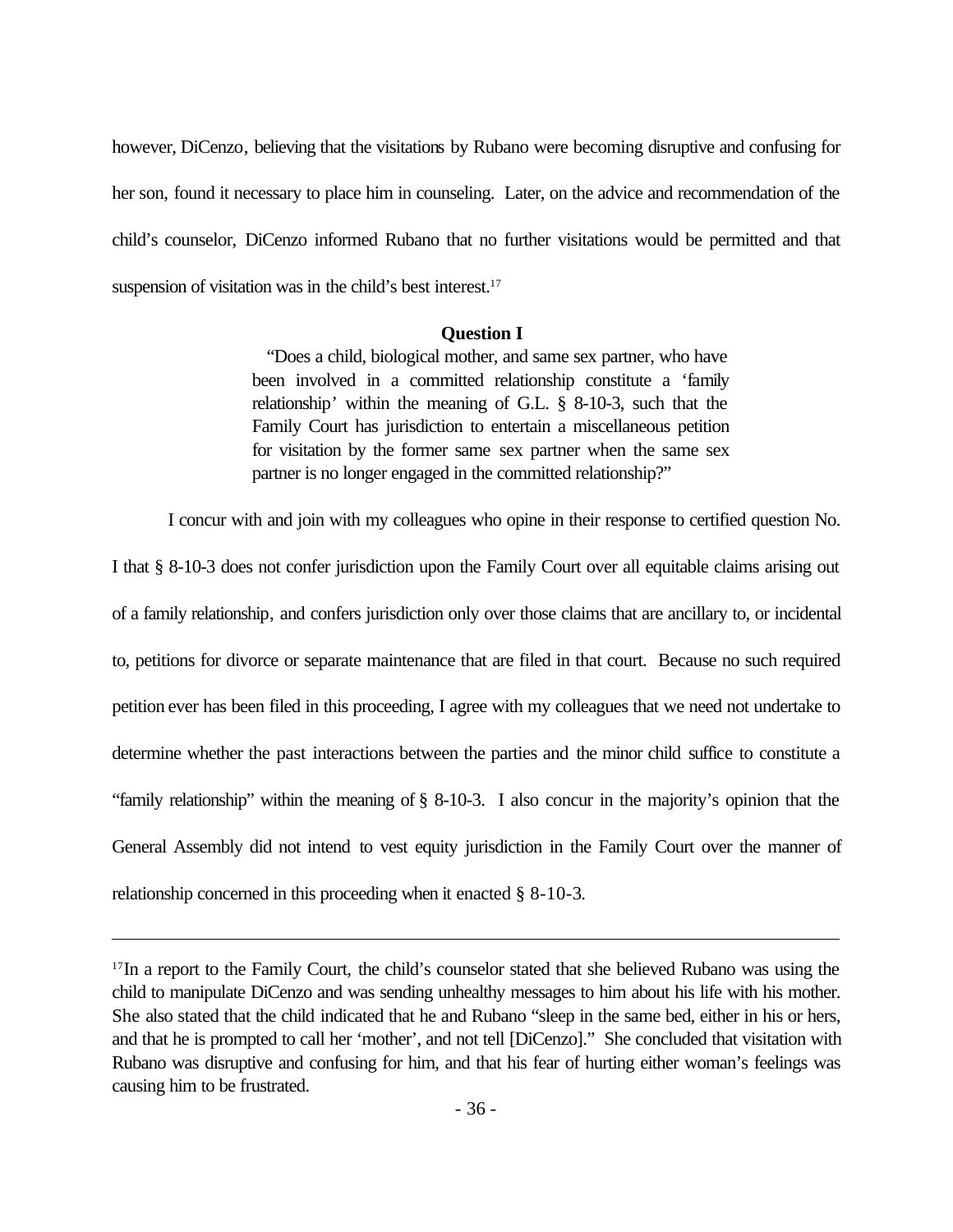# **Question II**

 "If the answer to the above question is in the negative, does such a conclusion violate Article 1, section 5 of the Rhode Island Constitution?"

**(a)**

# **The Legal Considerations**

With respect to certified question No. II, I part company with the response given to this question by my colleagues. They conclude that despite the absence of any filing of a petition for divorce or for separate maintenance by Rubano, nonetheless, the Family Court has been vested with jurisdiction by virtue of G.L. 1956 § 15-8-26 of the Uniform Law on Paternity Act (ULP) to determine the existence or nonexistence of the alleged mother and child relationship between Rubano and DiCenzo's biological child. I read and construe our Act quite differently than do my colleagues.

The very first section in the ULP discloses what I believe to have been the General Assembly's clear intention for its enactment in 1979.18 That intention was to establish and identify the father of a child born in or out of wedlock, including "a child born to a married woman by a man other than her lawful husband," § 15-8-1 (emphasis added), in order to impose upon him the financial obligations of the mother's pregnancy and confinement. In addition, the father would bear responsibility for the education, necessary support and maintenance, medical and funeral expenses of the child, as well as for any counsel fees incurred as a result of the paternity proceedings. See id.

<sup>18</sup>General Laws 1956 § 15-8-1, as enacted by P.L. 1979, ch. 185, § 2.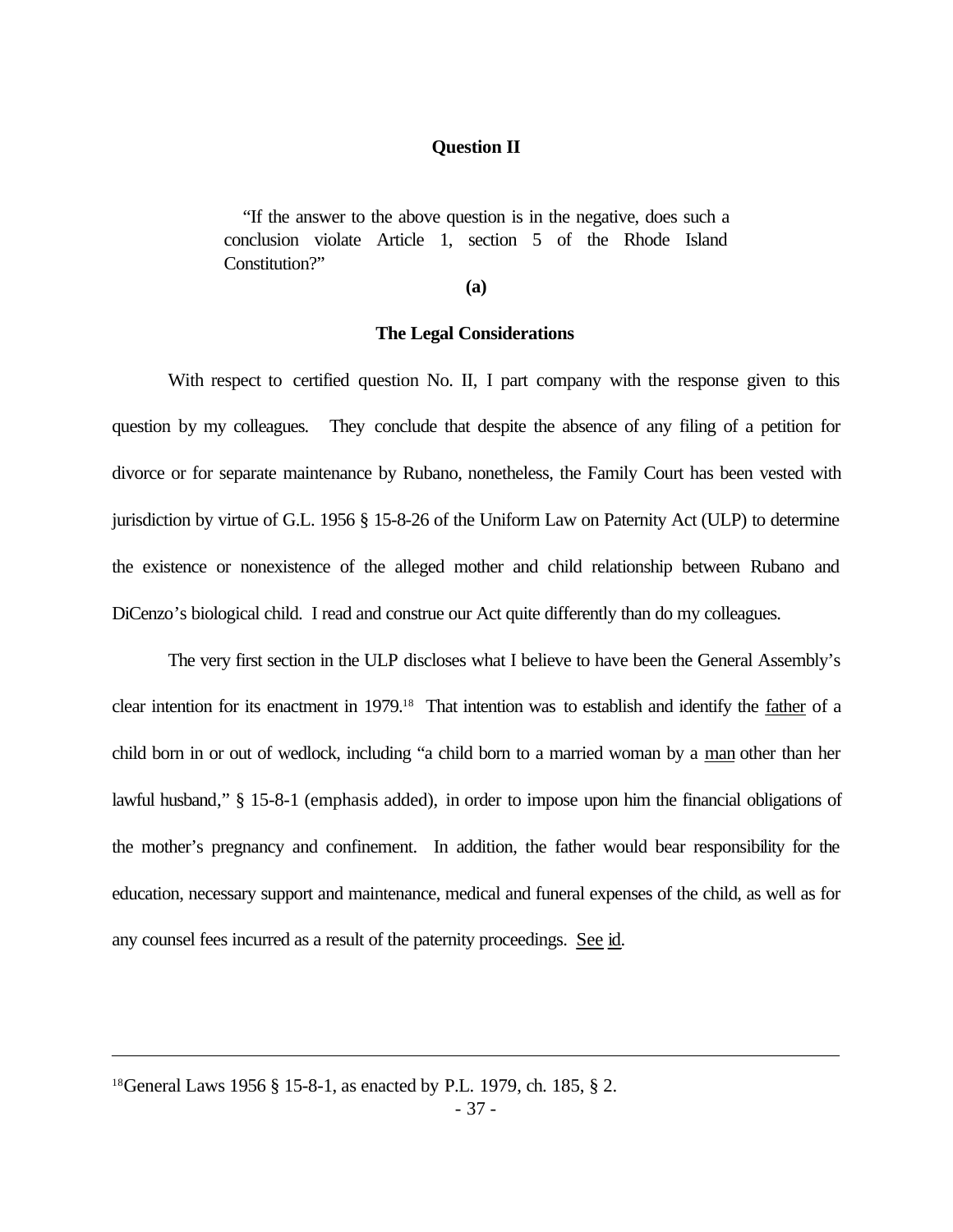Section 15-8-2 of the Act specifically prescribes those persons or parties who are permitted to commence an action thereunder seeking to determine either the identity of a father and to impose upon that father his financial obligations to his child, or to enforce payment of those obligations against a known father. Those specific and prescribed persons are "the father, mother, the child, or the public authority chargeable by law with the support of the child." Section 15-8-2. Rubano clearly is not one of those permitted to proceed under the Act.

This Court in Waldeck v. Piner, 488 A.2d 1218 (R.I. 1985) had occasion to review and pronounce the "unequivocal aim" of the General Assembly for enacting our ULP. We said that its purpose and aim was:

> "to ensure that fathers support their children born out of wedlock. Section 15-8-2 enables the mother, child, or appropriate public agency to bring a complaint to establish paternity, and upon such determination a specified support obligation can attach. The unequivocal aim of this statutory scheme is to provide a mechanism to enforce child support-responsibilities. This act must be distinguished from such legislation as the Uniform Parentage Act, adopted in other jurisdictions, that focuses upon paternity rather than support and establishes parental rights upon a finding of paternity. \* \* \* [T]he purpose of the Uniform Paternity Act is child support \* \* \*." Waldeck, 488 A.2d at 1220-21.<sup>19</sup>

Accordingly, I respectfully suggest that the majority's conclusion that jurisdiction exists in the

Family Court to adjudicate Rubano's novel complaint filed pursuant to § 15-8-26 of the ULP,

<sup>&</sup>lt;sup>19</sup>In a footnote, the majority states that even though the ULP "does give the Family Court authority to make and enforce support orders, it is not so limited by its terms." This directly contradicts its earlier statement that the Family Court "has no more powers than those expressly conferred upon it by the Legislature." It also completely contradicts Waldeck v. Piner, 488 A.2d 1218 (R.I. 1985).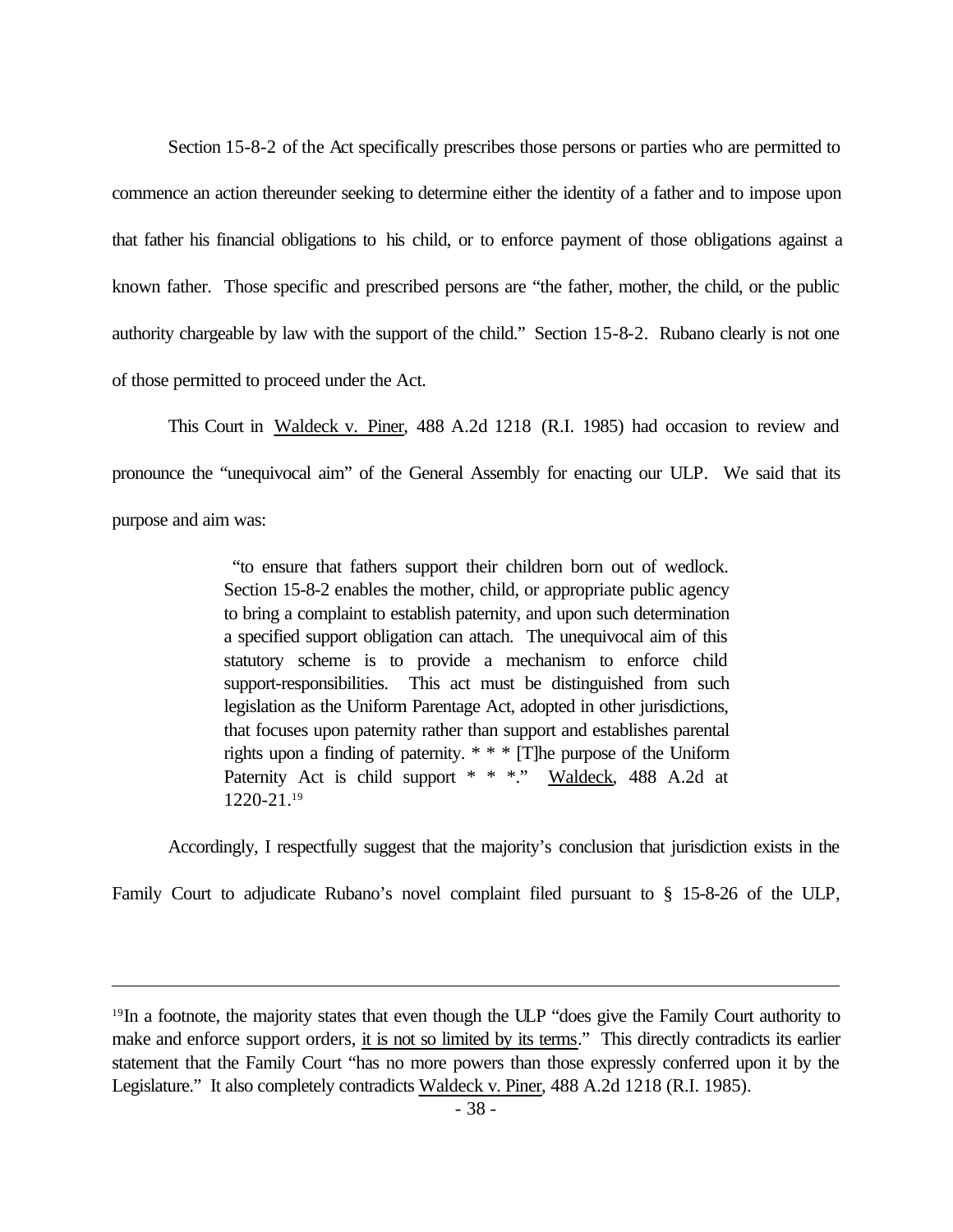misinterprets both the nature of her complaint and the nature of the ULP.20 First, it completely ignores the specific statutory mandate contained in § 15-8-2, which designates only those persons or agencies that can qualify as an interested party permitted to file and bring a paternity action in this state. Second, it misinterprets completely the intended purpose of the wording contained in the last sentence of § 15-8-26, which provides that the provisions of the ULP pertinent to the father and child relationship are applicable to an action commenced by "[a]ny interested party \* \* \* to determine the existence or nonexistence of a mother and child relationship."

 The particular wording of § 15-8-26 was obviously enacted to provide for those infrequent occasions when, for example, a young child who may be living with a single father, or in a foster home, may have need, or want, to have his or her maternal relationship determined. Section 15-8-26 permits an interested party to bring such an action for and on behalf of that child. Such an action would be foreseeable when, for example, the determination of a child-mother relationship would be necessary to entitle the child to inherit from his or her mother in those cases where the child never knew or lived with the mother. Another example would be where a child might seek to obtain standing to commence a wrongful death action as a lawful heir of a mother who has died as a result of an accident. In addition, there very well could be other occasions when a child, who despite never having known his or her biological mother, might wish to determine the existence of that maternal relationship. Those referenced situations are examples of what I conclude was both the reason and the purpose intended for the

<sup>&</sup>lt;sup>20</sup>It should be noted that  $\S 15$ -8-26 in our Uniform Law on Paternity Act is not taken from the Uniform Laws Annotated version of the Uniform Law on Paternity; instead, it is taken from the Uniform Parentage Act. See Uniform Parentage Act, 9B U.L.A. § 21 at 334 (1987).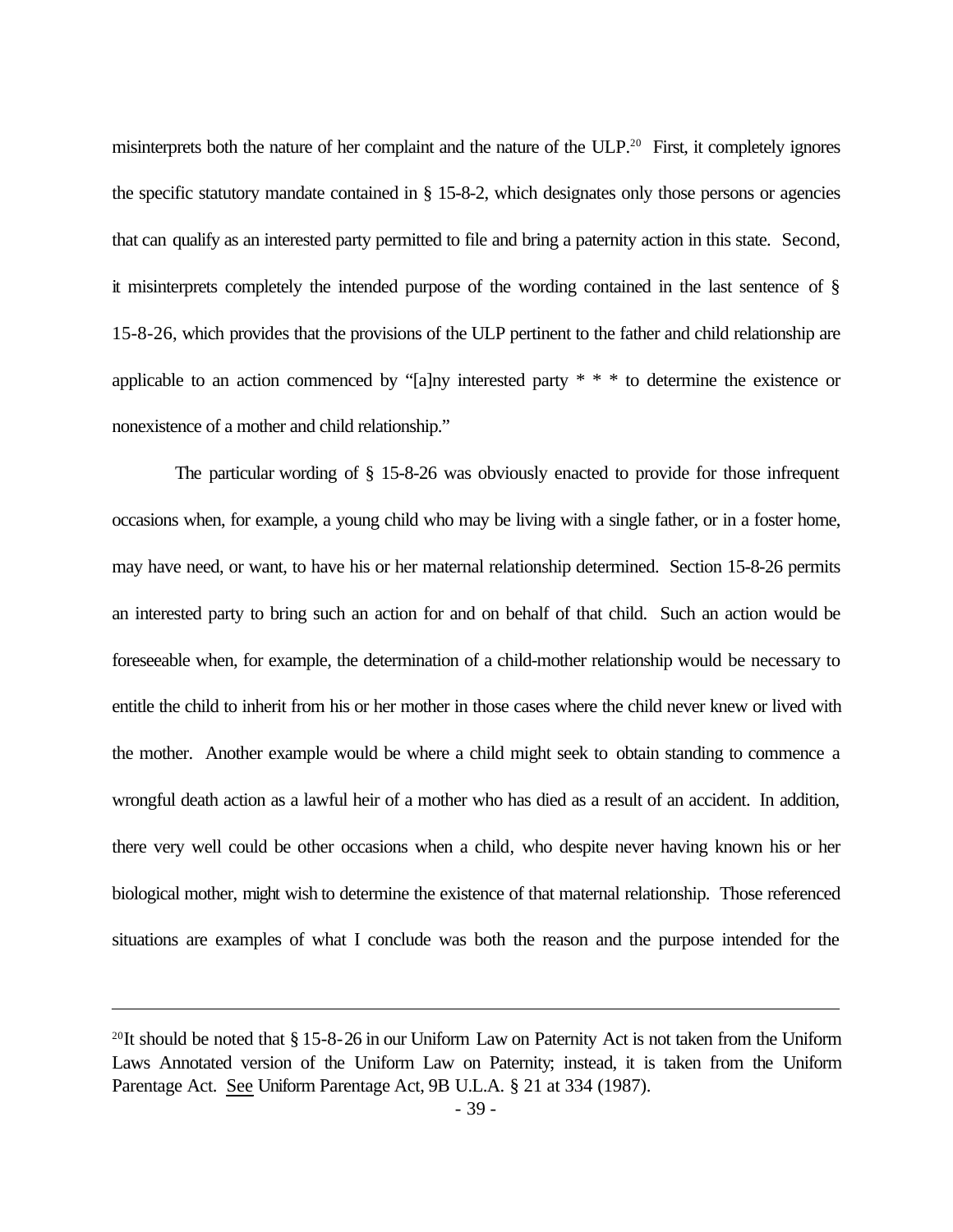inclusion of the mother-child relationship language contained in § 15-8-26, and not, the tortured contention proposed by the majority, that permits anyone to intrude upon an already established biological mother and child relationship.<sup>21</sup>

The majority, it appears, has seen fit to mix together portions from the broad statutory language found in § 8-10-3(a) dealing with the Family Court's general jurisdiction over "matters relating to adults who shall be involved with paternity of children born out of wedlock[,]" with the general statutory wording found in § 15-8-26 of the ULP, providing that "[a]ny interested party may bring an action to determine the existence or nonexistence of a mother and child relationship" to justify their conclusion that the Family Court possesses jurisdiction over Rubano's complaint for visitation rights. I view that as a strange mix.

The majority seeks to justify its ULP Family Court jurisdiction position by simply declaring that "we have determined that a statutory basis does exist for Rubano's visitation claim under the ULP and that no other statute bars her from seeking such rights." That contention overlooks and completely ignores § 15-8-2 in the ULP That section permits complaints pursuant to the ULP to be brought in the Family Court only by "the father, mother, the child, or the public authority chargeable by law with the

 $21$ In a footnote, the majority contends that West v. Superior Court (Lockrem), 69 Cal.Rptr.2d 160 (Cal.Ct.App. 1997), a case upon which I rely, attempts to limit the "any interested person" language of § 15-8-26 to apply only to biological mothers. West does not make such a limitation; rather, it recognizes the obvious, that "[a]s an 'interested person' [a] biological mother [is] entitled to bring an action to determine whether [her] former lesbian partner possesse[s] a mother-child relationship with the child." West, 69 Cal.Rptr.2d at 162. The California Court then found that "[a]s a person unrelated to [the child], [the biological mother's former lesbian partner] is not an 'interested person' " and, therefore, does not possess statutory standing. Id. Nowhere does the California Court preclude others, such as the child or the biological father, from bringing an action under the statute.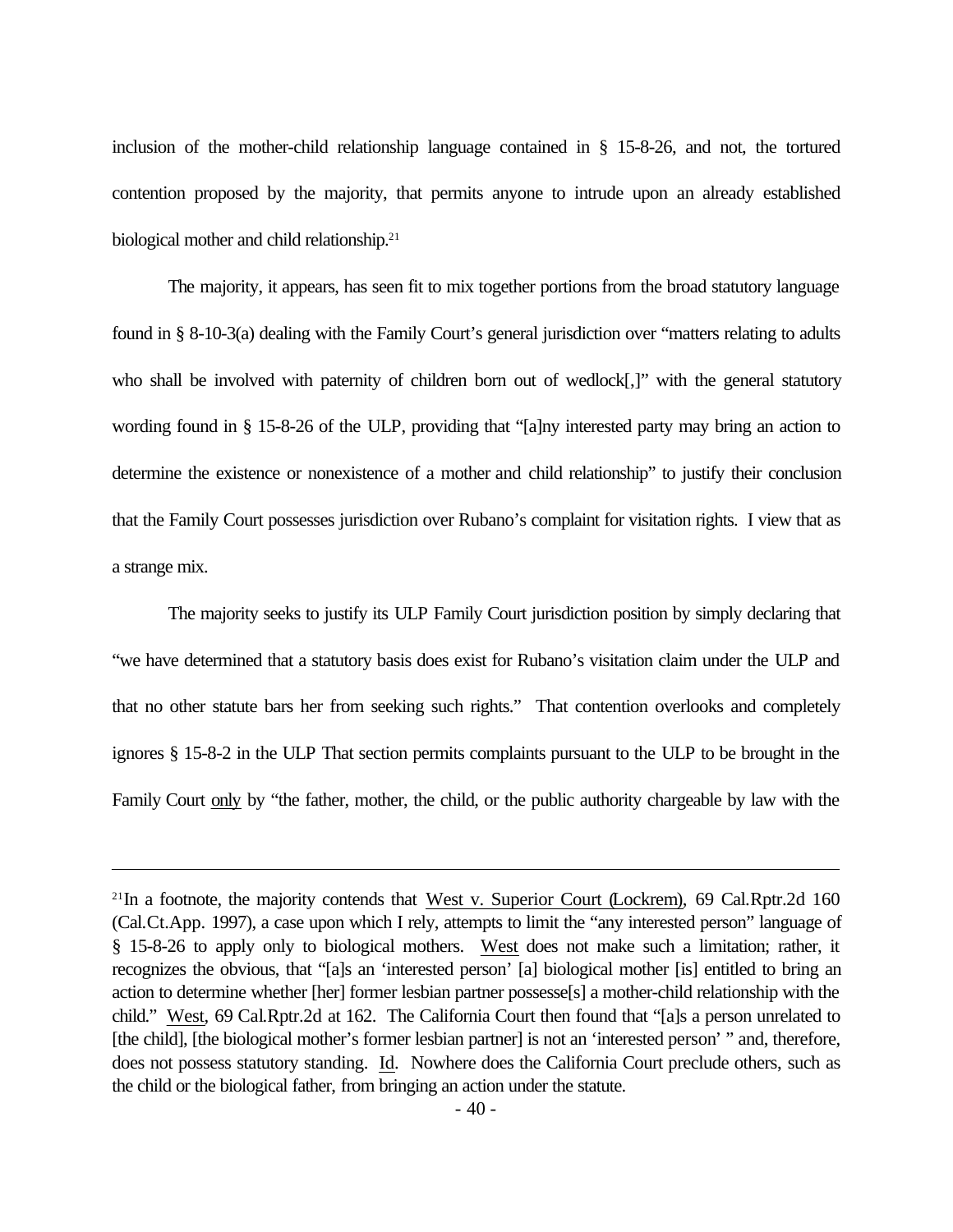support of the child." No matter how hard the majority tries, it can never squeeze Rubano to fit into any one of those permitted complaint categories mandated by the ULP.

As I read the ULP, and in particular the very first section of that Act, § 15-8-1, entitled "Obligations of the father," in conjunction with § 15-8-2, providing for who may commence a proceeding under the Act, and with § 15-8-7, setting out the particular relief that is available to that person or public agency, all roads from § 15-8-1 lead directly to the "father" of any child born in, or out of wedlock, including "a child born to a married woman by a man other than her lawful husband." Section 15-8-1. By no stretch of the imagination, judicial or otherwise, can I perceive of Rubano as being one of those persons or public agencies within the purview of the Act that has requisite standing to commence an action in the Family Court to determine the existence of an alleged mother and child relationship between her and the biological minor child of DiCenzo.

All of the provisions in the Act applicable to "the father and child relationship" concern only natural (or biological) fathers, and fathers "presumed to be the natural [or biological] father of a child[.]" See  $\S$  15-8-3. Assuming that it is "practicable"<sup>22</sup> to apply the "presumption of paternity" criteria contained in § 15-8-3 for purposes of determining the existence of a mother and child relationship, there still remains the fact that, as my colleagues aptly point out, the Legislature specifically "exclude[d] nonbiological parents from its provisions" by restricting its applicability to presumed "natural [mothers]." Consequently, their assertion that the Legislature did not use appropriate limiting language to exclude nonbiological parents from the provisions of § 15-8-26 is unavailing.

<sup>22</sup>See § 15-8-26.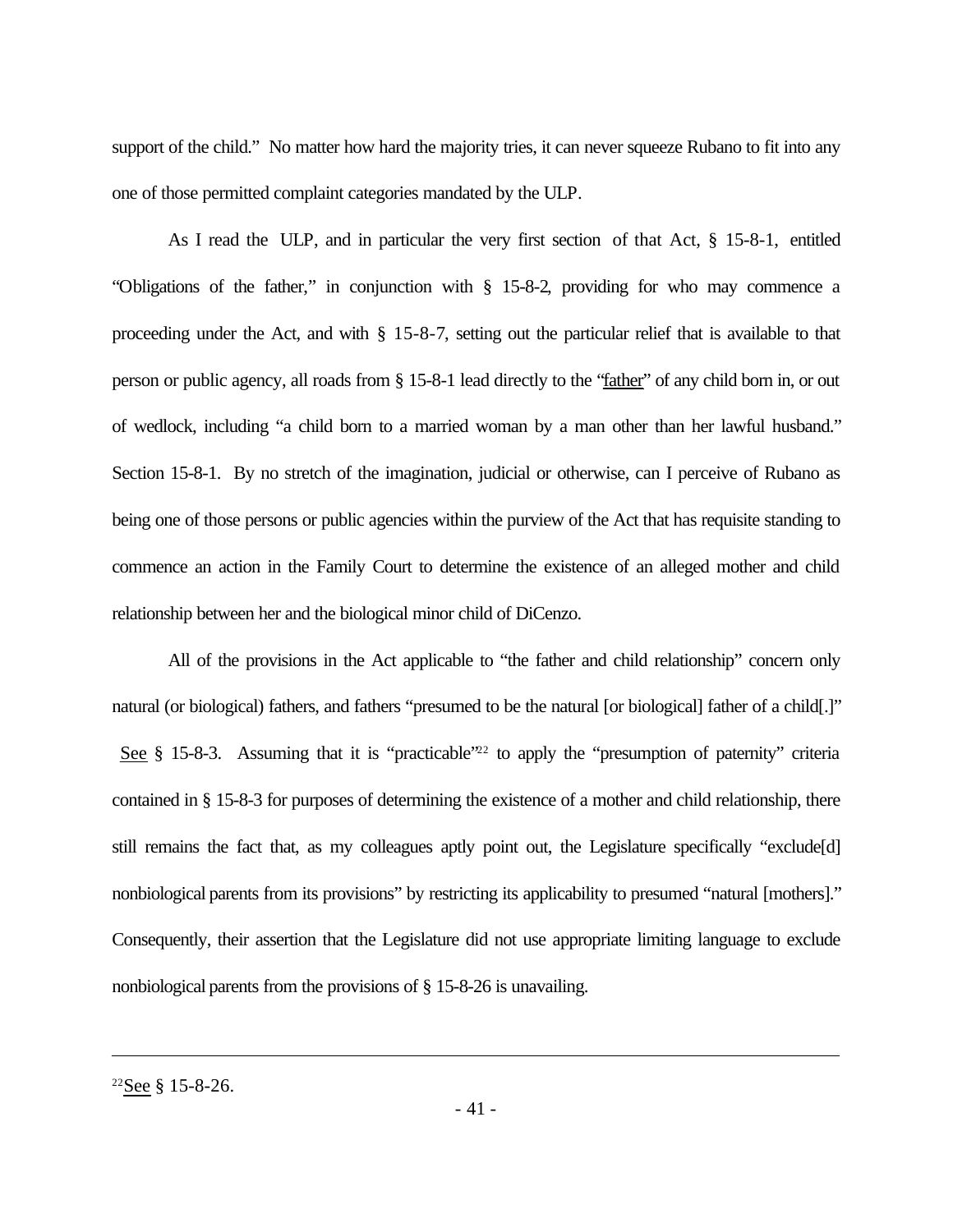The majority, it appears, somehow seems to interpret the wording "any interested party may bring an action to determine the existence" of a mother and child relationship as permitting the Family Court to exercise jurisdiction over Rubano's unique and novel complaint seeking visitation rights with DiCenzo's minor child. See § 15-8-26. While this Court has never had occasion to interpret that particular wording, identical wording is found in the California Uniform Act and has been interpreted by the California Appellate Court.

In West v. Superior Court (Lockrem), 69 Cal.Rptr. 2d 160, 162 (Cal.Ct.App.1997), the California Appellate Court construed the identical language as meaning and permitting only a "biological mother," and not a former lesbian partner, to bring an action to determine the existence of a mother and child relationship. That interpretation, it appears to me, totally comports with the purpose intended by our General Assembly when enacting our ULP, and with this Court's previous holding in Waldeck.<sup>23</sup>

I also find nothing in Pettinato v. Pettinato, 582 A.2d 909 (R.I. 1990), that serves to assist the majority's attempt somehow to draw from that case relevant support for their Family Court jurisdiction response to certified question II. Unlike the particular fact situation present in this proceeding, the

Here, the statutory distinction noted by the New Jersey Court serves as the basis for rejecting Rubano's claim.

<sup>&</sup>lt;sup>23</sup> The majority cites to V.C. v. M.J.B., 748 A.2d 539 (N.J. 2000) to support its recognition of the existence of "psychological parenthood." Although the New Jersey Supreme Court did recognize such a phenomenon, it also recognizes the validity of West v. Superior Court (Lockrem), 69 Cal.Rptr.2d 160 (Cal.Ct.App. 1997). In footnote 5 the New Jersey Court Supreme Court states: "The legislative grant of power is what distinguishes this case from West v. The Superior Court of Sacramento \* \* \* cited by M.J.B. for the proposition that we lack jurisdiction over V.C.'s claim. Each of those cases was decided based on an absence of legislative authority evidenced by a legislative scheme that did not include the kind of language employed here." V.C., 748 A.2d at 548, n. 5.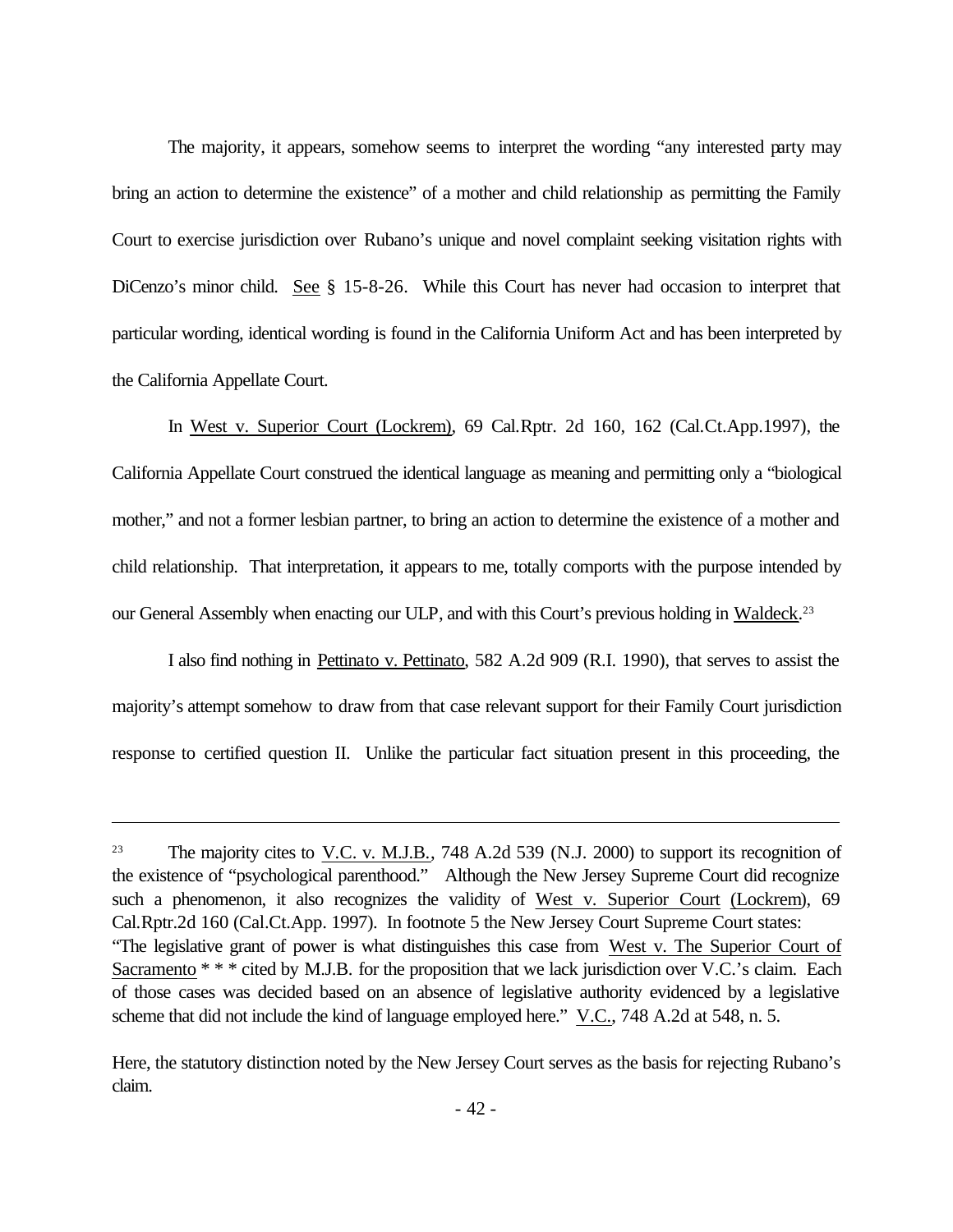Family Court's jurisdiction in Pettinato was, in the first instance, based upon and established by virtue of Mr. Pettinato's filing a petition for absolute divorce from Mrs. Pettinato. See id. at 910. The equitable estoppel doctrine employed by this Court in Pettinato was invoked against Mrs. Pettinato only to prevent her from attempting to assert her right to employ results of genetic blood testing, permitted by § 15-8-11 of the ULP, to illegitimize a child that had been presumed to be the child of Gregory Pettinato pursuant to G.L. 1956 § 15-8-3. This section presumed a man to be the natural father of a child if, after the child's birth, he and the child's natural mother have married, and, with his consent, he is named as the child's father on the child's birth certificate. It was undisputed that Gregory Pettinato had met all of the requirements to trigger the presumption of paternity. The genetic testing evidence would have been in derogation of this presumption which was designed primarily to protect the legitimacy of the child. The presumption of legitimacy is "one of the strongest and most persuasive known to the law." In re Findlay, 170 N.E. 471, 472 (N.Y. 1930); see also Miscovich v. Miscovich, 688 A.2d 726, 729 (Pa.Super. 1997). In Michael H. v. Gerald D., 491 U.S. 110, 109 S.Ct. 2333, 105 L.Ed.2d 91 (1989), the United States Supreme Court noted that the primary rationale underlying the legitimacy presumption has been "an aversion to declaring children illegitimate \* \* \* thereby depriving them of rights of inheritance and succession \* \* \* and likely making them wards of the state." Id. at 125, 109 S.Ct. at 2343, 105 L.Ed.2d at 107. A secondary rationale, the Court noted, was "the interest in promoting the 'peace and tranquillity of States and families."" Id. In Miscovich, it was noted that "[t]he presumption that a child born during a marriage is a child of the marriage 'arose from the reluctance of the law to declare a child "illegitimate," because the status "illegitimate" historically subjected a child to significant legal and social discrimination.'" Miscovich, 688 A.2d at 728. For example, illegitimate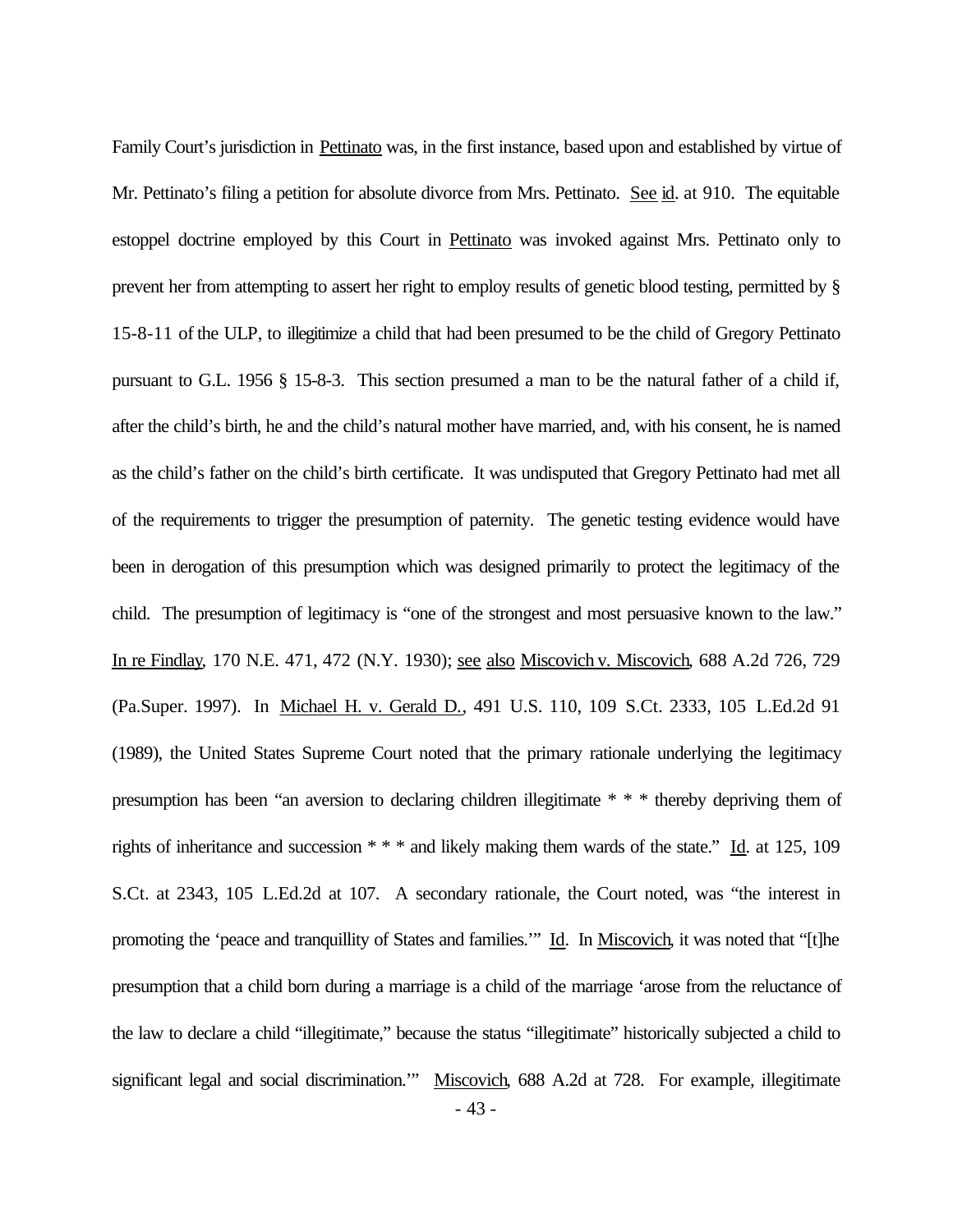children were precluded from, among other things, entering certain professions, and were considered non-persons and not entitled to support from the father or inheritance from either parent. See id. At 728 n.2.

The law still retains "a strong bias against ruling the children of married women illegitimate." Michael H., 491 U.S. at 125, 109 S.Ct. at 2343, 105 L.Ed.2d at 107. In Michael H, the plaintiff sought to establish paternity to a child that was born of a woman who was married to another man. Despite the fact that blood tests indicated a 98.07 percent probability that Michael was the father, and the fact that Michael had established a parental relationship with the child, the Court recognized the woman's husband as the presumptive father of the child. "[E]ven in modern times -- when \* \* \* the rigid protection of the marital family has in other respects been relaxed -- the ability of a person in Michael's position to claim paternity has not been generally acknowledged." Id. The Court held that to establish paternity, Michael "must establish \* \* \* not that our society has traditionally allowed a natural father in his circumstances to establish paternity, but that it has traditionally accorded such a father parental rights, or at least has not traditionally denied them." Id. at 126, 109 S.Ct. at 2344, 105 L.Ed2d 108. The Court held that no case had yet done so. See id.

The Pettinato court's use of equitable estoppel as a shield to prevent Mrs. Pettinato from attacking the presumption of paternity created by § 15-8-3 was for a totally different purpose than that for which the majority now attempts to employ equitable estoppel against DiCenzo, namely, to create jurisdiction in the Family Court over Rubano's complaint seeking visitation rights to a minor child against the wishes of DiCenzo, the child's biological mother. Consequently, Pettinato provides utterly no support for the majority's assertion that the Family Court has jurisdiction to entertain a petition for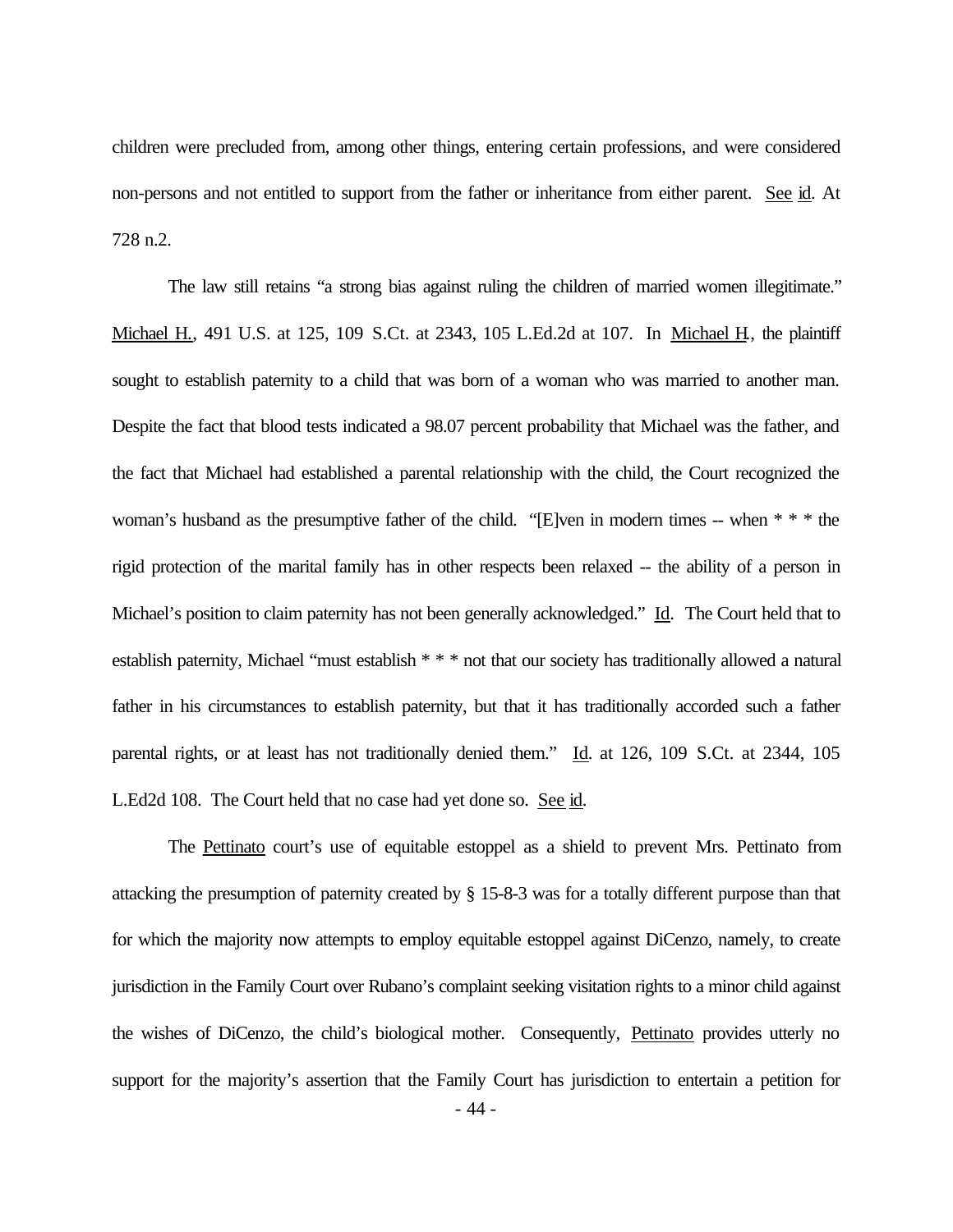visitation by Rubano.

I submit that the majority's response to certified question No. II fails to recognize that the statutory restrictions placed upon the Family Court's special and limited jurisdiction cannot be avoided by estoppel. Additionally, the true purpose for application of principles of estoppel, including equitable estoppel, " is to prevent the assertion of what would otherwise be an unequivocal right  $* * * [and]$ operates always as a shield, never as a sword  $* * * [A]$ nd it does not of itself create new rights,' " including the creation of rights to custody or visitation. In re Z.J.H., 471 N.W.2d 202, 212 (Wis. 1991) (quoting Utschig v. McClone, 114 N.W.2d 854, (Wis. 1962)). See also 28 Am. Jur. 2d Estoppel and Waiver, § 31 (2000). In responding to certified question No. II, I believe that the majority is attempting to employ its equitable estoppel theory, not as a shield as in Pettinato, but instead to create a sword for Rubano to enable her to cut through § 8-10-3 and § 15-8-2, and slash her way through the jurisdictional doors of the Family Court. Equitable estoppel had not been employed for that purpose by the Court in Pettinato, nor has it been so employed by any other court as revealed by my research on that subject matter.<sup>24</sup>

The majority points out that in 1995 the Wisconsin Supreme Court overruled In re Z.J.H., (see In re H.S.H.-K., 533 N.W.2d 419 (Wis. 1995)), and then concluded that public policy considerations do not prohibit a court from relying on its equitable powers to grant visitation on the basis of a co-parenting agreement. I would remind the majority that the latter case did not vitiate the persuasive

<sup>&</sup>lt;sup>24</sup>It is noteworthy that although the majority agrees that "generally speaking, the estoppel doctrine acts as a legal shield rather than a sword" (emphasis added), it does not cite to any cases to support its suggestion that there are occasions when the estoppel doctrine properly may be used as a sword.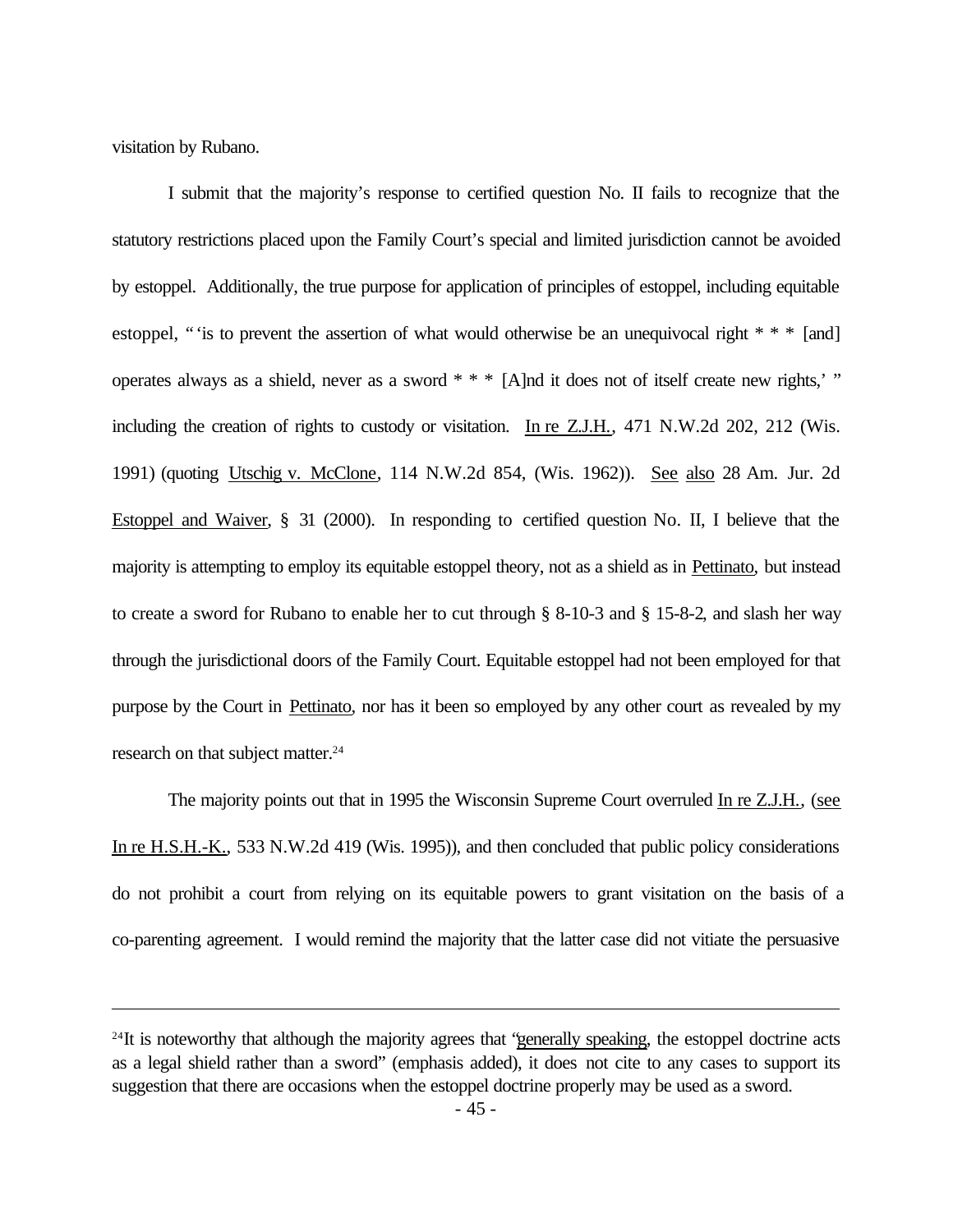admonition of the court in In re Z.J.H., when it observed that the legal effects and consequences of statutory limitations cannot be avoided by estoppel. In short, it is almost self evident that a court's jurisdiction cannot be expanded or diminished by an estoppel relating to one of the litigants. Moreover, I would further remind the majority that the Wisconsin Supreme Court in In re H.S.H.-K., was commenting upon the equitable powers of the circuit court of Wisconsin, which is a trial court of general jurisdiction. Here, the dissenters clearly acknowledge the jurisdiction of the Superior Court to consider the enforcement of an agreement made between the parties.

# (b)

### The Factual Considerations

In addition to the foregoing legal and statutory considerations, there also are additional factual matters present in this case that dictate my position concerning the absence of Family Court jurisdiction over Rubano's complaint under the ULP. The first factual issue is the so-called consent order that the majority erroneously refers to as having been entered by a Family Court judge following a "determination made by the justice that Rubano's visitation rights" with DiCenzo's biological child were "in the best interests of the minor child." No such determination ever was made by the trial judge; instead, that determination had been made by the parties themselves in paragraph 10 of the private agreement between Rubano and DiCenzo.

Although the Family Court Chief Judge did permit entry of the consent order embodying the private agreement between Rubano and DiCenzo, a reading of the transcript of the December 2, 1997, contempt motion hearing reveals both the true genesis of the "best interests of the minor child" language referred to by the majority, as well as the total absence of any input, participation, or findings concerning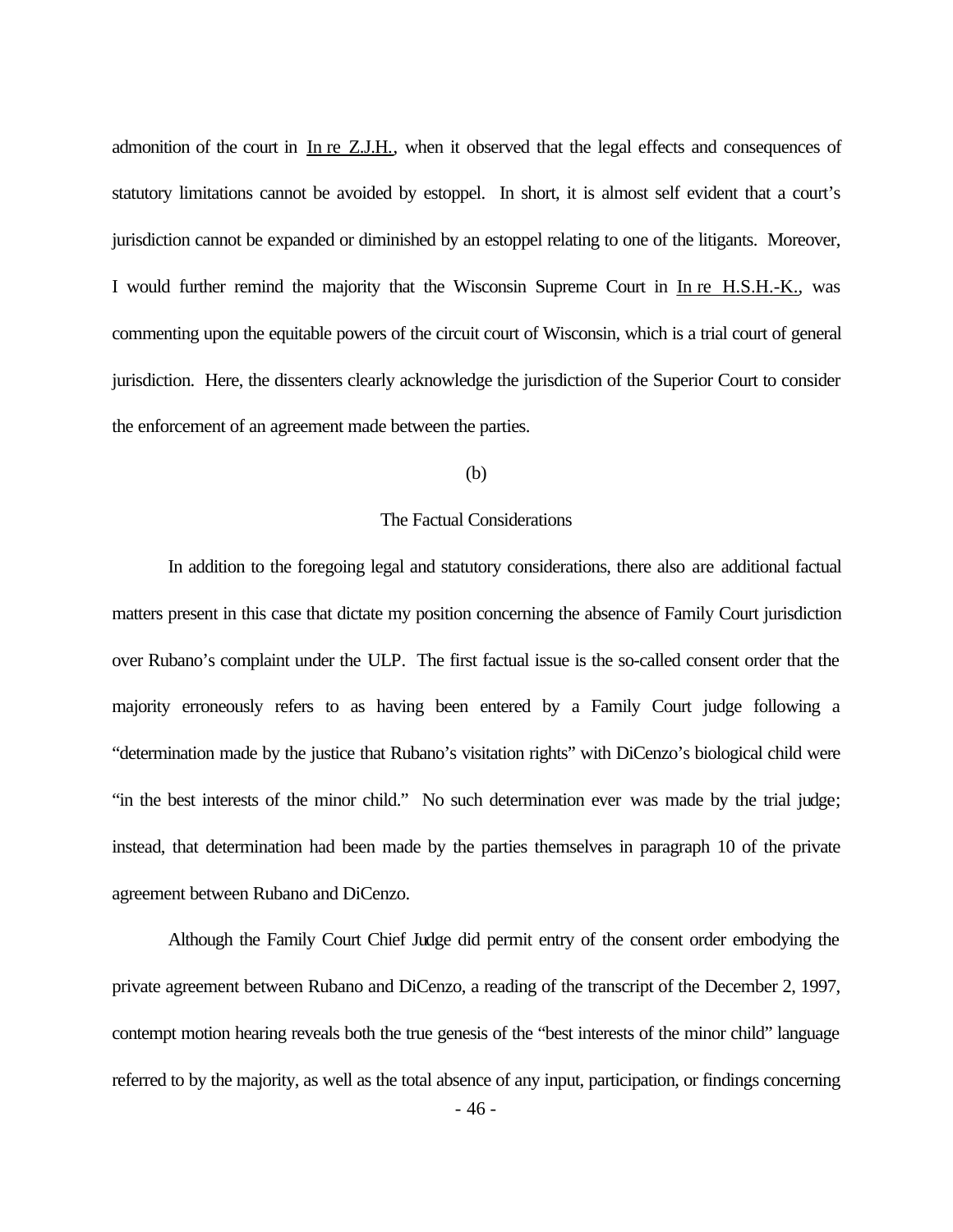the consent order by Family Court Chief Judge. Indeed, the Family Court Chief Judge actually disclaimed the consent order in question. He said "it wasn't the Court that entered the Order." Rather, he said it was "a consent order entered by the parties on the 19th day of May 1997." He also said he never participated in the discussion between the parties about their scheduling visitation rights, and further noted that the visitation scheduling was "strictly done by the parties without the assistance of the Court." The so-called consent order in question certainly does not constitute "[a]n agreement of settlement with the alleged father" of the child involved in this unfortunate tug-of-war between Rubano and DiCenzo so as to comply with § 15-8-21 in the ULP, and despite the attempt by the majority to ignore reality, the so-called consent order was simply entered, but never "approved" by the Family Court as required by § 15-8-21.

My colleagues, I believe, are mistaken in writing that the Family Court Chief Judge reviewed and approved the terms of the consent order, and determined that such visitation rights "were in the best interest of the minor child." The text of the transcript concerning the Family Court Chief Judge's statement is appropriately noted.

> "THE COURT: \* \* \* Now, we have Plaintiff's supplemental motion to adjudge the Defendant in contempt down today as well as objection filed by [defense counsel]. The Court must first indicate to the parties this matter was done by a consent order entered by the parties on the 19th day of May 1997. It wasn't the Court that entered the order. It was the parties that came before the Court, and again the Court requested that the matter be certified by the Supreme Court. The parties took the approach they didn't want it certified. They went out and worked out a [visitation] schedule. I don't believe, and [plaintiff's counsel], you can correct me if I am wrong, I don't believe I participated in the discussion as far as visitation.

> MS. DICRISTOFARO: No, Your Honor. I believe we informed you of our discussion.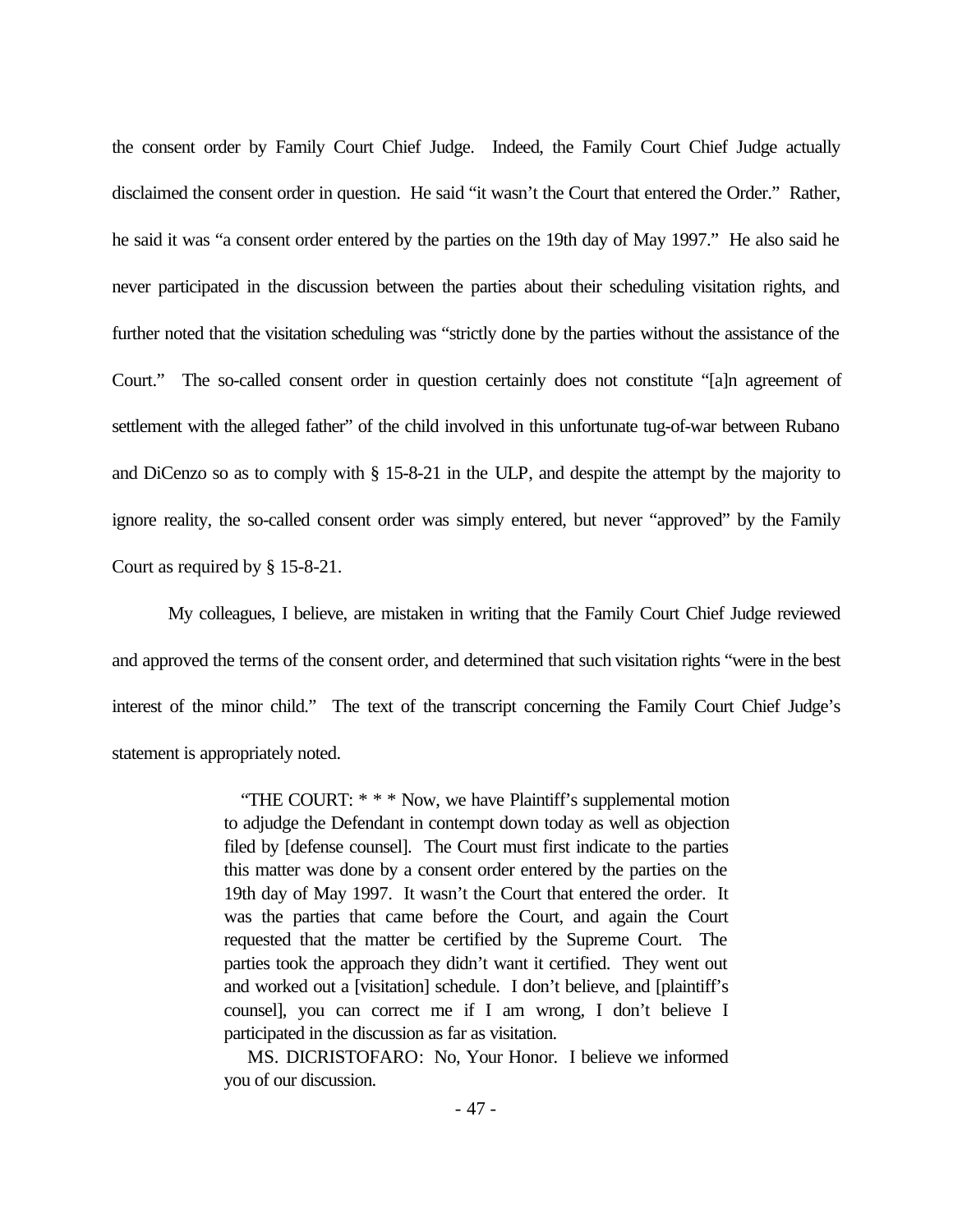THE COURT: You came back to me and said you worked it out. I don't think I set any time of day.

 MS. DICRISTOFARO: Absolutely not, Your Honor. THE COURT: It was strictly done by the parties without assistance of the Court, although the Court asked for a question to be certified, and the parties decided not to do it."

Thus, it appears from my reading of the transcript of the contempt proceedings that the Family Court Chief Judge simply entered the consent order prepared by the parties, at most, after only a cursory and exiguous reading of its contents. I also am hard-pressed to believe that had he carefully read the proposed consent order, he would have approved of its paragraph 8, wherein the visitation rights given to Rubano appear to be not only assignable, but also inure to her heirs and successors. I would additionally point out that although the majority believes that Rubano has requisite standing to have her claim adjudicated in the Family Court, Paragraph 9 in both her private agreement with DiCenzo and in the consent order specifically negate any such right that she now might claim to any parental relationship with the minor and biological child of DiCenzo.

Paragraph 9 in both documents provides that Rubano "now and forever, waives any claim or cause of action she has or may have to recognition as a parent of the minor child." That express waiver, I believe, although premised upon her having rights of visitation with the child, eliminates any present right that she might now claim to a parental relationship with the child under the ULP. In any event, whether the Chief Judge of the Family Court entered the consent order after a cursory or comprehensive reading could have no effect whatever upon the jurisdiction of the Family Court. No doctrine is more well established than that which unequivocally states that the parties may not confer jurisdiction upon a court by agreement. See Paolino v. Paolino, 420 A.2d 830, 833 (R.I. 1980).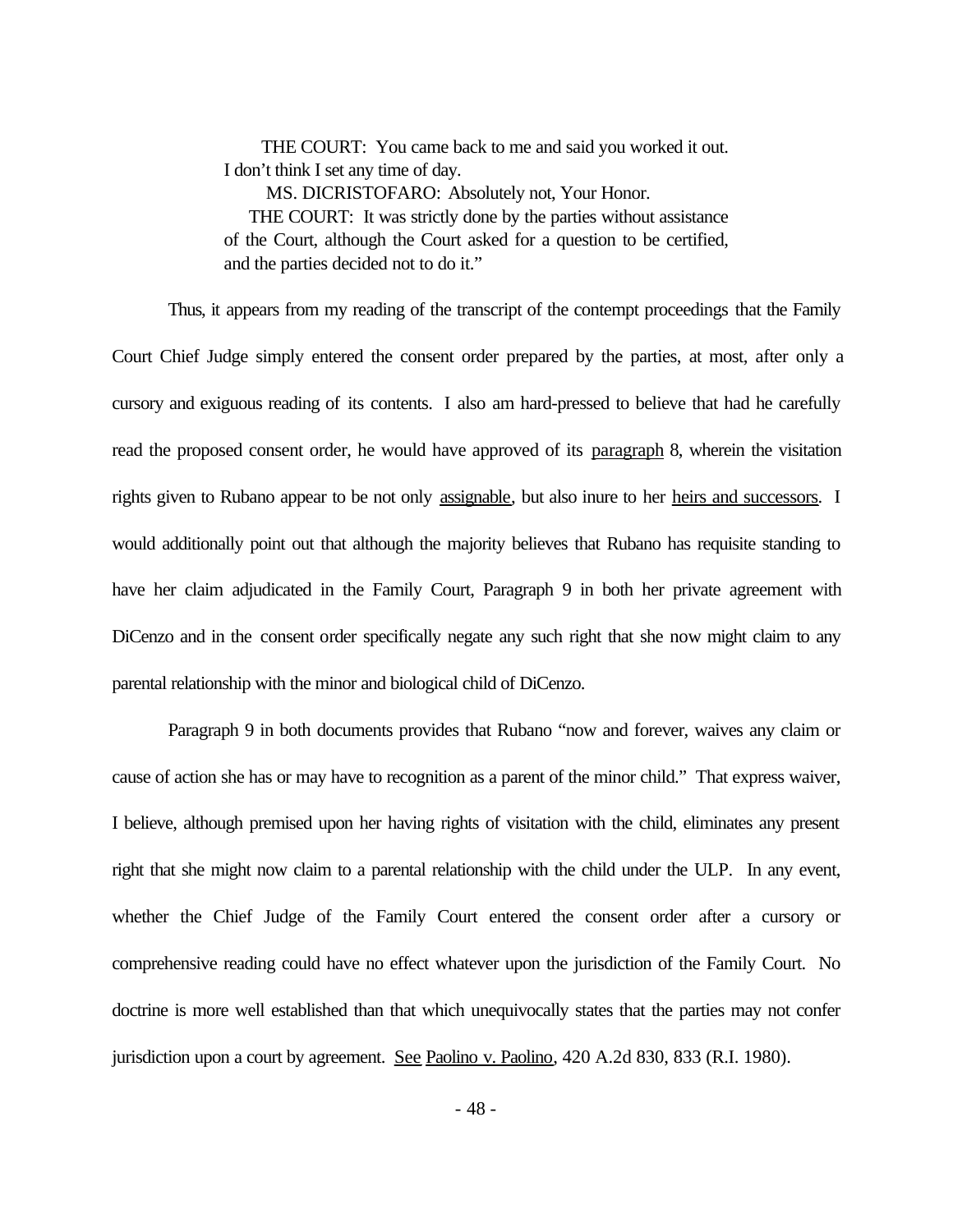Although I disagree with the majority, who believe that Rubano has requisite standing to have her claim adjudicated in the Family Court, I do agree that she retains her right to proceed directly against DiCenzo in a civil action to enforce her private agreement with DiCenzo. The validity of that agreement, while questionable, has not yet been officially challenged and remains a justiciable issue until determined otherwise.

Considering all the above, I would thus respond to the entirety of certified question No. II in the negative. That response, I suggest, would not in any manner intrude upon, or deprive Rubano of her right to litigate any claim that she may believe she has arising from the agreement that she entered into with DiCenzo, and would not serve to violate Rubano's rights under article 1, section 5, of the Rhode Island Constitution. Article 1, section 5 provides in pertinent part:

> "Every person within this state ought to find a certain remedy, by having recourse to the laws, for all injuries or wrongs which may be received in one's person, property, or character."

If, as I have noted earlier, Rubano believes that she has a valid and enforceable contract with DiCenzo, and if she believes that DiCenzo has breached that contract, Rubano has the same right as any other similarly situated person to file a civil action in the Superior Court for breach of that contract and for specific performance of the contract, pursuant to G.L. §§ 8-2-13 and 8-2-14.

I believe it is essential to point out that the contract in question here is one that is in the nature of a private property settlement agreement that was entered into between Rubano and DiCenzo in the Family Court. The proceeding in that court had been commenced by the filing of a complaint in which Rubano sought to gain visitation rights with the minor and biological child of DiCenzo. Before the hearing on DiCenzo's motion to dismiss that complaint on jurisdictional grounds, the parties, who were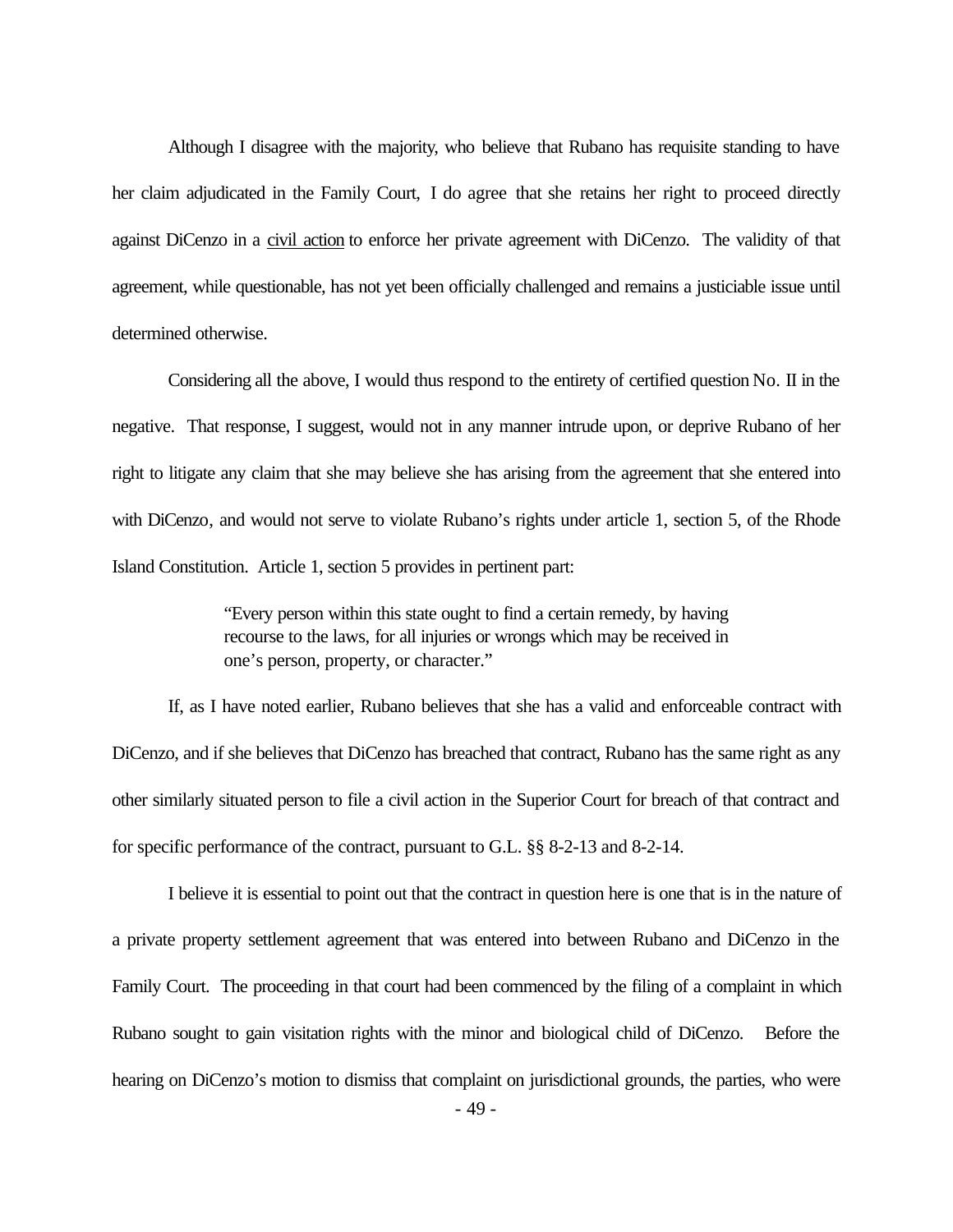never husband and wife, but instead, were former same-sex partners, then entered into the private settlement agreement that was later presented to the Chief Judge of the Family Court. The Chief Judge, without making any findings, simply entered the private agreement in the form of a pro forma consent order. Neither Rubano's complaint, nor her private settlement agreement with DiCenzo, effectively could serve to confer Family Court jurisdiction over Rubano's novel complaint. Jurisdiction cannot be conferred on the Family Court by consent of the parties. See Paolino, 420 A.2d at 833. Their private agreement, later set out in the form of a pro forma consent order, was not then, nor is it now, an antenuptial agreement or property settlement agreement. Nor was it a contract "between persons who at the time of execution of [the] contract[], were husband and wife or planned to enter into that relationship[;]" thus, it was not a matter over which the Family Court ever had specific and continuing exclusive jurisdiction to entertain pursuant to § 8-10-3. Attilli v. Attilli, 722 A.2d 268, 269 (R.I. 1999) (quoting Bowen v. Bowen, 675 A.2d 412, 414 (R.I. 1996)). Accordingly, the Family Court lacked jurisdiction to enforce what was in true nature nothing more than a private agreement that was never part of any divorce petition or decree. See Abedon v. Abedon, 121 R.I. 366, 371, 398 A.2d 1137, 1140 (1979). The inclusion of provisions for rights of visitation by Rubano to DiCenzo's minor child in the agreement "[did] not clothe the [F]amily [C]ourt with jurisdiction which it [did] not otherwise have" pursuant to § 8-10-3. O'Connell v. O'Connell, 100 R.I. 444, 447, 216 A.2d 884, 886 (1966). See also Lubecki v. Ashcroft, 557 A.2d 1208, 1213-14 (R.I. 1989).

This Court clearly noted in Riffenburg v. Riffenburg, 585 A.2d 627, 630 (R.I. 1991), that a private agreement or contract that is not merged into a divorce judgment retains the characteristics of a private contract, and "the remedy for a party aggrieved by nonperformance of the contract is to sue for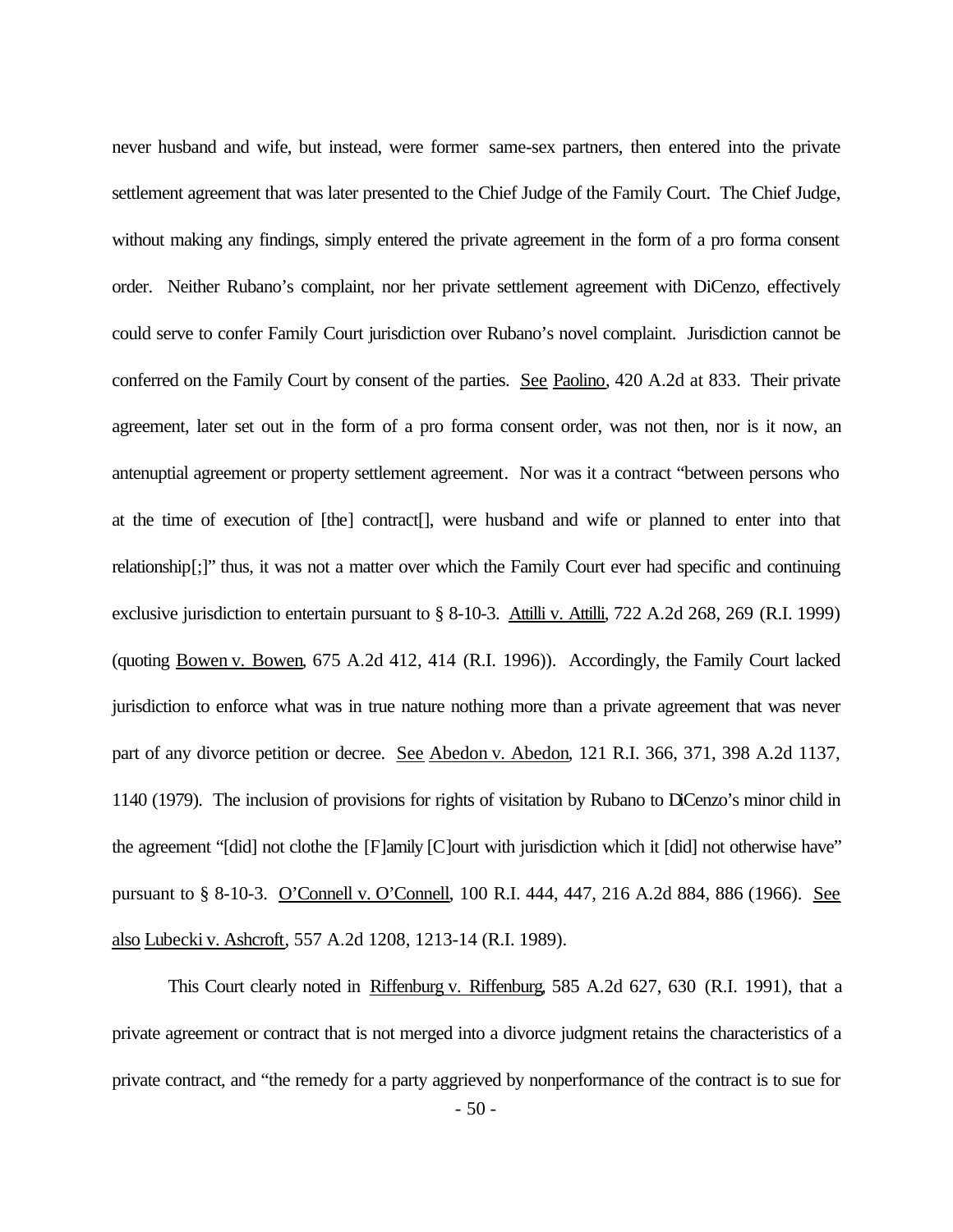specific performance in a breach of contract action." See also Attilli, 722 A.2d at 269. The consent order embodying the private contract that was entered into between Rubano and DiCenzo in this case, it must be noted, is based entirely upon the unprecedented complaint filed by Rubano, which cannot under any circumstances ever constitute a petition for divorce or separate maintenance, as required by § 8-10-3. Consequently, the alleged contract resulting therefrom can never be merged into any final divorce judgment. Thus, Rubano is left to seek relief for any breach of contract claim she may have against DiCenzo by filing a complaint for damages and/or specific performance in the Superior Court. Because she has that readily available recourse to an adequate judicial forum in this state in which to seek redress for any alleged wrongs done to her, this Court's response in the negative to certified questions Nos. I and II would not serve to deprive Rubano of any rights in violation of article 1, section 5, of the Rhode Island Constitution.

Although I am of the opinion that the agreement between Rubano and DiCenzo, as memorialized by the consent order entered in the Family Court, could be the subject of an action in the Superior Court, I would issue a caveat to that court, with regard to limitations upon its ability to enforce such an agreement.

In the recent case of Troxel v. Granville, -- U.S. --, 120 S.Ct. 2054, 147 L. Ed.2d 49 (2000), the Supreme Court of the United States, in a plurality opinion, issued some very important admonitions to any court that might consider a right of visitation (contractual or otherwise) to which the biological parent might object. Justice O'Connor, joined by the Chief Justice and Justices Ginsburg and Breyer, invalidated a visitation order entered by the Superior Court of the State of Washington pursuant to a Washington statute that would allow "any person" to petition for visitation rights at any time whenever it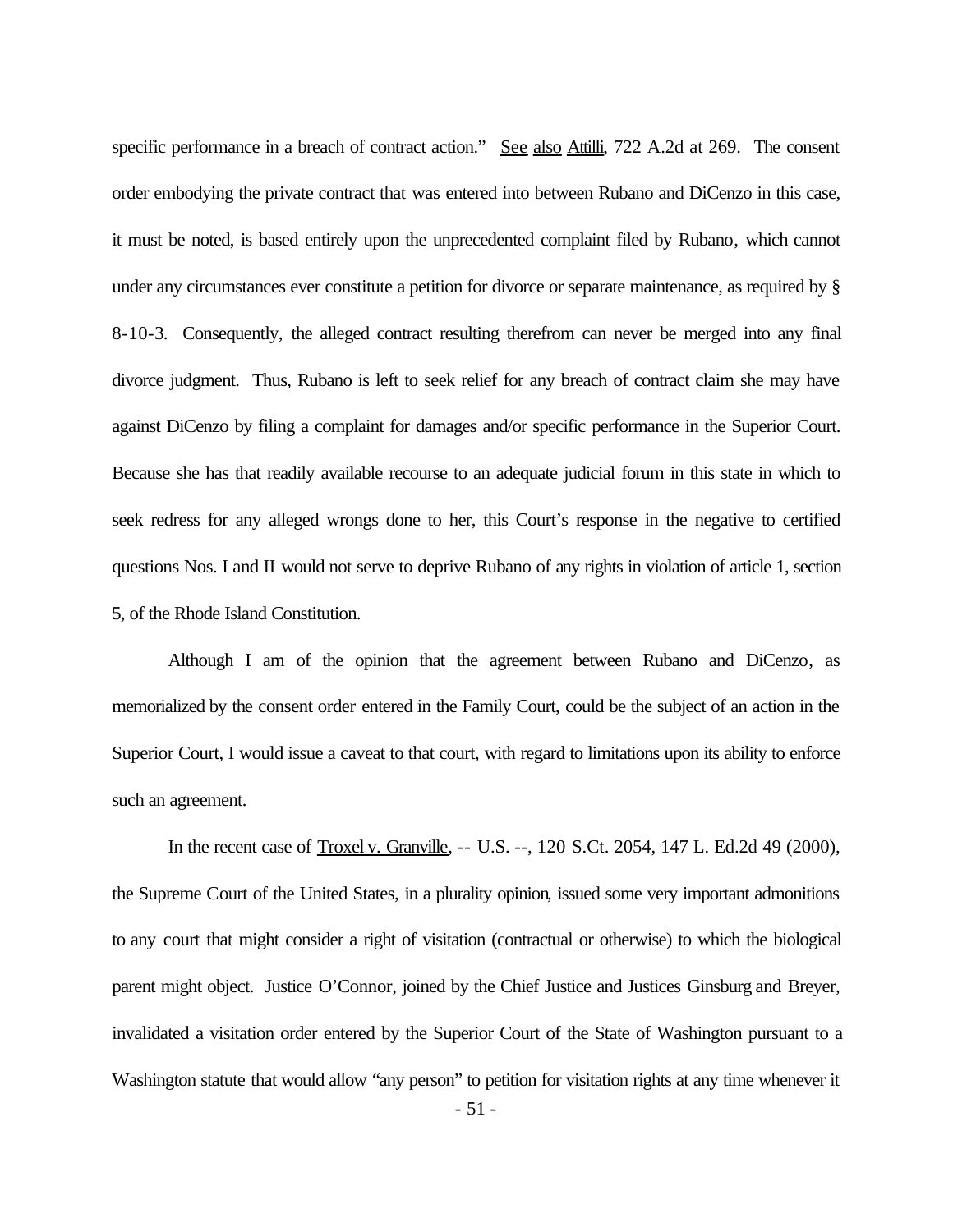would serve a child's best interests. In that case, the grandparents, Jenifer and Gary Troxel, sought the right to visit their two granddaughters who were the biological children of their deceased son. See id. at --, 120 S.Ct. at 2057, 147 L.Ed.2d at 53. The facts of that case are not in any way identical to the facts at bar, but the principles enunciated serve as guidelines for any court that might be called upon to consider a complaint seeking visitation privileges in respect to a minor child whether based on contract or a previous relationship with the biological parent. Justice O'Connor made the following significant comment:

> "The liberty interest at issue in this case--the interest of parents in the care, custody, and control of their children--is perhaps the oldest of the fundamental liberty interests recognized by this Court. More than 75 years ago, in Meyer v. Nebraska, 262 U.S. 390, 399, 401, 43 S.Ct 625, 67 L.Ed. 1042 (1923), we held that the 'liberty' protected by the Due Process Clause includes the right of parents to 'establish a home and bring up children' and 'to control the education of their own.' Two years later, in Pierce v. Society of Sisters, 268 U.S. 510, 534-535, 45 S.Ct. 571, 69 L.Ed 1070 (1925), we again held that the 'liberty of parents and guardians' includes the right 'to direct the upbringing and education of children under their control.' We explained in Pierce that '[t]he child is not the mere creature of the State; those who nurture him and direct his destiny have the right, coupled with the high duty, to recognize and prepare him for additional obligations.' Id. at 535, 45 S.Ct 571. We returned to the subject in Prince v. Massachusetts, 321 U.S. 158, 64 S.Ct. 438, 88 L.Ed 645 (1944), and again confirmed that there is a constitutional dimension to the right of parents to direct the upbringing of their children. 'It is cardinal with us that the custody, care and nurture of the child reside first in the parents, whose primary function and freedom include preparation for obligations the state can neither supply nor hinder.' Id., at 166, 64 S.Ct. 438." Troxel, -- U.S. at -- , 120 S.Ct. at 2060, 147 L.Ed.2d at 56-57.

The plurality emphasized that a fit parent should be presumed to act in the best interests of his

or her child. See id. at --, 120 S.Ct. at 2061, 147 L.Ed.2d at 58. Any person who seeks judicial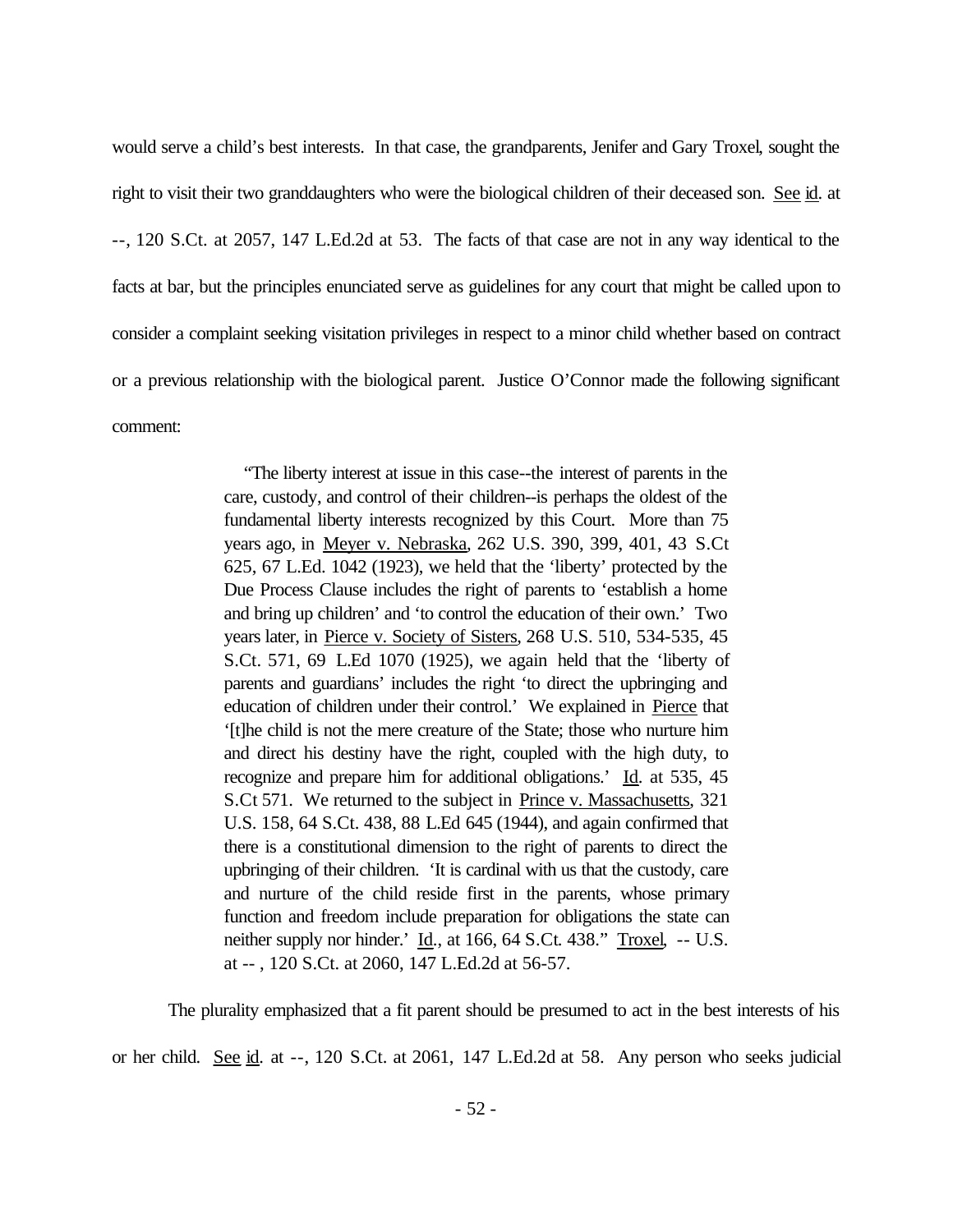intervention to obtain rights of visitation must overcome that presumption. See id. at --, 120 S.Ct. at 2062, 147 L.Ed.2d at 59. The plaintiff in such an action must satisfy the burden of proving that his or her claimed visitation right is in the best interest of the child and that the biological parent in resisting such a right is acting unreasonably. See id. at --, 120 S.Ct. at 2063, 147 L.Ed.2d at 60.

In another position of this somewhat fragmented series of opinions, Justice Souter, who concurred in the judgment, noted the dangers of judicial intervention on the basis of a judicial opinion that it could make a better decision than a child's parent had made. See Troxel, U.S. at --, 120 S.Ct. at 2066-67, 147 L.Ed.2d at 64. He further admonished that a "child is not a mere creature of the State." Id. at --, 120 S.Ct. at 2067, 147 L.Ed.2d at 64. To this observation I might add that a child is more than a mere chattel whose fate may be decided by a contract between two consenting adults.

With this caveat, I agree that the Superior Court would have jurisdiction at least to consider such contractual rights as might be advanced in an appropriate action by Rubano against DiCenzo.

#### Question III

"If the answer to Question I is in the affirmative, then does a non-biological partner, who has been a same sex partner with a biological mother have standing to petition the Rhode Island Family Court for visitation pursuant to G.L. § 15-5-1 et al. [sic]?"

I would respond to certified question No. III in the negative. The Family Court's jurisdiction to permit rights of visitation to persons other than the biological or adoptive parents of a minor child specifically has been limited to grandparents and siblings of the minor child. See G.L. 1956 §§ 15-5-24.3 and 15-5-24.4. There is no provision contained in chapter 5 of title 15 that authorizes former same-sex partners to have the same rights of visitation as permitted to natural parents. Absent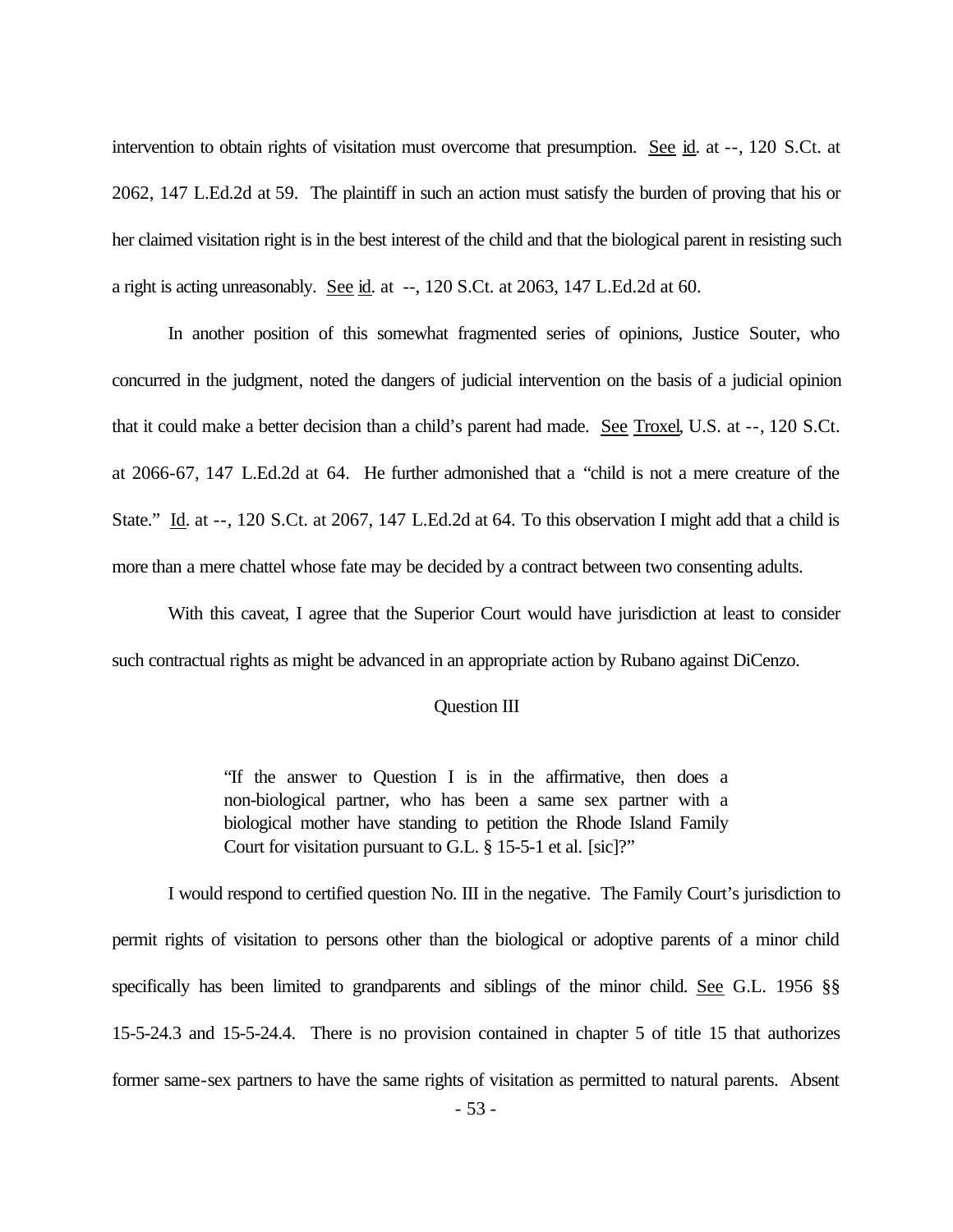that legislative authority, the Family Court, being a court of special and limited jurisdiction, cannot self-expand its jurisdiction, and neither should this Court do so. See Rogers v. Rogers, 98 R.I. 263, 267-68, 201 A.2d 140, 143 (1964).

In support of its responses to the certified questions, the majority opinion has cited to various cases. Because I believe that the majority has misconstrued part of the holdings in those cases, I note here each of the distinctions.

The majority cites to Hoxie v. Potter, 16 R.I. 374, 377, 17 A. 129, 130 (1888) to support its assertion that this Court "has exercised equitable jurisdiction over suits involving child visitation and custody." However, it appears that Hoxie may have been overruled by Troxel v. Granville, -- U.S. --, 120 S.Ct. 2054, 147 L. Ed.2d 49 (2000). In Hoxie, an indigent, widowed mother placed her four children in the care of various relatives. See Hoxie, 16 R.I. at 374-75, 17 A. at 129. When she remarried and became financially able to care for them, she sought their return. See id. The respondent refused to return the child that she and her husband were caring for. See id. The Court, noting that the mother had three other children and that the respondent was childless, held that the child should remain with the respondent. See id. at 377-78, 17 A. at 130. Although no allegations of the mother's unfitness ever were made, and although the Court implied that the mother was fit, the Court found that remaining with the aunt was in the child's best interest. See id. This is precisely the type of second-guessing that Troxel prohibits.

The majority also cites to Lubecki v. Ashcroft, 557 A.2d 1208, 1211 (R.I. 1989) to support its proposition that, under its equitable powers, the Superior Court has concurrent jurisdiction to hear cases involving child visitation and custody. This ignores the exclusive jurisdiction granted to the Family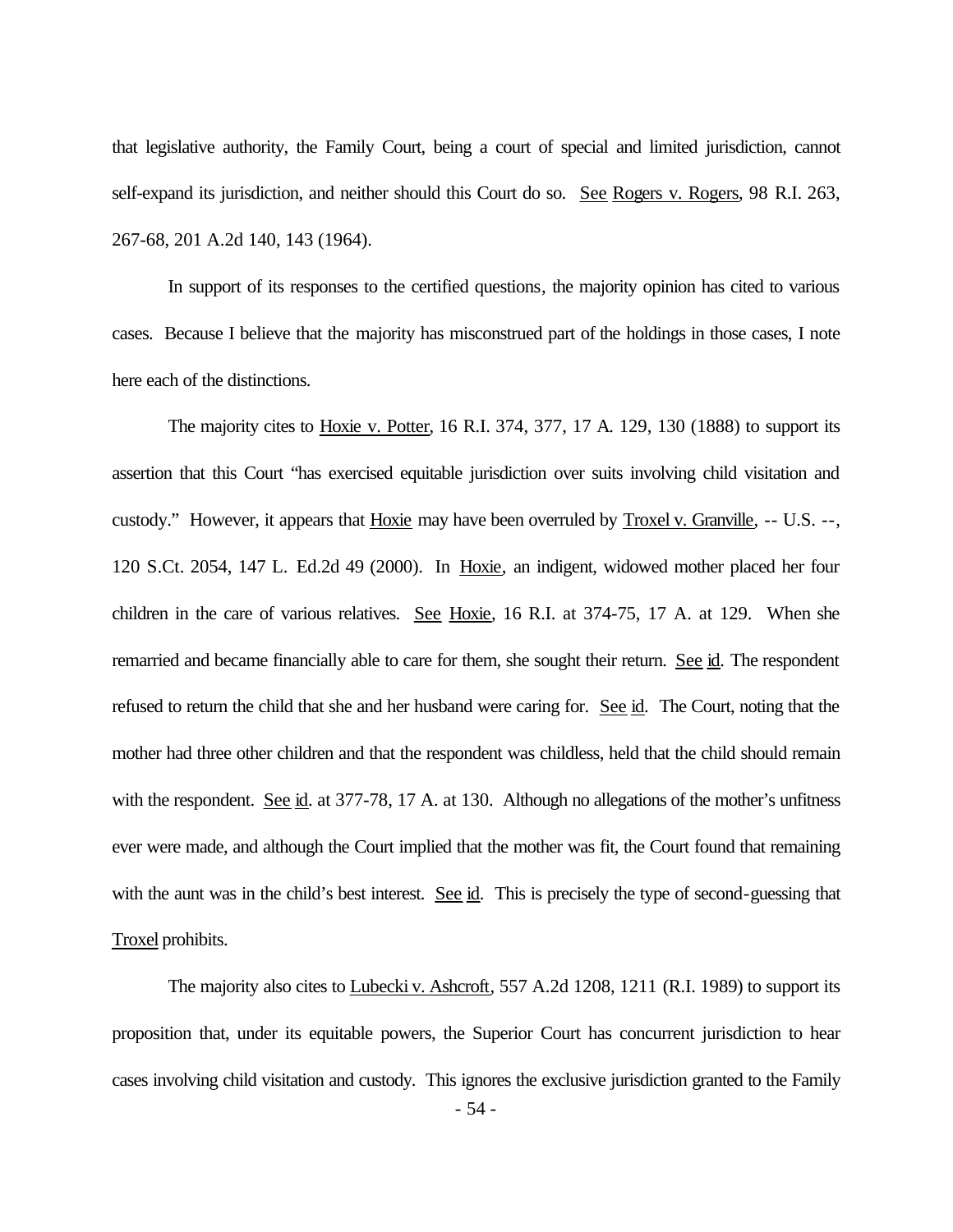Court in such matters where the contested custody and visitation must be related to petitions for divorce. See § 8-10-3. That section also grants the Family Court exclusive jurisdiction to hear those matters relating to adults who shall be involved with paternity of children born out of wedlock. Considering that the majority believes that Rubano is "involved" with the paternity of the child, and considering that the Family Court has exclusive jurisdiction over such determinations, it appears that its contention that the Superior Court has concurrent jurisdiction necessarily would fail.

In its opinion, the majority states that:

"in holding, as we do, that the Family Court had jurisdiction to determine [Rubano's de facto parental relationship], we also join with the High Court in recognizing that 'persons outside the nuclear family are called upon with increasing frequency to assist in everyday tasks of child rearing,' [Troxel,] and that 'the importance of the familial relationship, to the individuals involved and to the society, stems the emotional attachments that derive from the intimacy of daily association, and from the role it plays in "promot[ing] a way of life" through the instruction of children \* \* \* as well as from the fact of a blood relationship.' Smith v. Organization of Foster Families for Equality and Reform, 431 U.S. 816, 844, 97 S.Ct. 2094, 2109, 53 L.Ed2d 14, 35 (1977)." (Emphasis added.)

That statement is somewhat misleading. By reasserting its holding in the same sentence as unrelated statements made by the United States Supreme Court, the majority seems to imply that the United States Supreme Court directly agrees with, and supports, the majority's holding in this case. That simply is not so.

In Troxel the Supreme Court referred only to "relatives" when referring to "persons outside the nuclear family." Troxel, --U.S. at --, 120 S.Ct. at 2059, 147 L.Ed.2d at 55. The Supreme Court stated that "[t]he nationwide enactment of nonparental visitation statutes is assuredly due, in some part,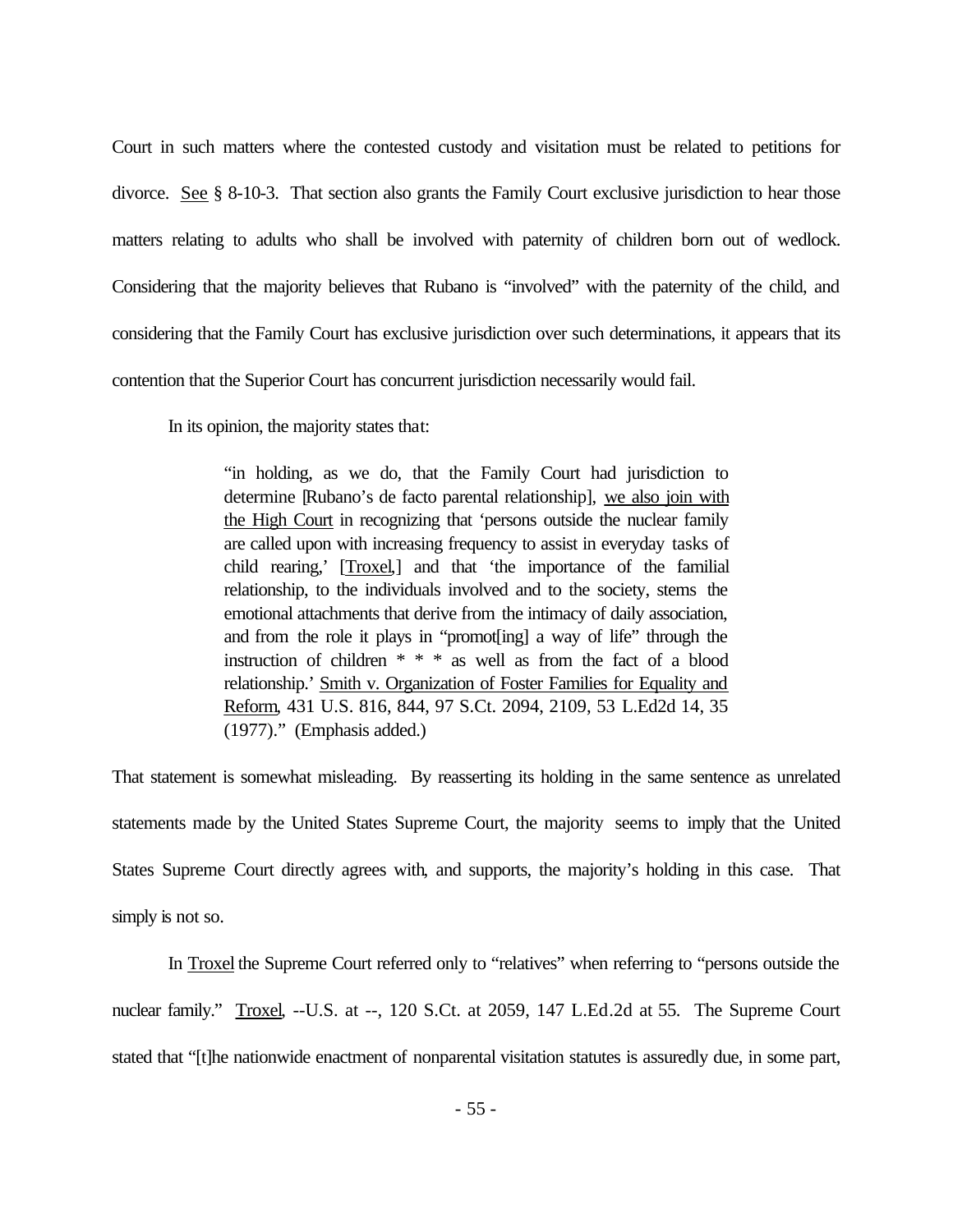to the States' recognition of these changing realities of the American family." Id. at --, 120 S.Ct. at 2059, 147 L.Ed.2d at 55-56. The Court then acknowledged that "grandparents and other relatives undertake duties of a parental nature in many households  $* * *$ ." Id. at --, 120 S.Ct. at 2059, 147 L.Ed.2d at 56. (Emphasis added.) The High Court does not mention unrelated third parties when discussing duties of a parental nature. In Smith v. Organization of Foster Families for Equality and Reform, 431 U.S. 816, 97 S.Ct. 2094, 53 L.Ed.2d 14 (1977), the High Court addressed the alleged constitutionally protected liberty interests of legal foster parents. Again, no mention of same-sex, de facto parents.

Another case relied upon by the majority is Michael H. v. Gerald D., 491 U.S. 110, 109 S.Ct. 2333, 105 L.Ed.2d 91 (1989). In that case, Michael H. had a child by a married woman. When the child was three years old, Michael sought to establish his paternity. See id. at 114, 109 S.Ct. at 2337, 105 L.Ed.2d at 100. The Supreme Court affirmed the California Court of Appeals, which affirmed the trial court's finding that, under the California Paternity Act, the mother's husband was the presumptive natural father of the child. See id. at 132, 109 S.Ct. at 2346, 105 L.Ed.2d at 111.

In the present case, the majority appears to be relying on the Supreme Court's footnote statement in Michael H., that states that the " 'unitary family' \* \* \* also includes the household of unmarried parents and their children," to support its notion that the parties in this case similarly are "unmarried parents" and, therefore, they come within the definition of a "unitary family." Michael H., 491 U.S. at 123, n.3, 109 S.Ct. at 2342, n.3, 105 L.Ed.2d at 106, n.3. Michael H. did not involve homosexual relationships; rather, it involved a paternity challenge. In addition, Michael H., makes no mention of de facto parents and, when taken in its proper context, any reference to parents is limited to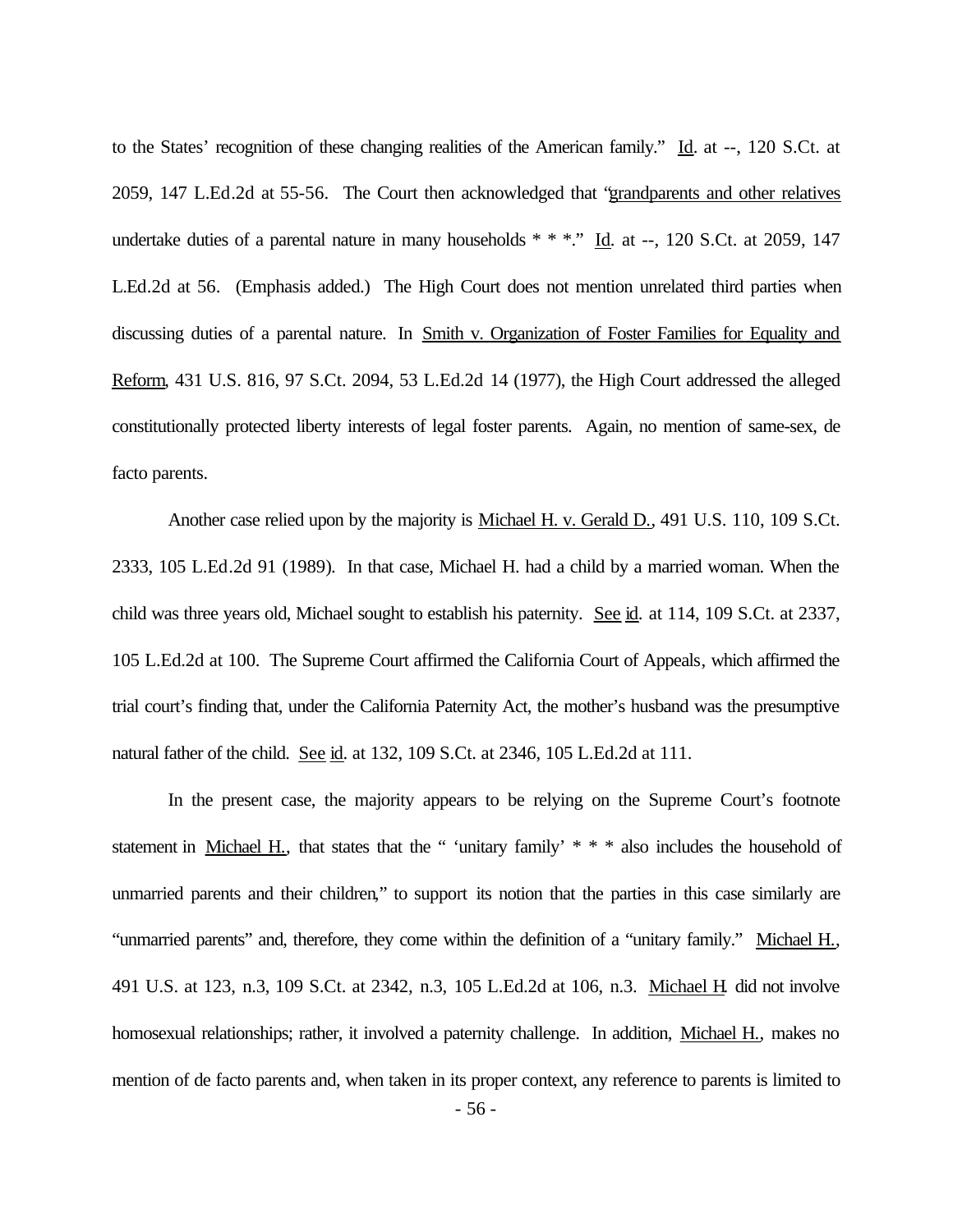natural/biological parents, married or otherwise. Indeed, the Supreme Court states that "California law, like nature itself, makes no provision for dual fatherhood." Id. at 118, 109 S.Ct. at 2339, 105 L.Ed.2d at 103. At a minimum, this suggests that the Supreme Court might not approve of dual motherhood.

Another case cited by the majority is Cleveland Board of Education v. LaFleur, 414 U.S. 632, 94 S.Ct 791, 39 L.Ed.2d 52 (1974). LaFleur involved a challenge to the constitutionality of mandatory maternity leave rules where pregnant school teachers were forced to take maternity leave for a specified period whether they wished to or not. The "freedom of personal choice in matters of \* \* \* family life" to which this majority refers was the freedom to decide to become pregnant without fear of being penalized. LaFleur, 414 U.S. at 639, 94 S.Ct. at 796, 39 L.Ed.2d at 60. In quoting LaFleur, the majority omits a critical part of the Supreme Court's statement. The exact quote says: "freedom of personal choice in matters of marriage and family life is one of the liberties protected by the Due Process Clause of the Fourteenth Amendment." Id.at 639-40, 94 S.Ct. at 796, 39 L.Ed.2d at 60. (Emphasis added.) It is rather a leap to imply that this statement supports the assertion that Rubano has a constitutionally protected liberty interest in visitation rights with the child.

Finally, the majority relies upon Lehr v. Robertson, 463 U.S. 248, 103 S.Ct. 2985, 77 L.Ed.2d 614 (1983), to suggest that DiCenzo's parental rights are not unqualified "because the rights of a child's biological parent do not always outweigh those of other parties asserting parental rights, let alone do they trump the child's best interest." Lehr stands for the proposition that a developed, parent-child relationship between an unwed biological parent and his or her child is entitled to constitutional protection. The Supreme Court acknowledged that there is a "clear distinction between a mere biological relationship and an actual relationship of parental responsibility." Id. at 259-60, 103 S.Ct. at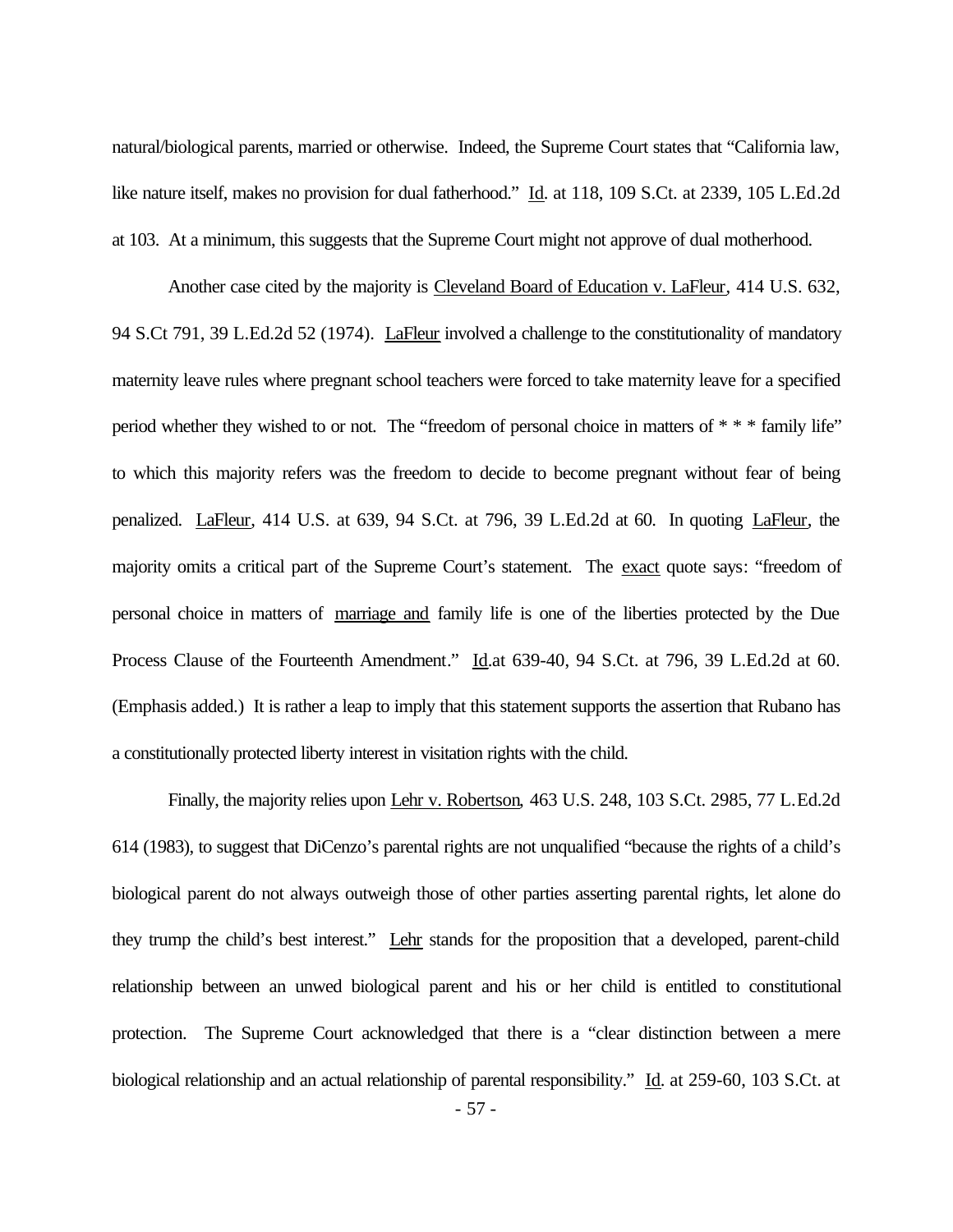2992, 77 L.Ed.2d at 625. The majority uses this quote to support its contention that Rubano's relationship of parental responsibility with DiCenzo's child somehow trumps DiCenzo's objections to Rubano's visitation. However, the Supreme Court's statement was referring to the fact that a mere biological relationship, without more, does not support that parent's claim that he or she has a substantive due process right to maintain a parental relationship. Here, the biological parent, DiCenzo, has a fully developed relationship with her child; therefore, Lehr is not relevant and serves merely to confuse the issue.

Let us consider the implications of the majority's leap to confer jurisdiction upon the Family Court to entertain a petition for visitation by a person who neither has an adoptive nor blood relationship to the child (such as grandparent) based solely upon a prior homosexual relationship with the biological mother. Let us suppose that a man who was not the biological father of a child engaged in a heterosexual relationship with the unmarried mother of such a child. Let us further suppose that this man, the mother, and the child lived together for a period of years as a family unit. During that time, the live-in boyfriend contributed to the support of the child and assumed some of the duties of parenting. Nevertheless, he did not marry the child's mother and did not adopt the child. Would the majority give to this heterosexual partner the right to petition for visitation after the heterosexual relationship had been dissolved? In the event that the biological mother was not unfit and objected to this visitation because she had entered into a new relationship with another partner, would the Family Court have jurisdiction to entertain such a petition?

#### **Conclusion**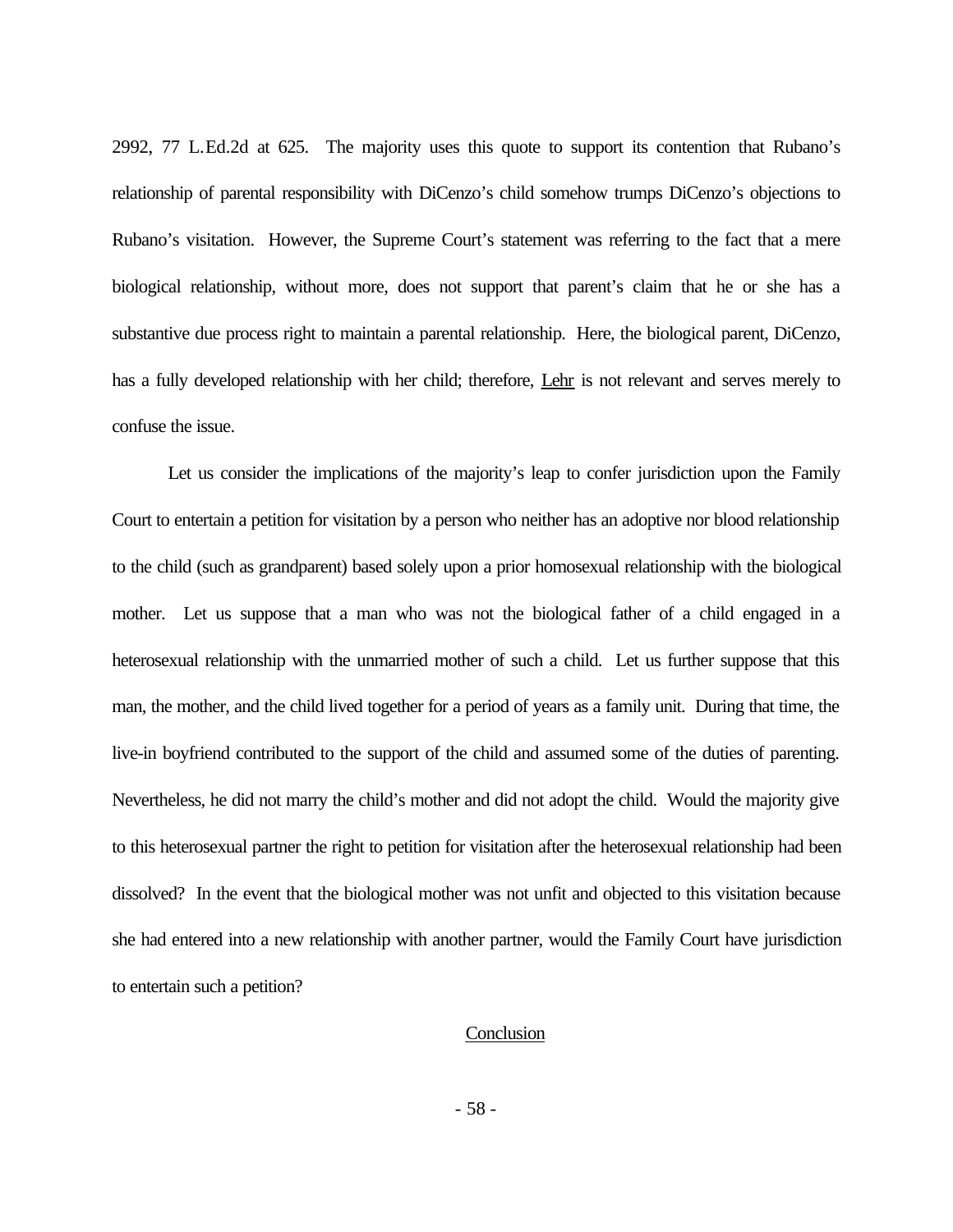For the reasons stated, the Chief Justice and I concur with the majority in answering certified question No. I in the negative; we dissent from the majority in our answers to certified questions No. II and No. III. We would answer certified question No. II in the negative, and we would answer certified question No. III in the negative.